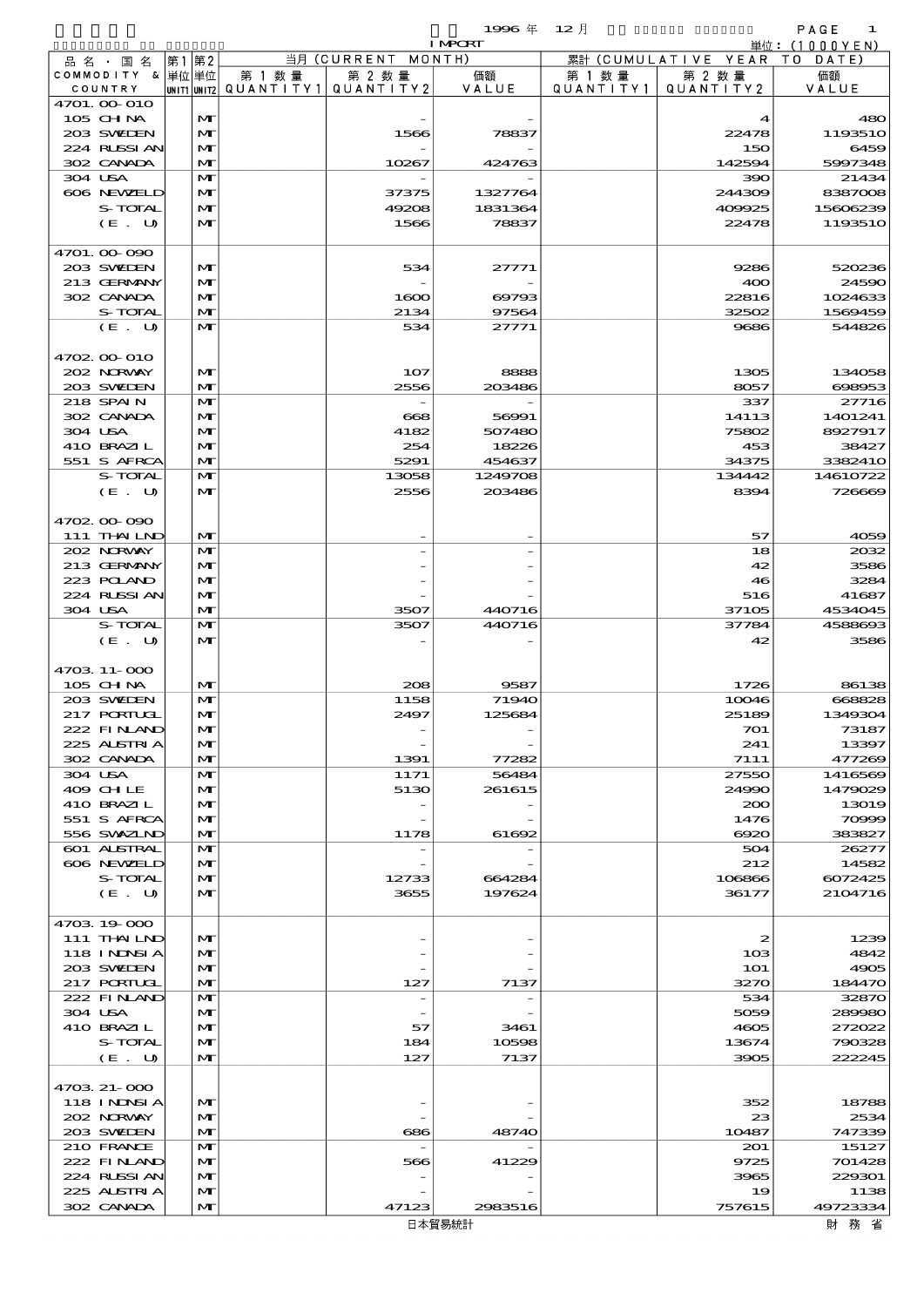|             |             |                         |                    | 1996 年         | $12$ 月    |                     | PAGE<br>$\boldsymbol{z}$ |
|-------------|-------------|-------------------------|--------------------|----------------|-----------|---------------------|--------------------------|
|             |             |                         |                    | <b>I MPORT</b> |           |                     | 単位:(1000YEN)             |
| 品名・<br>国名   | 第2<br> 第1   |                         | 当月 (CURRENT MONTH) |                |           | 累計 (CUMULATIVE YEAR | DATE                     |
| COMMODITY   | &   単位   単位 | 数量<br>第                 | 第 2 数 量            | 価額             | 第 1 数 量   | 第 2 数量              | 価額                       |
| COUNTRY     |             | UNIT1 UNIT2  QUANTITY 1 | QUANTITY2          | VALUE          | QUANTITY1 | QUANTITY 2          | VALUE                    |
| 4703 21-000 |             |                         |                    |                |           |                     |                          |

|         | 品 名 ・ 国 名         | 第1 第2 |              |                          | 当月 (CURRENT MONTH)       |         |           | 累計 (CUMULATIVE YEAR) | T O<br>DATE) |
|---------|-------------------|-------|--------------|--------------------------|--------------------------|---------|-----------|----------------------|--------------|
|         | COMMODITY & 単位単位  |       |              | 第 1 数 量                  | 第 2 数量                   | 価額      | 第 1 数 量   | 第 2 数量               | 価額           |
|         | COUNTRY           |       |              | UNIT1 UNIT2  Q∪ANT   TY1 | QUANTITY2                | VALUE   | QUANTITY1 | QUANTITY2            | VALUE        |
|         | 4703 21-000       |       |              |                          |                          |         |           |                      |              |
| 304 USA |                   |       | M            |                          | 32119                    | 2020238 |           | 363392               | 22752917     |
|         | 409 CHLE          |       | M            |                          | 7172                     | 376464  |           | 124793               | 7081408      |
|         | 410 BRAZIL        |       | M            |                          | 200                      | 12877   |           | 3728                 | 216166       |
|         | 413 ARGENT        |       | $\mathbf{M}$ |                          | 4022                     | 221447  |           | 16531                | 983663       |
|         |                   |       |              |                          |                          |         |           |                      |              |
|         | 606 NEWELD        |       | M            |                          | 2105                     | 135190  |           | 21926                | 1460298      |
|         | S-TOTAL           |       | M            |                          | 93993                    | 5839701 |           | 1312757              | 83933441     |
|         | (E. U)            |       | M            |                          | 1252                     | 89969   |           | 20432                | 1465032      |
|         |                   |       |              |                          |                          |         |           |                      |              |
|         | 4703 29 000       |       |              |                          |                          |         |           |                      |              |
|         | 106 TAI VAN       |       | M            |                          |                          |         |           | 16                   | 1127         |
|         | 111 THAILND       |       | $\mathbf{M}$ |                          | 489                      | 25011   |           | 1493                 | 79534        |
|         |                   |       |              |                          |                          |         |           |                      |              |
|         | <b>118 INNSIA</b> |       | $\mathbf{M}$ |                          | 5523                     | 259667  |           | 84363                | 4032920      |
|         | 218 SPAIN         |       | M            |                          |                          |         |           | 2027                 | 171514       |
|         | 222 FINLAND       |       | $\mathbf{M}$ |                          | 48                       | 2671    |           | 10477                | 581906       |
|         | 224 RLSSIAN       |       | M            |                          |                          |         |           | <b>1O1</b>           | 7578         |
|         | 302 CANADA        |       | M            |                          | 17040                    | 966274  |           | 362790               | 21340107     |
|         | 304 USA           |       | M            |                          | 36791                    | 2027420 |           | 398652               | 21925421     |
|         | 409 CHLE          |       | M            |                          |                          | 26229   |           | 16741                | 980320       |
|         |                   |       |              |                          | 465                      |         |           |                      |              |
|         | 410 BRAZIL        |       | $\mathbf{M}$ |                          | 37267                    | 2125790 |           | 338871               | 18297592     |
|         | 551 S AFRCA       |       | M            |                          | 162                      | 9096    |           | 9650                 | 537697       |
|         | S-TOTAL           |       | M            |                          | 97785                    | 5442158 |           | 1225181              | 67955716     |
|         | (E. U)            |       | M            |                          | 48                       | 2671    |           | 12504                | 753420       |
|         |                   |       |              |                          |                          |         |           |                      |              |
|         | 4704 11-000       |       |              |                          |                          |         |           |                      |              |
|         |                   |       |              |                          |                          |         |           |                      |              |
|         | 111 THAILND       |       | M            |                          | $\mathbf o$              | 532     |           | $\mathbf{o}$         | 532          |
|         | 203 SWIDEN        |       | M            |                          |                          |         |           | $\tau$               | 7877         |
|         | 222 FINAND        |       | M            |                          | 42                       | 4972    |           | 275                  | 33445        |
|         | 224 RUSSI AN      |       | M            |                          |                          |         |           | 17                   | 1541         |
|         | S-TOTAL           |       | $\mathbf{M}$ |                          | 42                       | 5504    |           | 369                  | 43395        |
|         | (E. U)            |       | M            |                          | 42                       | 4972    |           | 352                  | 41322        |
|         |                   |       |              |                          |                          |         |           |                      |              |
|         |                   |       |              |                          |                          |         |           |                      |              |
|         | 4704.19-000       |       |              |                          |                          |         |           |                      |              |
|         | 203 SWIEN         |       | M            |                          | 16                       | 1745    |           | 49                   | 4174         |
| 304 USA |                   |       | M            |                          |                          |         |           | 989                  | 39339        |
|         | S-TOTAL           |       | M            |                          | 16                       | 1745    |           | 1038                 | 43513        |
|         | (E. U)            |       | $\mathbf{M}$ |                          | 16                       | 1745    |           | 49                   | 4174         |
|         |                   |       |              |                          |                          |         |           |                      |              |
|         | 4704 21-000       |       |              |                          |                          |         |           |                      |              |
|         |                   |       |              |                          |                          |         |           |                      |              |
|         | 118 I NDSI A      |       | M            |                          |                          |         |           | ങ                    | 7155         |
|         | 202 NORWAY        |       | M            |                          |                          |         |           | 316                  | 38301        |
|         | 203 SWIEN         |       | M            |                          | 346                      | 21873   |           | 1315                 | 93768        |
|         | 222 FINAND        |       | M            |                          |                          |         |           | 47                   | 4172         |
|         | 302 CANADA        |       | M            |                          | 817                      | 62080   |           | 8238                 | 629604       |
|         | 304 USA           |       | M            |                          | 2414                     | 159985  |           | 27765                | 2125861      |
|         | S-TOTAL           |       | M            |                          | 3577                     | 243938  |           |                      | 2898861      |
|         |                   |       |              |                          |                          |         |           | 37774                |              |
|         | (E. U)            |       | M            |                          | 346                      | 21873   |           | 1362                 | 97940        |
|         |                   |       |              |                          |                          |         |           |                      |              |
|         | 4704.29-000       |       |              |                          |                          |         |           |                      |              |
| 304 USA |                   |       | M            |                          | 118                      | 13791   |           | 2626                 | 296319       |
|         | 410 BRAZIL        |       | M            |                          | $\overline{\phantom{a}}$ |         |           | 1998                 | 11571O       |
|         | 551 S AFRCA       |       | M            |                          |                          |         |           | 36                   | 2984         |
|         | S-TOTAL           |       | $\mathbf{M}$ |                          | 118                      | 13791   |           | 4660                 | 415013       |
|         |                   |       |              |                          |                          |         |           |                      |              |
|         |                   |       |              |                          |                          |         |           |                      |              |
|         | 4705.00-000       |       |              |                          |                          |         |           |                      |              |
|         | 106 TAI WAN       |       | M            |                          | $\overline{\phantom{a}}$ |         |           | $\bullet$            | 390          |
|         | 203 SWEDEN        |       | M            |                          | 19                       | 1219    |           | 40                   | 2597         |
|         | 204 DENMRK        |       | M            |                          |                          |         |           | 16                   | 922          |
|         | 222 FINAND        |       | M            |                          |                          |         |           | 371                  | 25951        |
|         | 302 CANADA        |       | $\mathbf{M}$ |                          | 2681                     | 119558  |           | 00089                | 2729885      |
|         | 304 USA           |       | M            |                          | $\overline{\phantom{a}}$ |         |           | 499                  | 22461        |
|         |                   |       |              |                          |                          |         |           |                      |              |
|         | 606 NEWELD        |       | M            |                          | 334                      | 14479   |           | <b>3410</b>          | 144332       |
|         | S-TOTAL           |       | M            |                          | 3034                     | 135256  |           | 65325                | 2926538      |
|         | (E. U)            |       | M            |                          | 19                       | 1219    |           | 427                  | 29470        |
|         |                   |       |              |                          |                          |         |           |                      |              |
|         | 4706 10 000       |       |              |                          |                          |         |           |                      |              |
|         | 106 TAI WAN       |       | M            |                          |                          |         |           | $\mathbf 4$          | 3880         |
|         | 123 INIA          |       | M            |                          | 9                        | 2354    |           | 54                   | 13587        |
|         | 143 ISRAEL        |       |              |                          |                          |         |           |                      |              |
|         |                   |       | M            |                          |                          |         |           | 175                  | 23336        |
|         | 213 GERMANY       |       | M            |                          | 11O                      | 25705   |           | 628                  | 156456       |
|         | 304 USA           |       | M            |                          | 1151                     | 179951  |           | 18511                | 2976059      |
|         | 305 MEXICO        |       | M            |                          | 18                       | 2494    |           | 752                  | 101918       |
|         | S-TOTAL           |       | M            |                          | 1288                     | 210504  |           | 20124                | 3275236      |
|         | (E. U)            |       | M            |                          | 11O                      | 25705   |           | 628                  | 156456       |
|         |                   |       |              |                          |                          |         |           |                      |              |
|         |                   |       |              |                          |                          |         |           |                      |              |
|         |                   |       |              |                          |                          | 日本貿易統計  |           |                      | 財 務 省        |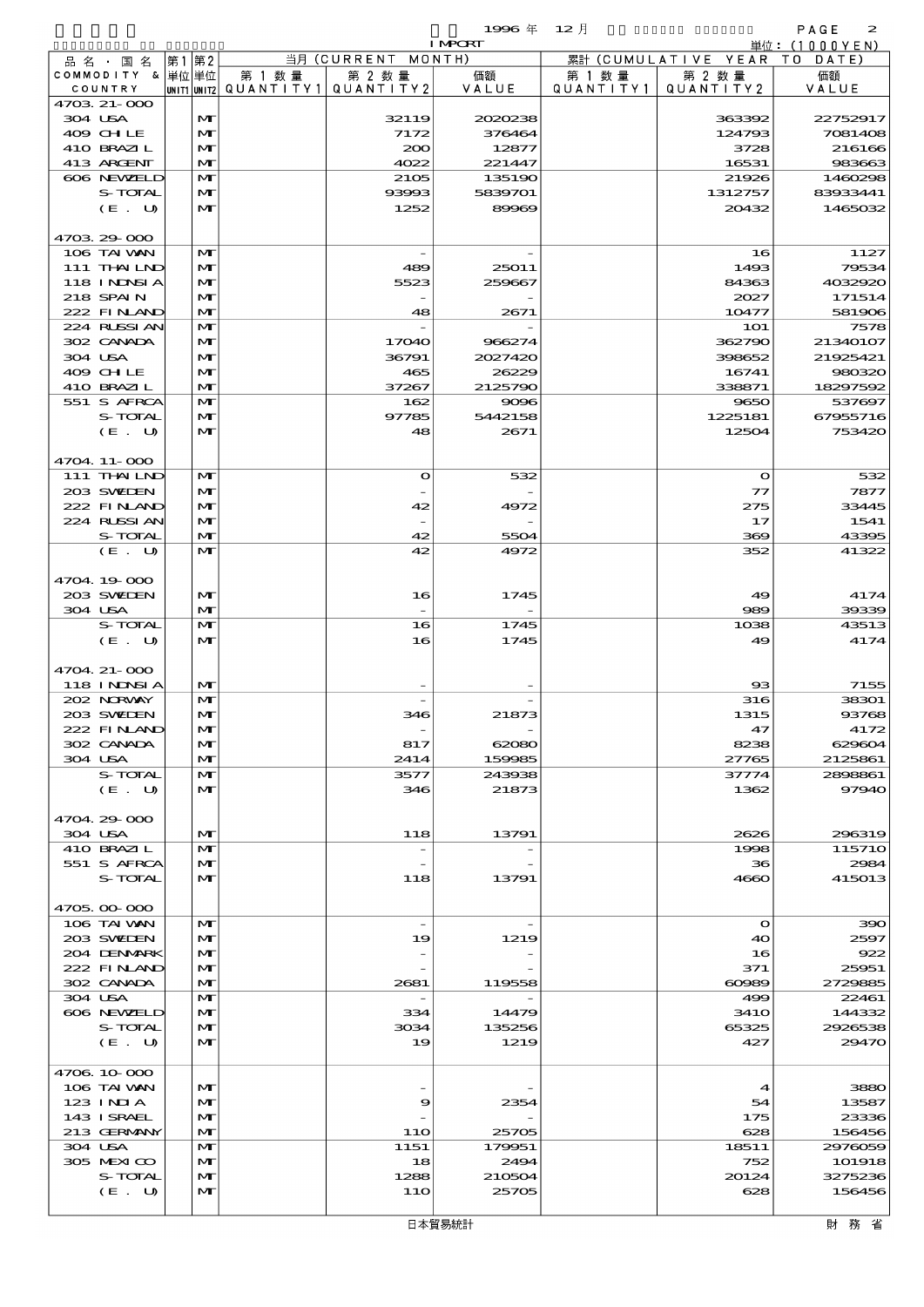$1996 \# 12$   $\frac{1}{2}$ 

|                            |    |                              |                                                  |                                             | <b>I MPCRT</b>  |                      |                              | 単位: (1000YEN)     |
|----------------------------|----|------------------------------|--------------------------------------------------|---------------------------------------------|-----------------|----------------------|------------------------------|-------------------|
| 品名・国名                      | 第1 | 第2                           |                                                  | 当月 (CURRENT MONTH)                          |                 |                      | 累計 (CUMULATIVE YEAR TO DATE) |                   |
| COMMODITY & 単位単位           |    |                              | 第 1 数量<br> UNIT1 UNIT2  QUANT   TY1  QUANT   TY2 | 第 2 数量                                      | 価額<br>VALUE     | 第 1 数 量<br>QUANTITY1 | 第 2 数量<br>QUANTITY 2         | 価額                |
| COUNTRY<br>4706.20-000     |    |                              |                                                  |                                             |                 |                      |                              | VALUE             |
| 304 USA                    |    | $\mathbf{M}$                 |                                                  | 198                                         | 8257            |                      | 1353                         | 57794             |
| S-TOTAL                    |    | $\mathbf{M}$                 |                                                  | 198                                         | 8257            |                      | 1353                         | 57794             |
|                            |    |                              |                                                  |                                             |                 |                      |                              |                   |
| 4706.91-000                |    |                              |                                                  |                                             |                 |                      |                              |                   |
| 105 CH NA                  |    | M                            |                                                  | $\overline{\phantom{a}}$                    |                 |                      | $\infty$                     | 11147             |
| 213 GERMANY                |    | M                            |                                                  | 10                                          | 1123            |                      | 35                           | 4404              |
| S-TOTAL                    |    | $\mathbf{M}$                 |                                                  | 1 <sub>O</sub>                              | 1123            |                      | 104                          | 15551             |
| (E. U)                     |    | $\mathbf{M}$                 |                                                  | 10                                          | 1123            |                      | 35                           | 4404              |
| 4706.92-000                |    |                              |                                                  |                                             |                 |                      |                              |                   |
| 105 CHNA                   |    | $\mathbf{M}$                 |                                                  | 52                                          | 6929            |                      | 852                          | 109404            |
| 106 TAI VAN                |    | $\mathbf{M}$                 |                                                  |                                             |                 |                      | 483                          | 29193             |
| 107 MONGOL                 |    | M                            |                                                  |                                             |                 |                      | 15                           | 2165              |
| 111 THAILND                |    | $\mathbf{M}$                 |                                                  | 12                                          | 4181            |                      | 1984                         | 225099            |
| 113 MALYSIA                |    | $\mathbf{M}$                 |                                                  |                                             |                 |                      | 15                           | 2176              |
| 117 PHLPIN                 |    | M                            |                                                  | 193                                         | 72225           |                      | 3481                         | 1197608           |
| 118 INNSI A                |    | $\mathbf{M}$                 |                                                  | 28                                          | 4132            |                      | 300                          | 41473             |
| 122 NYANAR<br>$123$ INIA   |    | $\mathbf{M}$<br>$\mathbf{M}$ |                                                  |                                             |                 |                      | $\infty$<br>858              | 12626<br>112535   |
| 205 U KING                 |    | $\mathbf{M}$                 |                                                  | $\overline{\phantom{a}}$                    |                 |                      | 125                          | 26358             |
| 208 BELGI UM               |    | M                            |                                                  | 64                                          | 16784           |                      | $\mathbf{68}$                | 17906             |
| 210 FRANCE                 |    | $\mathbf{M}$                 |                                                  |                                             |                 |                      | 9                            | 2221              |
| 218 SPAIN                  |    | M                            |                                                  | 65                                          | 18575           |                      | 1938                         | 567063            |
| 304 USA                    |    | $\mathbf{M}$                 |                                                  | 157                                         | 25204           |                      | 1447                         | 219995            |
| 401 COLMBIA                |    | $\mathbf{M}$                 |                                                  | 44                                          | 3973            |                      | 128                          | 11542             |
| 410 BRAZIL                 |    | $\mathbf{M}$                 |                                                  |                                             |                 |                      | з                            | 755               |
| 504 TUN SI A               |    | $\mathbf{M}$                 |                                                  | 176                                         | 35623           |                      | 1504                         | 296709            |
| S-TOTAL<br>(E. U)          |    | M<br>$\mathbf{M}$            |                                                  | 791<br>129                                  | 187626<br>35359 |                      | 13309<br>2140                | 2874828<br>613548 |
|                            |    |                              |                                                  |                                             |                 |                      |                              |                   |
| 4706.93-000                |    |                              |                                                  |                                             |                 |                      |                              |                   |
| 103 R KOREA                |    | $\mathbf{M}$                 |                                                  | з                                           | 2480            |                      | 37                           | 33468             |
| 106 TAI VAN                |    | M                            |                                                  |                                             |                 |                      | 194                          | 13650             |
| 111 THAILND                |    | $\mathbf{M}$                 |                                                  |                                             |                 |                      | $\overline{\mathbf{z}}$      | 4258              |
| 117 PHLPIN                 |    | $\mathbf{M}$                 |                                                  | 192                                         | 65710           |                      | 1577                         | 515422            |
| 123 INIA                   |    | $\mathbf{M}$                 |                                                  |                                             |                 |                      | 24                           | 4632              |
| 131 NEPAL                  |    | $\mathbf{M}$                 |                                                  |                                             |                 |                      | 181                          | 35694             |
| 213 GERMANY<br>302 CANADA  |    | M<br>$\mathbf{M}$            |                                                  |                                             |                 |                      | 100<br>85                    | 5107<br>3787      |
| 304 USA                    |    | $\mathbf{M}$                 |                                                  |                                             |                 |                      | 26                           | 4761              |
| 406 ECLADOR                |    | $\mathbf{M}$                 |                                                  |                                             |                 |                      | 105                          | 46679             |
| 543 TANZN A                |    | $\mathbf{M}$                 |                                                  | 50                                          | 14163           |                      | 450                          | 133358            |
| S-TOTAL                    |    | M                            |                                                  | 245                                         | 82353           |                      | 2786                         | 800816            |
| (E. U)                     |    | $\mathbf{M}$                 |                                                  |                                             |                 |                      | 100                          | 5107              |
|                            |    |                              |                                                  |                                             |                 |                      |                              |                   |
| 4707. 10-010               |    |                              |                                                  |                                             |                 |                      |                              |                   |
| 103 R KOREA                |    | $\mathbf{M}$                 |                                                  |                                             |                 |                      | 576                          | 9562              |
| 137 SU ARAB<br>213 GERMANY |    | M<br>M                       |                                                  | 10 <sup>3</sup><br>$\overline{\phantom{a}}$ | 2178            |                      | 2139<br>2538                 | 45459<br>18794    |
| 302 CANADA                 |    | M                            |                                                  | 291                                         | 6402            |                      | 3473                         | 79370             |
| 304 USA                    |    | $\mathbf{M}$                 |                                                  | 21294                                       | 451814          |                      | 308787                       | 6324896           |
| 305 MEXICO                 |    | $\mathbf{M}$                 |                                                  | 297                                         | 6839            |                      | 7406                         | 146966            |
| 316 JAMAICA                |    | M                            |                                                  |                                             |                 |                      | 10 <sub>3</sub>              | 2721              |
| 606 NEWELD                 |    | M                            |                                                  |                                             |                 |                      | 2918                         | 64365             |
| 612 FIJI                   |    | M                            |                                                  |                                             |                 |                      | 535                          | 12232             |
| S-TOTAL                    |    | $\mathbf{M}$                 |                                                  | 21985                                       | 467233          |                      | 328475                       | 6704365           |
| (E. U)                     |    | $\mathbf{M}$                 |                                                  |                                             |                 |                      | 2538                         | 18794             |
| 4707.10.090                |    |                              |                                                  |                                             |                 |                      |                              |                   |
| 105 CHNA                   |    | $\mathbf{M}$                 |                                                  |                                             |                 |                      | 87                           | 1880              |
| 113 MALYSIA                |    | $\mathbf{M}$                 |                                                  |                                             |                 |                      | 61                           | 1383              |
| 210 FRANCE                 |    | $\mathbf{M}$                 |                                                  |                                             |                 |                      | 5                            | 578               |
| 302 CANADA                 |    | M                            |                                                  | 238                                         | 8847            |                      | 1632                         | 73014             |
| 304 USA                    |    | M                            |                                                  | 2851                                        | 111074          |                      | 32276                        | 1155597           |
| S-TOTAL                    |    | M                            |                                                  | 3089                                        | 119921          |                      | 34061                        | 1232452           |
| (E. U)                     |    | $\mathbf{M}$                 |                                                  |                                             |                 |                      | 5                            | 578               |
| 4707.20-000                |    |                              |                                                  |                                             |                 |                      |                              |                   |
| 106 TAI VAN                |    | $\mathbf{M}$                 |                                                  | 21                                          | 777             |                      | 86                           | 3297              |
| 112 SNGAPOR                |    | M                            |                                                  | $\overline{\phantom{a}}$                    |                 |                      | 47                           | 1551              |
| 302 CANADA                 |    | $\mathbf{M}$                 |                                                  | 20                                          | 844             |                      | 297                          | 13088             |
| 304 USA                    |    | M                            |                                                  | 3385                                        | 141553          |                      | 37999                        | 1574948           |
| 305 MEXICO                 |    | M                            |                                                  | 38                                          | 1225            |                      | 355                          | 12141             |
| 406 ECUADOR                |    | M                            |                                                  |                                             |                 |                      | 15                           | 439               |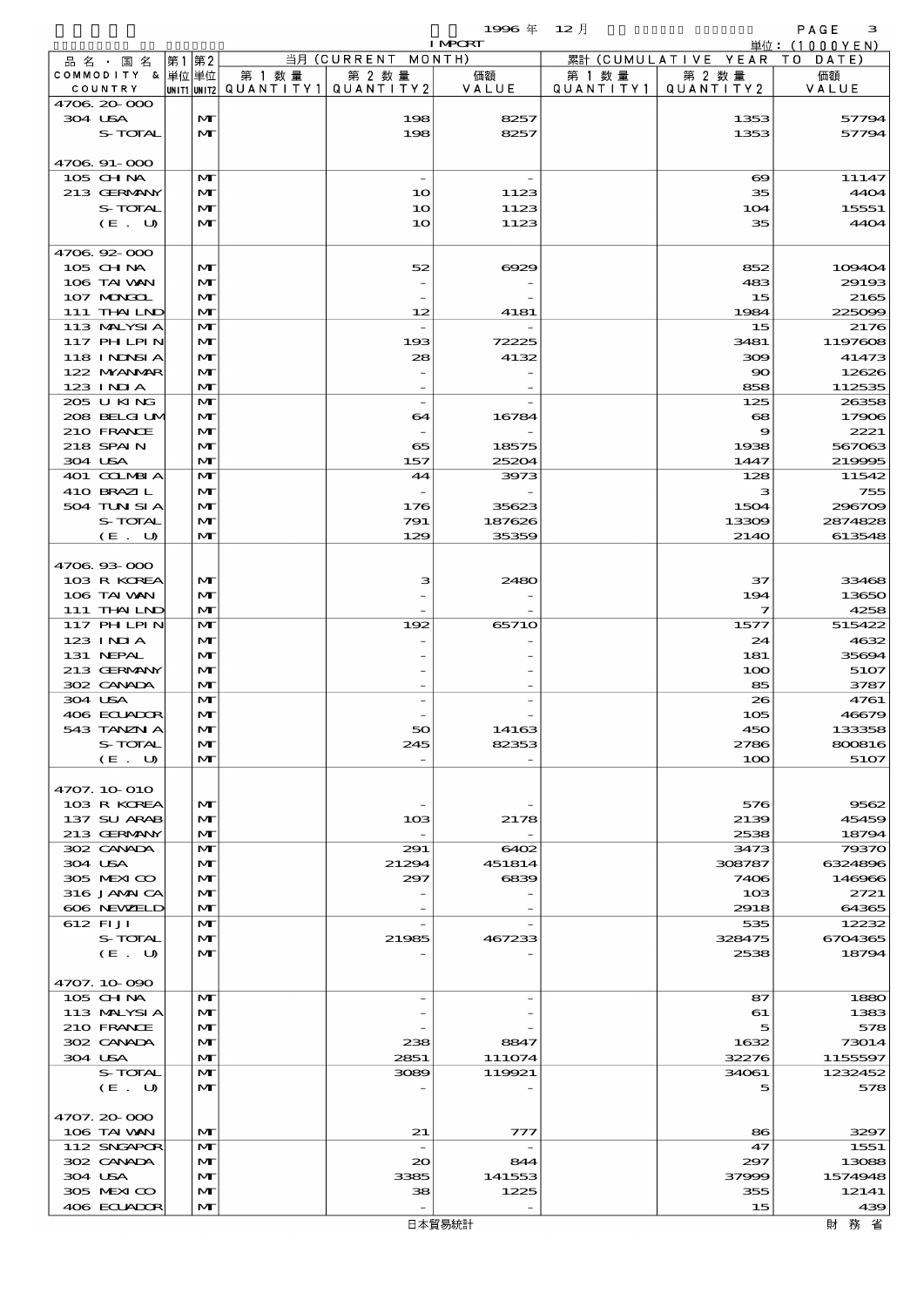品別国別表 輸 入 1996 12 確定 (Fixed Annual) 4

|                            |                              |        |                                       | <b>I MPORT</b>    |           |                              | 単位: (1000YEN)      |
|----------------------------|------------------------------|--------|---------------------------------------|-------------------|-----------|------------------------------|--------------------|
| 品名・国名                      | 第1第2                         |        | 当月 (CURRENT MONTH)                    |                   |           | 累計 (CUMULATIVE YEAR TO DATE) |                    |
| COMMODITY & 単位単位           |                              | 第 1 数量 | 第 2 数量                                | 価額                | 第 1 数量    | 第 2 数量                       | 価額                 |
| COUNTRY                    |                              |        | UNIT1 UNIT2 QUANT I TY 1 QUANT I TY 2 | VALUE             | QUANTITY1 | QUANTITY 2                   | VALUE              |
| 4707.20-000                |                              |        |                                       |                   |           |                              |                    |
| 606 NEWELD<br>S-TOTAL      | $\mathbf{M}$<br>$\mathbf{M}$ |        | 3464                                  | 144399            |           | 23<br>38822                  | 632<br>1606096     |
|                            |                              |        |                                       |                   |           |                              |                    |
| 4707.30-010                |                              |        |                                       |                   |           |                              |                    |
| 302 CANADA                 | $\mathbf{M}$                 |        |                                       |                   |           | 420                          | 14007              |
| 304 USA                    | $\mathbf{M}$                 |        | 647                                   | 14137             |           | 9941                         | 177549             |
| 606 NEWELD                 | $\mathbf{M}$                 |        | 105                                   | 1677              |           | 999                          | 16898              |
| S-TOTAL                    | $\mathbf{M}$                 |        | 752                                   | 15814             |           | 11360                        | 208454             |
|                            |                              |        |                                       |                   |           |                              |                    |
| 4707.30-090                |                              |        |                                       |                   |           |                              |                    |
| 304 USA                    | $\mathbf{M}$                 |        | 716                                   | <b>23910</b>      |           | 12525                        | 330558             |
| S-TOTAL                    | $\mathbf{M}$                 |        | 716                                   | <b>23910</b>      |           | 12525                        | 330558             |
|                            |                              |        |                                       |                   |           |                              |                    |
| 4707.90-000                |                              |        |                                       |                   |           |                              |                    |
| 112 SNGAPOR                | $\mathbf{M}$                 |        |                                       |                   |           | 257                          | 8116               |
| 213 GERMANY                | $\mathbf{M}$                 |        |                                       |                   |           | 25                           | 439                |
| 220 I TALY                 | $\mathbf{M}$                 |        |                                       |                   |           | з                            | 842                |
| 302 CANADA                 | $\mathbf{M}$                 |        |                                       |                   |           | 287                          | 11569              |
| 304 USA                    | $\mathbf{M}$                 |        | 417                                   | 11554             |           | 4843                         | 112989             |
| S-TOTAL                    | $\mathbf{M}$                 |        | 417                                   | 11554             |           | 5415                         | 133955             |
| (E. U)                     | $\mathbf{M}$                 |        |                                       |                   |           | 28                           | 1281               |
|                            |                              |        |                                       |                   |           |                              |                    |
| 4801. 00 011               |                              |        |                                       |                   |           |                              |                    |
| 103 R KOREA                | $\mathbf{M}$                 |        | 40                                    | 2647              |           | 80                           | 5294               |
| 203 SWIEN                  | $\mathbf{M}$                 |        | 1320                                  | 105022            |           | 9374                         | 720086             |
| 222 FINAND                 | $\mathbf{M}$                 |        | 19                                    | 1695              |           | 5778                         | 533137             |
| 302 CANADA                 | $\mathbf{M}$                 |        | 9346                                  | 849031            |           | 177639                       | 16763773           |
| 304 USA                    | $\mathbf{M}$                 |        | 144O1                                 | 1528993           |           | 220263                       | 22490032           |
| S-TOTAL                    | $\mathbf{M}$                 |        | 25126                                 | 2487388           |           | 413134                       | 40512322           |
| (E. U)                     | $\mathbf{M}$                 |        | 1339                                  | 106717            |           | 15152                        | 1253223            |
|                            |                              |        |                                       |                   |           |                              |                    |
| 4801.00-019                |                              |        |                                       |                   |           |                              |                    |
| 103 R KOREA                | $\mathbf{M}$                 |        | 20                                    | 1323              |           | 42                           | 2879               |
| 202 NORWAY                 | M                            |        |                                       |                   |           | 11O                          | 10298              |
| 203 SWIEN<br>222 FINAND    | $\mathbf{M}$<br>M            |        | 296                                   | 23062             |           | 5750                         | 462171             |
| 302 CANADA                 | $\mathbf{M}$                 |        | 2212<br>16585                         | 180951<br>1448894 |           | 16881<br>86036               | 1379849<br>7655126 |
| 304 USA                    | M                            |        | 10214                                 | 1033517           |           | 108073                       | 9598129            |
| S-TOTAL                    | $\mathbf{M}$                 |        | 29327                                 | 2687747           |           | 216892                       | 19108452           |
| (E. U)                     | $\mathbf{M}$                 |        | 2508                                  | 204013            |           | 22631                        | 1842020            |
|                            |                              |        |                                       |                   |           |                              |                    |
| 4801.00-090                |                              |        |                                       |                   |           |                              |                    |
| 202 NORWAY                 | M                            |        | 24                                    | <b>2010</b>       |           | 340                          | 30069              |
| 203 SWIDEN                 | $\mathbf{M}$                 |        | 55                                    | 4990              |           | 144O                         | 130877             |
| 205 U KING                 | $\mathbf{M}$                 |        |                                       |                   |           | 1                            | 639                |
| 207 NETHLIS                | M                            |        |                                       |                   |           | 1                            | 357                |
| 213 GERMANY                | $\mathbf{M}$                 |        |                                       |                   |           | 2                            | 1693               |
| 215 SWIZLD                 | M                            |        |                                       |                   |           | 1                            | 631                |
| 222 FINAND                 | $\mathbf{M}$                 |        |                                       |                   |           | 996                          | 80879              |
| 302 CANADA                 | M                            |        | $\boldsymbol{\mathrm{co}}$            | 50406             |           | 4785                         | 404080             |
| 304 USA                    | M                            |        | 43                                    | 1609              |           | 295                          | 24929              |
| S-TOTAL                    | $\mathbf{M}$                 |        | 723                                   | 59015             |           | 7861                         | 674154             |
| (E. U)                     | M                            |        | 55                                    | 4990              |           | 2440                         | 214445             |
|                            |                              |        |                                       |                   |           |                              |                    |
| 4802 10 000                |                              |        |                                       |                   |           |                              |                    |
| 103 R KOREA                | KG                           |        | 21808                                 | 36506             |           | 170146                       | 248308             |
| $105$ CHNA                 | KG                           |        | 98741                                 | 89844             |           | 1544312                      | 1462587            |
| 106 TAI WAN                | KG                           |        | 39484                                 | 64118             |           | 347973                       | 543424             |
| 108 HG KONG                | KG                           |        |                                       |                   |           | 136                          | 593                |
| 111 THAILND                | KG                           |        | 11452                                 | 13070             |           | 133653                       | 139740             |
| 117 PH LPIN                | KG                           |        | 8140                                  | 9197              |           | 110674                       | 119516             |
| 131 NEPAL                  | KG                           |        |                                       |                   |           | 632                          | 833                |
| 132 BHUTAN                 | KG                           |        |                                       |                   |           | 90                           | 565                |
| 224 RUSSI AN               | KG                           |        | 12200                                 | 8728              |           | 14700                        | 10565              |
| 304 USA                    | KG                           |        |                                       |                   |           | 509                          | 1253               |
| S-TOTAL                    | KG                           |        | 191825                                | 221463            |           | 2322825                      | 2527384            |
|                            |                              |        |                                       |                   |           |                              |                    |
| 4802.20-000                |                              |        |                                       |                   |           |                              |                    |
| 103 R KOREA                | KG                           |        |                                       |                   |           | 16943                        | 5140               |
| 105 CH NA                  | KG                           |        |                                       |                   |           | 20794                        | 13762              |
| 106 TAI VAN                | KG                           |        |                                       |                   |           | 4500                         | 498                |
| 112 SNGAPOR<br>113 MALYSIA | KG<br>KG                     |        |                                       |                   |           | <b>1O1</b><br>4790           | 755<br>2124        |
| 118 I NDSI A               | KG                           |        |                                       |                   |           | 435290                       | 52739              |
|                            |                              |        |                                       |                   |           |                              |                    |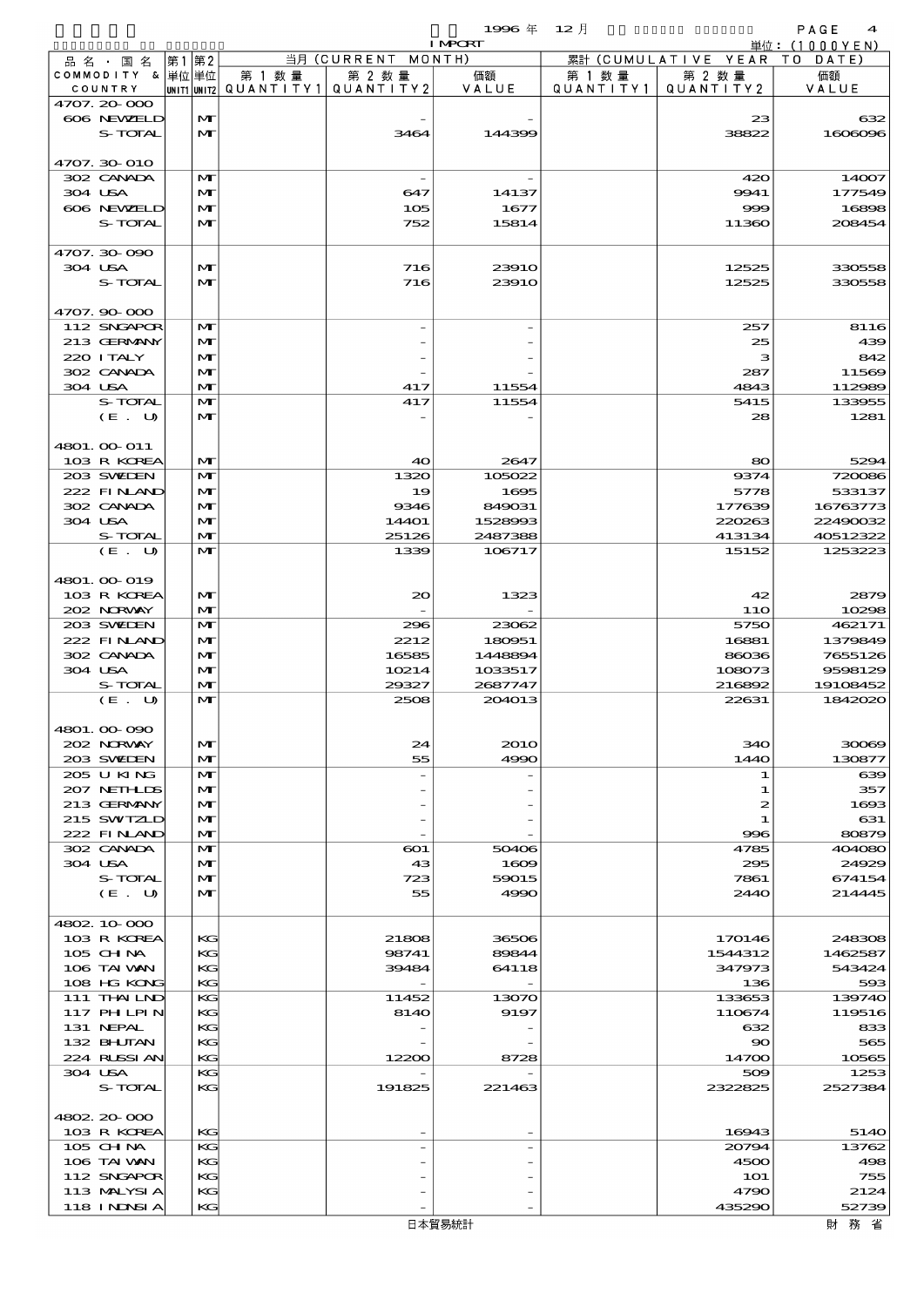|                           |          |                          |                    | 1996年          | $12$ 月    |                      | PAGE<br>5     |
|---------------------------|----------|--------------------------|--------------------|----------------|-----------|----------------------|---------------|
|                           |          |                          |                    | <b>I MPCRT</b> |           |                      | 単位: (1000YEN) |
| 品 名 ・ 国 名                 | 第1第2     |                          | 当月 (CURRENT MONTH) |                |           | 累計 (CUMULATIVE YEAR) | T O<br>DATE)  |
| COMMODITY & 単位単位          |          | 第 1 数量                   | 第 2 数量             | 価額             | 第 1 数 量   | 第 2 数量               | 価額            |
| COUNTRY<br>4802 20 000    |          | unit1 unit2  Q∪ANT   TY1 | QUANTITY 2         | VALUE          | QUANTITY1 | QUANTITY2            | VALUE         |
| 205 U KING                | KG       |                          |                    |                |           | 250                  | 282           |
| 213 GERMANY               | KG       |                          | 975                | 276            |           | 1800                 | 1201          |
| 304 USA                   | KG       |                          | 2988               | 5613           |           | 59574                | 64682         |
| 410 BRAZIL                | KG       |                          |                    |                |           | 44829                | 4216          |
| 601 ALSTRAL               | KG       |                          |                    |                |           | 1200                 | 770           |
| S-TOTAL                   | KG       |                          | 3963               | 5889           |           | 590071               | 146169        |
| (E. U)                    | KG       |                          | 975                | 276            |           | 2050                 | 1483          |
|                           |          |                          |                    |                |           |                      |               |
| 4802.30.000               |          |                          |                    |                |           |                      |               |
| 205 U KING                | KG       |                          |                    |                |           | 41816                | 7479          |
| 210 FRANCE                | KG       |                          |                    |                |           | 4116                 | 2419          |
| 213 GERMANY               | KG       |                          |                    |                |           | 5850                 | 753           |
| S-TOTAL                   | KG       |                          |                    |                |           | 51782                | 10651         |
| (E. U)                    | KG       |                          |                    |                |           | 51782                | 10651         |
|                           |          |                          |                    |                |           |                      |               |
| 4802 40 000               |          |                          |                    |                |           |                      |               |
| 103 R KOREA               | KG       |                          |                    |                |           | 741                  | 273           |
| 106 TAI VAN               | KG       |                          |                    |                |           | 4385                 | 548           |
| 210 FRANCE                | KG       |                          |                    |                |           | 5240                 | 1248          |
| 213 GERMANY               | KG       |                          | 14316              | 2041           |           | 17980                | 3172          |
| 222 FINAND                | KG       |                          |                    |                |           | 90068                | 12421         |
| 304 USA                   | KG       |                          |                    |                |           | 2554                 | 803           |
| S-TOTAL                   | KG       |                          | 14316              | 2041           |           | 120968               | 18465         |
| (E. U)                    | KG       |                          | 14316              | 2041           |           | 113288               | 16841         |
|                           |          |                          |                    |                |           |                      |               |
| 4802. 51-000              |          |                          |                    |                |           |                      |               |
| 105 CH NA                 | KG       |                          |                    |                |           | 480                  | 258           |
| <b>118 INNSIA</b>         | KG       |                          |                    |                |           | 12821                | 1415          |
| 205 U KING                | KG       |                          |                    |                |           | 43302                | 7461          |
| 302 CANADA                | KG       |                          |                    |                |           | 4032                 | 2014          |
| 304 USA                   | KG       |                          |                    |                |           | 33671                | 14256         |
| S-TOTAL                   | KG       |                          |                    |                |           | 94306                | 25404         |
| (E. U)                    | KG       |                          |                    |                |           | 43302                | 7461          |
|                           |          |                          |                    |                |           |                      |               |
| 4802 52 000               |          |                          |                    |                |           |                      |               |
| 103 R KOREA               | KG       |                          | 685046             | 66562          |           | 4937290              | 515903        |
| 105 CH NA                 | KG       |                          | 26167              | 3183           |           | 59834                | 7497          |
| 106 TAI VAN               | KG       |                          | 216822             | 21168          |           | 3352030              | 342861        |
| 108 HG KONG               | KG       |                          | 1169               | 755            |           | 1169                 | 755           |
| 111 THAILND               | KG       |                          |                    |                |           | 618315               | 70258         |
| 118 I NDSI A              | KG       |                          | 2034475            | 231255         |           | 15975814             | 1739489       |
| 202 NORWAY                | KG       |                          |                    |                |           | 74908                | 6215          |
| 203 SWIDEN                | KG       |                          |                    |                |           | 1136441              | 117224        |
| 204 DENMARK               | KG       |                          |                    |                |           | 1830                 | 1656          |
| 205 U KING                | KG       |                          | 22924              | 5796           |           | 398091               | 90694         |
| 207 NETHLIS               | KG       |                          | 100                | 362            |           | 3666                 | 2074          |
| 208 BELGI UM              | KG       |                          |                    |                |           | 170                  | 223           |
| 210 FRANCE                | KG       |                          | 13837              | 9266           |           | 192182               | 79763         |
| 213 GERMANY               | KG       |                          | 60718              | 13726          |           | 1050887              | 160833        |
| 215 SWIZLD                | KG       |                          | 4503               | 2550           |           | 13861                | 11884         |
| 217 PORTUGL               | KG       |                          |                    |                |           | 46752                | 5232          |
| 218 SPAIN                 | KG       |                          |                    |                |           | 85430                | 16648         |
| 220 I TALY                | KG       |                          |                    |                |           | 10586                | 1686          |
| 222 FINAND                | KG       |                          | 5586               | 949            |           | 252057               | 39465         |
| 223 POLAND                | KG       |                          | 18868              | 1873           |           | 18868                | 1873          |
| 225 ALSTRIA               | KG       |                          | 4615               | 1245           |           | 1300039              | 150041        |
| 227 H.NGARY               | KG       |                          | 1080               | 290            |           | 1080                 | 290           |
| 302 CANADA                | KG       |                          |                    |                |           | 177509               | 20105         |
| 304 USA                   | KG       |                          | 1338496            | 140077         |           | 17596657             | 2052927       |
| 410 BRAZIL                | KG       |                          | 1351199            | 137980         |           | 13526657             | 1373477       |
| 601 ALSTRAL               | KG       |                          |                    |                |           | 450                  | 307           |
| S-TOTAL                   | KG       |                          | 5785605            | 637037         |           | 60832573             | 6809380       |
| (E. U)                    | KG       |                          | 107780             | 31344          |           | 4478131              | 665539        |
|                           |          |                          |                    |                |           |                      |               |
| 4802 53 000               |          |                          |                    |                |           |                      |               |
| 118 I NDSI A              | KG       |                          |                    |                |           | 15267                | 2004          |
| 205 U KING                | KG       |                          | 2041               | 615            |           | 87324                | 32105         |
| 207 NETHLIDS              | KG       |                          |                    |                |           | <b>210</b>           | 463           |
| 210 FRANCE                | KG       |                          | 14964              | 10883          |           | 96970                | 54929         |
| 213 GERMANY               | KG       |                          | 3088               | 2387           |           | 21526                | 14616         |
| 215 SWIZLD                | KG       |                          |                    |                |           | $30^{\circ}$         | 225           |
| 220 I TALY<br>225 ALSTRIA | KG<br>KG |                          |                    |                |           | 20805<br>450         | 7860<br>455   |
| 302 CANADA                | KG       |                          |                    |                |           | 47                   | 1170          |
|                           |          |                          |                    |                |           |                      |               |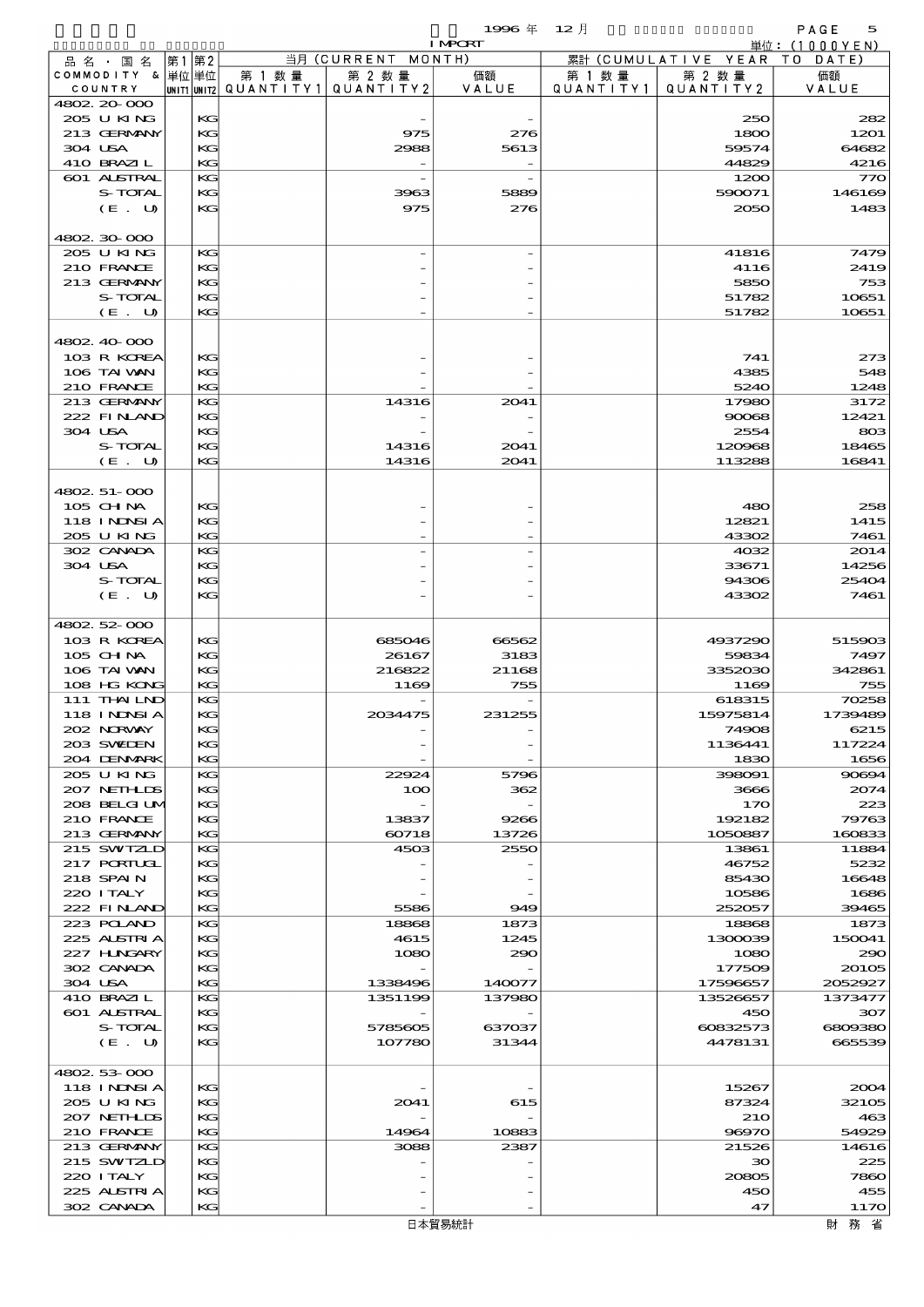|                                  |          |                                     |                      | 1996年<br><b>I MPORT</b> | $12$ 月                       |                              | PAGE<br>6<br>単位:(1000YEN) |
|----------------------------------|----------|-------------------------------------|----------------------|-------------------------|------------------------------|------------------------------|---------------------------|
| 品 名 ・ 国 名                        | 第1 第2    |                                     | 当月 (CURRENT MONTH)   |                         |                              | 累計 (CUMULATIVE YEAR TO DATE) |                           |
| COMMODITY & 単位単位<br>COUNTRY      |          | 第 1 数量<br> unit1 unit2  Q∪ANT   TY1 | 第 2 数量<br>QUANTITY 2 | 価額<br>VALUE             | 第 1 数 量<br>Q U A N T I T Y 1 | 第 2 数量<br>QUANTITY 2         | 価額<br>VALUE               |
| 4802.53.000                      |          |                                     |                      |                         |                              |                              |                           |
| 304 USA                          | KG       |                                     | 2009                 | 928                     |                              | 230637                       | 80937                     |
| S-TOTAL                          | KG       |                                     | 22702                | 14813                   |                              | 473266                       | 194764                    |
| (E. U)                           | KG       |                                     | 20093                | 13885                   |                              | 227285                       | 110428                    |
| 4802.60-010                      |          |                                     |                      |                         |                              |                              |                           |
| 202 NORWAY                       | KG       |                                     | 739192               | 69952                   |                              | 11965436                     | 1130965                   |
| 203 SWIDEN                       | KG       |                                     | 62305                | 5700                    |                              | 336538                       | 30788                     |
| 222 FINAND<br>225 ALSTRIA        | КG<br>KG |                                     | 2034954              | 197566                  |                              | 27465928<br>18821            | 2723890<br>1794           |
| 302 CANADA                       | KG       |                                     |                      |                         |                              | 5955875                      | 53580 <sub>€</sub>        |
| 304 USA                          | KG       |                                     | 1094460              | 135154                  |                              | 12829005                     | 1363067                   |
| S-TOTAL                          | KG       |                                     | 3930911              | 408372                  |                              | 58571603                     | 5786313                   |
| $(E_U U)$                        | KG       |                                     | 2097259              | 203266                  |                              | 27821287                     | 2756472                   |
| 4802.60-020                      |          |                                     |                      |                         |                              |                              |                           |
| 103 R KOREA                      | KG       |                                     |                      |                         |                              | 571942                       | 60491                     |
| 105 CH NA                        | KG       |                                     |                      |                         |                              | 22198                        | 5982                      |
| 111 THAILND<br><b>118 INDSIA</b> | KG<br>KG |                                     | 79464<br>191398      | 8527<br>20323           |                              | 501089<br>884789             | 53695<br>95493            |
| 202 NORWAY                       | KG       |                                     |                      |                         |                              | 7827349                      | 782485                    |
| 203 SWIDEN                       | KG       |                                     | 21267                | 2489                    |                              | 1337178                      | 124045                    |
| 205 U KING                       | KG       |                                     | 400                  | 342                     |                              | 12041                        | 13310                     |
| 208 BELGI UM                     | КG       |                                     |                      |                         |                              | 330                          | 251                       |
| 210 FRANCE                       | KG       |                                     |                      |                         |                              | 3515                         | 2719                      |
| 213 GERMANY<br>215 SWIZLD        | KG<br>KG |                                     | 1912                 | 843                     |                              | 6388<br>80                   | 1606<br>$\mathbf{G}$      |
| 218 SPAIN                        | KG       |                                     |                      |                         |                              | 618                          | 451                       |
| 220 I TALY                       | KG       |                                     | 1235                 | <b>11OB</b>             |                              | 4725                         | 3596                      |
| 222 FINLAND                      | KG       |                                     | 260878               | 25619                   |                              | 17117107                     | 1787922                   |
| 225 ALSTRIA                      | KG       |                                     | <b>1015</b>          | 253                     |                              | 10514516                     | 1135224                   |
| 302 CANADA<br>304 USA            | KG<br>KG |                                     | 96539<br>21923       | 8147<br>12265           |                              | 11818057<br>2785893          | 1128796<br>393594         |
| 410 BRAZIL                       | KG       |                                     | 57044                | 6363                    |                              | 120530                       | 13573                     |
| 551 S AFRCA                      | KG       |                                     |                      |                         |                              | 1111765                      | 112616                    |
| 601 ALSTRAL                      | KG       |                                     |                      |                         |                              | 344239                       | 41557                     |
| S-TOTAL                          | KG       |                                     | 733075               | 86274                   |                              | 54984349                     | 5758132                   |
| (E. U)                           | KG       |                                     | 286707               | 30649                   |                              | 28996418                     | 3069218                   |
| 4803.00-000                      |          |                                     |                      |                         |                              |                              |                           |
| 103 R KOREA                      | KG       |                                     |                      |                         |                              | 2566                         | 547                       |
| 105 CH NA                        | KG       |                                     |                      |                         |                              | 8328                         | 1496                      |
| 106 TAI VAN<br>108 HG KONG       | KC<br>КG |                                     |                      |                         |                              | 66884<br>1500                | 9964<br>1205              |
| <b>118 INNSIA</b>                | KG       |                                     |                      |                         |                              | 1376                         | 1021                      |
| 203 SWIDEN                       | KG       |                                     | 50219                | 12923                   |                              | 228323                       | 67187                     |
| 207 NETHLIS                      | KG       |                                     |                      |                         |                              | 500                          | 372                       |
| 208 BELGI UM                     | KG       |                                     |                      |                         |                              | 378                          | 372                       |
| 210 FRANCE<br>213 GERMANY        | КG<br>KG |                                     |                      |                         |                              | 9392<br>13837                | 3873<br>12489             |
| 220 I TALY                       | KG       |                                     | 4160                 | 1552                    |                              | 28496                        | 10385                     |
| 302 CANADA                       | KG       |                                     | 26959                | 8037                    |                              | 298782                       | 91365                     |
| 304 USA                          | KG       |                                     | 6021                 | 3956                    |                              | 142931                       | 84124                     |
| S-TOTAL                          | КG       |                                     | 87359                | 26468                   |                              | 803293                       | 284404                    |
| (E. U)                           | KC       |                                     | 54379                | 14475                   |                              | 280926                       | 94678                     |
| 4804.11-010                      |          |                                     |                      |                         |                              |                              |                           |
| 103 R KOREA                      | KG       |                                     |                      |                         |                              | 14343                        | 751                       |
| $105$ CHNA                       | КG       |                                     |                      |                         |                              | 20265                        | 1123                      |
| 106 TAI VAN                      | KG       |                                     | 660121               | 32326                   |                              | 9347975                      | 465574                    |
| <b>118 INNSIA</b>                | KG       |                                     |                      |                         |                              | 450151                       | 22970                     |
| 203 SWIDEN<br>207 NETHLIS        | KG<br>KG |                                     |                      |                         |                              | 90369<br>5459                | 19936<br>1196             |
| 302 CANADA                       | КG       |                                     | 1539418              | 81427                   |                              | 17636967                     | 972467                    |
| 304 USA                          | KG       |                                     | 1894466              | 104833                  |                              | 22298268                     | 1228802                   |
| 601 ALSTRAL                      | KG       |                                     |                      |                         |                              | <b>41010</b>                 | 1935                      |
| S-TOTAL                          | KG       |                                     | 4094005              | 218586                  |                              | 49904807                     | 2714765                   |
| (E. U)                           | KG       |                                     |                      |                         |                              | 95828                        | 21134                     |
| 4804.11-020                      |          |                                     |                      |                         |                              |                              |                           |

4804.19-010

 302 CANADA KG 62090 3193 784538 42299 304 USA KG 1693811 97790 29785752 1769851  $S$ -TOTAL KG 1755901 100083 30570290 1812150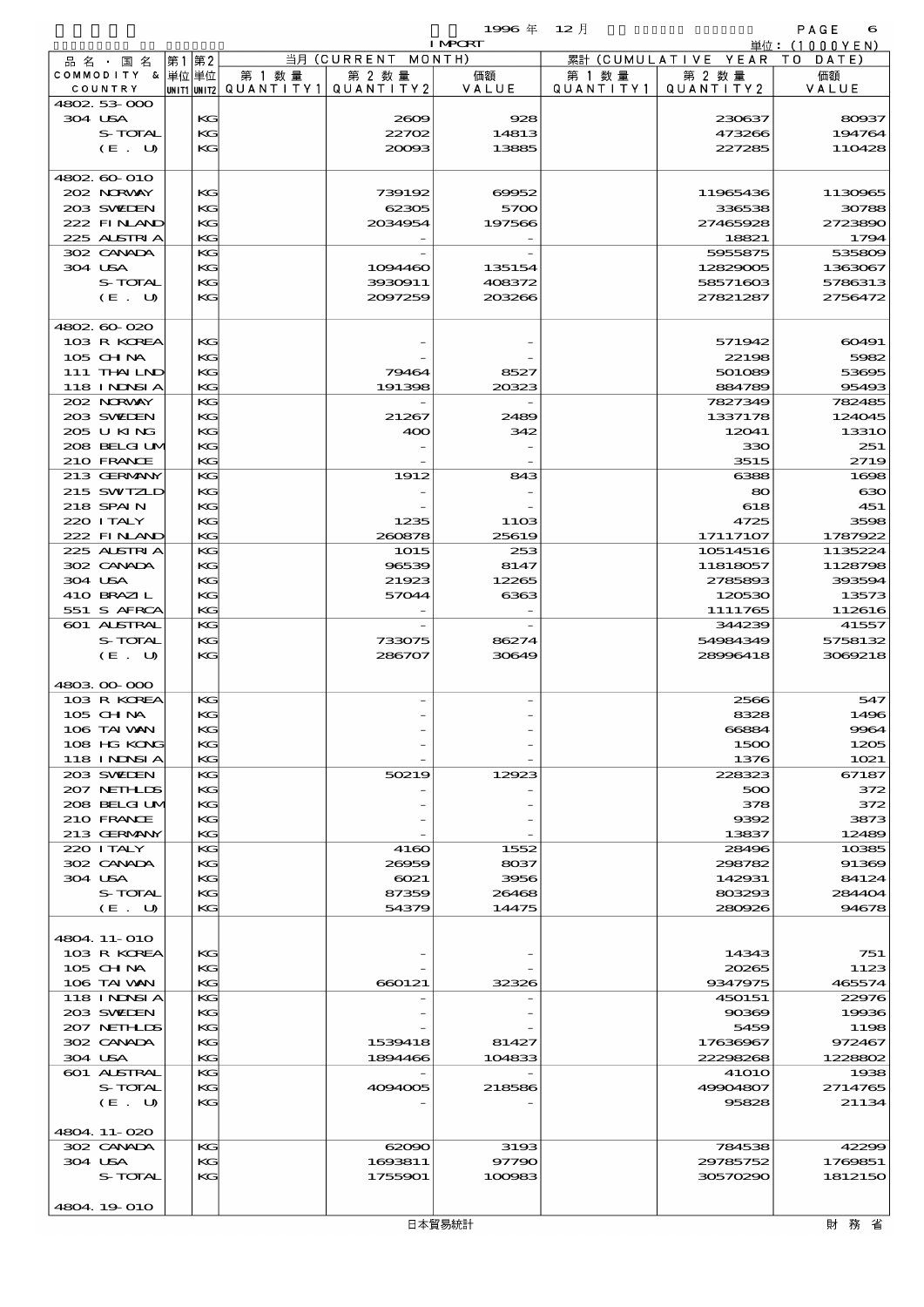$1$ 996 年  $12 \text{ }\overline{)}$  PAGE 2

|                            |          |        |                                       | <b>I MPCRT</b> |           |                              | 単位: (1000YEN) |
|----------------------------|----------|--------|---------------------------------------|----------------|-----------|------------------------------|---------------|
| 品名・国名                      | 第1第2     |        | 当月 (CURRENT MONTH)                    |                |           | 累計 (CUMULATIVE YEAR TO DATE) |               |
| COMMODITY & 単位単位           |          | 第 1 数量 | 第 2 数量                                | 価額             | 第 1 数 量   | 第 2 数量                       | 価額            |
| COUNTRY                    |          |        | UNIT1 UNIT2  QUANT   TY1  QUANT   TY2 | VALUE          | QUANTITY1 | QUANTITY 2                   | VALUE         |
| 4804.19-010<br>106 TAI VAN | KG       |        | 53838                                 | 2561           |           | 491392                       | 24304         |
| 118 INNSI A                | KG       |        |                                       |                |           | 9286                         | 478           |
| 213 GERMANY                | KG       |        |                                       |                |           | 15982                        | 5383          |
| 222 FINAND                 | KG       |        |                                       |                |           | 1655047                      | 211336        |
| 302 CANADA                 | KG       |        |                                       |                |           | 5005                         | 438           |
| 304 USA                    | KG       |        | 78723                                 | 6466           |           | 3885126                      | 359177        |
| S-TOTAL                    | KG       |        | 132561                                | 9027           |           | 6061838                      | 601116        |
| (E. U)                     | KG       |        |                                       |                |           | 1671029                      | 216719        |
|                            |          |        |                                       |                |           |                              |               |
| 4804.19-020                |          |        |                                       |                |           |                              |               |
| 106 TAI VAN                | KG       |        |                                       |                |           | 171829                       | 8525          |
| 304 USA                    | KG       |        | 58511                                 | 7359           |           | 737490                       | 90320         |
| <b>S-TOTAL</b>             | KG       |        | 58511                                 | 7359           |           | 909319                       | 98845         |
| 4804. 21-000               |          |        |                                       |                |           |                              |               |
| 105 CH NA                  | KG       |        | 6519                                  | 1478           |           | 6519                         | 1478          |
| 203 SWIEN                  | KC       |        |                                       |                |           | 450937                       | 70195         |
| 302 CANADA                 | KG       |        | 418482                                | 31059          |           | 6753051                      | 502877        |
| 304 USA                    | KG       |        | 156968                                | 11630          |           | 2504190                      | 186101        |
| S-TOTAL                    | KG       |        | 581969                                | 44167          |           | 9714697                      | 760651        |
| (E. U)                     | KG       |        |                                       |                |           | 450937                       | 70195         |
|                            |          |        |                                       |                |           |                              |               |
| 4804.29.000                |          |        |                                       |                |           |                              |               |
| 203 SWIEN                  | KG       |        |                                       |                |           | 2652                         | 336           |
| 210 FRANCE                 | KG       |        | 10361                                 | 3028           |           | 42366                        | 12029         |
| 304 USA                    | KG       |        |                                       |                |           | 1449                         | 536           |
| S-TOTAL                    | KG       |        | 10361                                 | 3028           |           | 46467                        | 12901         |
| (E. U)                     | KG       |        | 10361                                 | 3028           |           | 45018                        | 12365         |
|                            |          |        |                                       |                |           |                              |               |
| 4804.31-000<br>105 CH NA   | KG       |        | 23305                                 | 5774           |           | 271986                       | 61355         |
| 106 TAI VAN                | KG       |        |                                       |                |           | 17757                        | 2361          |
| 113 MALYSIA                | KG       |        |                                       |                |           | 181                          | 378           |
| 203 SWIEN                  | KG       |        | 50502                                 | 7486           |           | 472837                       | 6941O         |
| 205 U KING                 | KG       |        | 3173                                  | 5237           |           | 16698                        | 23504         |
| 210 FRANCE                 | KG       |        | 43674                                 | 5047           |           | 265266                       | 31849         |
| 213 GERMANY                | KG       |        | 101633                                | 10225          |           | 685413                       | 92303         |
| 222 FINAND                 | KG       |        |                                       |                |           | 107346                       | 10957         |
| 302 CANADA                 | KG       |        | 11167                                 | 926            |           | 372470                       | 31119         |
| 304 USA                    | KG       |        | 579828                                | 56996          |           | 13127356                     | 1112290       |
| 601 ALSTRAL                | KG       |        |                                       |                |           | 40895                        | 4609          |
| S-TOTAL                    | KG       |        | 813282                                | 91691          |           | 15378205                     | 1440135       |
| $(E_U U)$                  | KG       |        | 198982                                | 27995          |           | 1547560                      | 228023        |
|                            |          |        |                                       |                |           |                              |               |
| 4804.39.000                |          |        |                                       | 4526           |           |                              |               |
| 103 R KOREA<br>111 THAILND | KG<br>KC |        | 40000<br>190                          | 443            |           | 307653<br>190                | 41730<br>443  |
| 203 SWIDEN                 | KG       |        |                                       |                |           | 84485                        | 10405         |
| 205 U KING                 | KC       |        |                                       |                |           | 3727                         | 3131          |
| 210 FRANCE                 | KG       |        | 11967                                 | 3684           |           | 169574                       | 46134         |
| 213 GERMANY                | KG       |        | 183                                   | 293            |           | 2458                         | 3464          |
| 222 FINAND                 | KC       |        | 154330                                | 17225          |           | 1465185                      | 174107        |
| 302 CANADA                 | KG       |        | 14875                                 | 4485           |           | 105069                       | 29233         |
| 304 USA                    | KC       |        | 43470                                 | 4370           |           | 423466                       | 48149         |
| S-TOTAL                    | KG       |        | 265015                                | 35026          |           | 2561807                      | 356796        |
| (E. U)                     | KG       |        | 166480                                | 21202          |           | 1725429                      | 237241        |
|                            |          |        |                                       |                |           |                              |               |
| 4804.41-000                |          |        |                                       |                |           |                              |               |
| 105 CH NA                  | KC       |        | 13613                                 | 3376           |           | 162692                       | 39289         |
| 106 TAI VAN                | KG       |        |                                       |                |           | 1217932                      | 59012         |
| 112 SNGAPOR<br>205 U KING  | KG<br>KC |        | 3998                                  | 6062           |           | 700<br>24204                 | 259<br>30999  |
| 213 GERMANY                | KG       |        |                                       |                |           | 20054                        | 1837          |
| 222 FINAND                 | KC       |        | 662696                                | 48197          |           | 5382050                      | 409330        |
| 304 USA                    | KG       |        | 641227                                | 55908          |           | 10341560                     | 861997        |
| <b>601 ALSTRAL</b>         | KG       |        |                                       |                |           | 2480                         | 902           |
| S-TOTAL                    | KC       |        | 1321534                               | 113543         |           | 17152572                     | 1403625       |
| (E. U)                     | KG       |        | 666694                                | 54259          |           | 5427208                      | 442166        |
|                            |          |        |                                       |                |           |                              |               |
| 4804.42-000                |          |        |                                       |                |           |                              |               |
| 103 R KOREA                | KG       |        | 8245                                  | 1297           |           | 8245                         | 1297          |
| 203 SWIEN                  | KC       |        | 94825                                 | 12808          |           | 4142190                      | 531616        |
| 222 FINAND                 | KC       |        |                                       |                |           | 235993                       | 24890         |
| 304 USA                    | KG       |        | 98972                                 | 8389           |           | 738093                       | 67514         |
|                            |          |        | 日本貿易統計                                |                |           |                              | 財 務 省         |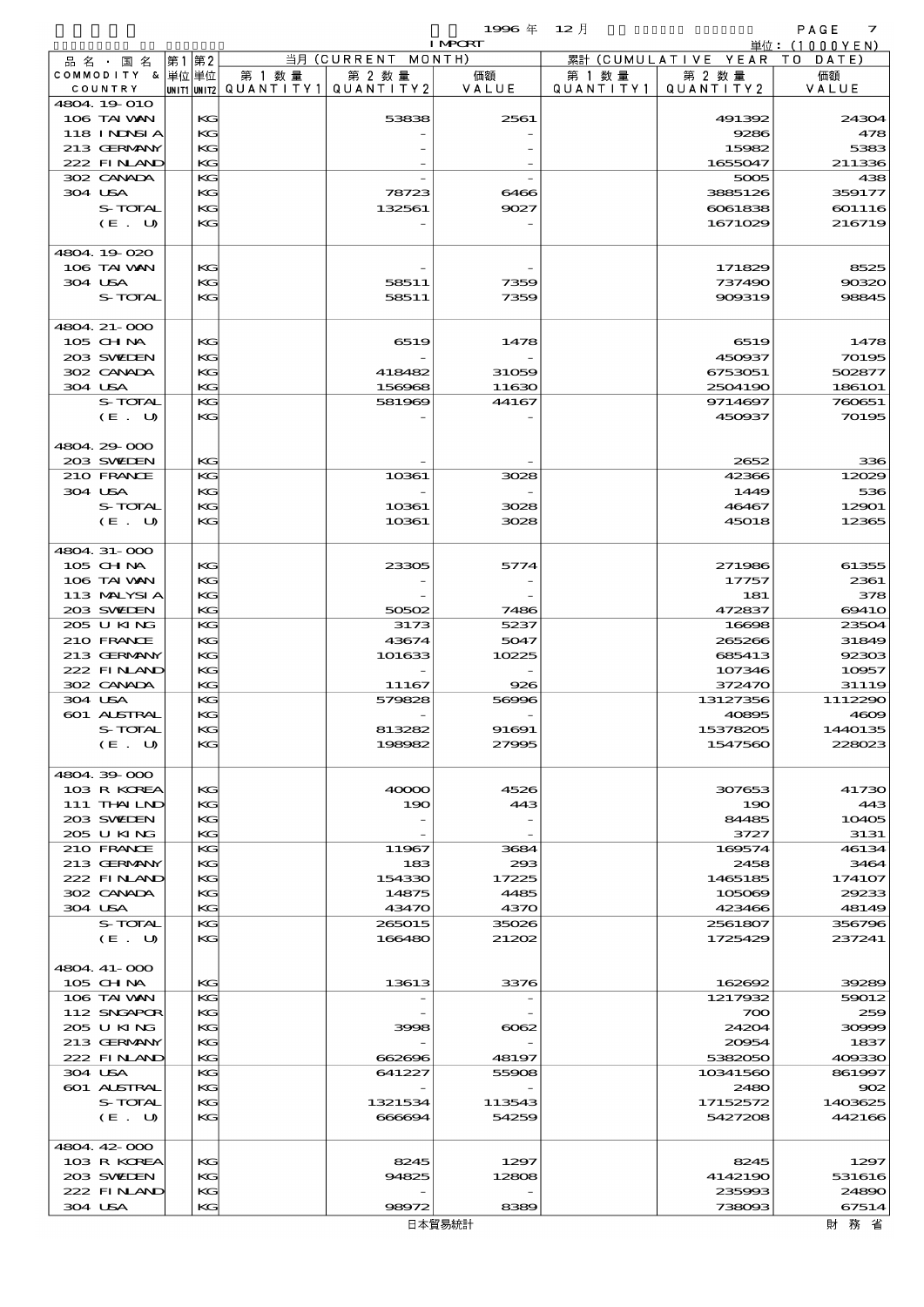|                                  |      |          |                                       |                    | 1996年 12月                |           |                              | PAGE<br>8       |
|----------------------------------|------|----------|---------------------------------------|--------------------|--------------------------|-----------|------------------------------|-----------------|
| 品 名 ・ 国 名                        | 第1第2 |          |                                       | 当月 (CURRENT MONTH) | <b>I MPCRT</b>           |           | 累計 (CUMULATIVE YEAR TO DATE) | 単位: (1000YEN)   |
| COMMODITY & 単位単位                 |      |          | 第 1 数 量                               | 第 2 数量             | 価額                       | 第 1 数 量   | 第 2 数量                       | 価額              |
| COUNTRY                          |      |          | unit1 unit2  QUANT   TY1  QUANT   TY2 |                    | VALUE                    | QUANTITY1 | QUANTITY2                    | VALUE           |
| 4804 42 000                      |      |          |                                       |                    |                          |           |                              |                 |
| S-TOTAL                          |      | KG<br>KG |                                       | 202042             | 22494                    |           | 5124521                      | 625317          |
| (E. U)                           |      |          |                                       | 94825              | 12808                    |           | 4378183                      | 556506          |
| 4804 51-010                      |      |          |                                       |                    |                          |           |                              |                 |
| 105 CHNA                         |      | KG       |                                       | 16318              | 3583                     |           | 192925                       | 43624           |
| 203 SWIEN                        |      | KG       |                                       |                    |                          |           | 819971                       | 1000005         |
| 304 USA                          |      | KG       |                                       |                    |                          |           | 171156                       | 22439           |
| S-TOTAL                          |      | KG       |                                       | 16318              | 3583                     |           | 1184052                      | 166158          |
| (E. U)                           |      | KG       |                                       |                    |                          |           | 819971                       | 100005          |
|                                  |      |          |                                       |                    |                          |           |                              |                 |
| 4804 51-020<br>105 CH NA         |      | KG       |                                       | 29065              | 7506                     |           | 284841                       | 74646           |
| 203 SWIEN                        |      | KG       |                                       | 31798              | 9313                     |           | 173014                       | 52721           |
| 213 GERMANY                      |      | KG       |                                       |                    | $\overline{\phantom{a}}$ |           | 15143                        | 4692            |
| 304 USA                          |      | KG       |                                       |                    |                          |           | 418651                       | 23756           |
| S-TOTAL                          |      | KG       |                                       | 60863              | 16819                    |           | 891649                       | 155815          |
| (E. U)                           |      | KG       |                                       | 31798              | 9313                     |           | 188157                       | 57413           |
|                                  |      |          |                                       |                    |                          |           |                              |                 |
| 4804 52 010                      |      |          |                                       |                    |                          |           |                              |                 |
| 203 SWIEN                        |      | KG       |                                       | 31402              | 4229                     |           | 322955                       | 40672           |
| 210 FRANCE                       |      | KG       |                                       |                    |                          |           | 1066                         | 2173            |
| 222 FINAND                       |      | KG       |                                       |                    |                          |           | 190313                       | 20641           |
| 304 USA<br>S-TOTAL               |      | KG<br>KG |                                       | 217175<br>248577   | 33498<br>37727           |           | 678923<br>1193257            | 86961<br>150447 |
| (E. U)                           |      | KG       |                                       | 31402              | 4229                     |           | 514334                       | 63486           |
|                                  |      |          |                                       |                    |                          |           |                              |                 |
| 4804 52 020                      |      |          |                                       |                    |                          |           |                              |                 |
| 213 GERMANY                      |      | KG       |                                       |                    |                          |           | 329                          | 227             |
| 222 FINLAND                      |      | KG       |                                       |                    |                          |           | 229416                       | 27615           |
| 302 CANADA                       |      | KG       |                                       |                    |                          |           | 10942                        | 1704            |
| 304 USA                          |      | KG       |                                       | 532603             | 62649                    |           | 6755394                      | 782906          |
| S-TOTAL                          |      | KG       |                                       | 532603             | 62649                    |           | 6996081                      | 812454          |
| (E. U)                           |      | KG       |                                       |                    |                          |           | 229745                       | 27842           |
|                                  |      |          |                                       |                    |                          |           |                              |                 |
| 4804 59 010                      |      |          |                                       |                    |                          |           |                              |                 |
| 224 RUSSIAN<br>S-TOTAL           |      | KG<br>KG |                                       |                    |                          |           | 1381<br>1381                 | 59£<br>500      |
|                                  |      |          |                                       |                    |                          |           |                              |                 |
| 4804 59 020                      |      |          |                                       |                    |                          |           |                              |                 |
| 222 FINAND                       |      | KG       |                                       |                    |                          |           | 21535                        | 4347            |
| 304 USA                          |      | KG       |                                       |                    |                          |           | 12                           | 424             |
| S-TOTAL                          |      | KG       |                                       |                    |                          |           | 21547                        | 4771            |
| (E. U)                           |      | KG       |                                       |                    |                          |           | 21535                        | 4347            |
|                                  |      |          |                                       |                    |                          |           |                              |                 |
| 4805 10 000                      |      |          |                                       |                    |                          |           |                              |                 |
| 103 R KOREA                      |      | KG       |                                       | 22530              | 794                      |           | 22530                        | 794             |
| 106 TAI VAN<br><b>118 INNSIA</b> |      | KG<br>KG |                                       | 277126             | 9477                     |           | 4537876<br>480853            | 163049<br>17351 |
| 222 FINAND                       |      | KG       |                                       | 37955              | 2028                     |           | 185200                       | 10885           |
| 551 S AFRCA                      |      | KG       |                                       |                    |                          |           | 163566                       | 773             |
| S-TOTAL                          |      | KG       |                                       | 337611             | 12299                    |           | 5390025                      | 199809          |
| (E. U)                           |      | KG       |                                       | 37955              | 2028                     |           | 185200                       | 10885           |
|                                  |      |          |                                       |                    |                          |           |                              |                 |
| 4805, 21-000                     |      |          |                                       |                    |                          |           |                              |                 |
| 220 I TALY                       |      | KG       |                                       |                    |                          |           | 110460                       | 25982           |
| 304 USA                          |      | KG       |                                       | 4031O              | 5190                     |           | 1517531                      | 183821          |
| S-TOTAL                          |      | KG       |                                       | <b>40310</b>       | 5190                     |           | 1627991                      | 200803          |
| (E. U)                           |      | KG       |                                       |                    |                          |           | 110460                       | 25982           |
|                                  |      |          |                                       |                    |                          |           |                              |                 |
| 4805 22 010<br>103 R KOREA       |      | KС       |                                       |                    |                          |           | 10440                        | 587             |
| 106 TAI VAN                      |      | KG       |                                       | 47358              | 2945                     |           | 358107                       | 20972           |
| S-TOTAL                          |      | KG       |                                       | 47358              | 2945                     |           | 368547                       | 21559           |
|                                  |      |          |                                       |                    |                          |           |                              |                 |
| 4805 22 090                      |      |          |                                       |                    |                          |           |                              |                 |
| 205 U KING                       |      | KС       |                                       | 729005             | 44703                    |           | 6012880                      | 374124          |
| 213 GERMANY                      |      | KG       |                                       |                    |                          |           | 8636                         | 552             |
| S-TOTAL                          |      | KG       |                                       | 729005             | 44703                    |           | 6021516                      | 374676          |
| (E. U)                           |      | KG       |                                       | 729005             | 44703                    |           | 6021516                      | 374676          |
|                                  |      |          |                                       |                    |                          |           |                              |                 |
| 4805 23 000                      |      |          |                                       |                    |                          |           |                              |                 |

 $106$  TAI WAN KG  $\left| \begin{array}{ccc} 1 & - & - & - \ 1 & - & - & - \end{array} \right|$  91846 6075 106 TAIWAN KG - - - - 91846 6075<br>203 SWEDEN KG - - - - - - - 3750 536  $304 \text{ USA}$   $| \text{KG} |$  785  $341$  785 785 341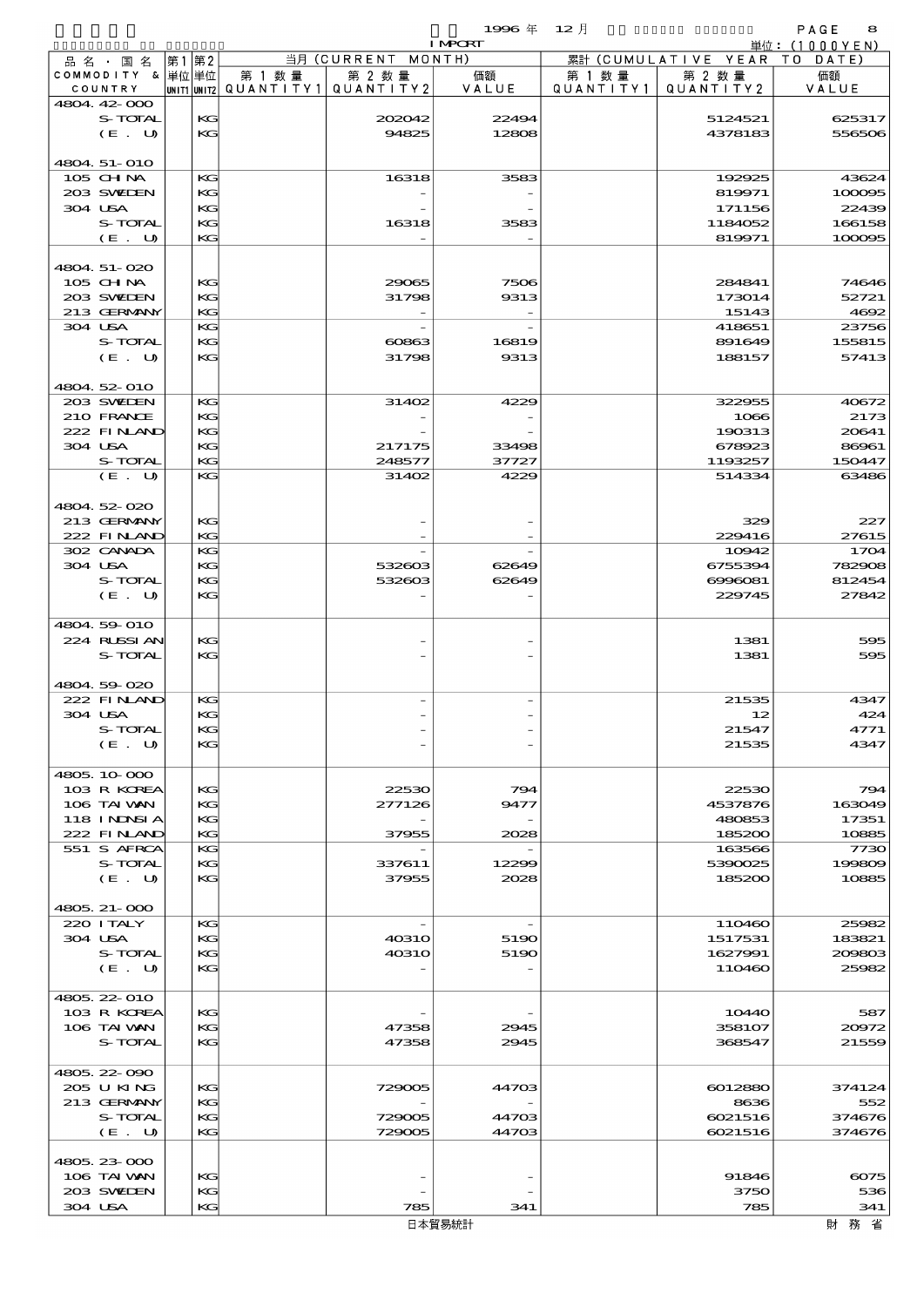$\begin{array}{ccccccccc}\n 1996 & \# & 12 & \end{array}$ 

| <b>I MPORT</b>              |               |        |                                       |                |           |                              | 単位: (1000YEN)     |
|-----------------------------|---------------|--------|---------------------------------------|----------------|-----------|------------------------------|-------------------|
| 品名・国名                       | 第2<br> 第1     |        | 当月 (CURRENT MONTH)                    |                |           | 累計 (CUMULATIVE YEAR TO DATE) |                   |
| COMMODITY & 単位単位            |               | 第 1 数量 | 第 2 数量                                | 価額<br>VALUE    | 第 1 数 量   | 第 2 数量                       | 価額<br>VALUE       |
| COUNTRY<br>4805 23 000      |               |        | UNIT1 UNIT2  QUANT   TY1  QUANT   TY2 |                | QUANTITY1 | QUANTITY 2                   |                   |
| S-TOTAL                     | KG            |        | 785                                   | 341            |           | 96381                        | 6952              |
| (E. U)                      | KG            |        |                                       |                |           | 3750                         | 536               |
|                             |               |        |                                       |                |           |                              |                   |
| 4805 29 011                 |               |        |                                       |                |           |                              |                   |
| 103 R KOREA<br>105 CH NA    | KG<br>KG      |        | 247414                                | 9442           |           | 258039<br>168000             | 9942<br>3844      |
| 106 TAI VAN                 | KG            |        | 2230090                               | 103172         |           | 22075947                     | 1055153           |
| <b>S-TOTAL</b>              | KG            |        | 2477504                               | 112614         |           | 22501986                     | 1068939           |
|                             |               |        |                                       |                |           |                              |                   |
| 4805.29-019                 |               |        |                                       |                |           |                              |                   |
| 106 TAI VAN                 | KG            |        | 556547                                | 18644          |           | 7306037                      | 253032            |
| 118 I NDSI A                | KG            |        |                                       |                |           | 4040569                      | 144293            |
| 304 USA                     | KG<br>KG.     |        |                                       |                |           | 10305                        | 494               |
| S-TOTAL                     |               |        | 556547                                | 18644          |           | 11356911                     | 397819            |
| 4805.29.090                 |               |        |                                       |                |           |                              |                   |
| 106 TAI VAN                 | KG            |        |                                       |                |           | 67528                        | 3349              |
| 220 I TALY                  | KG            |        |                                       |                |           | 421                          | 202               |
| 222 FINAND                  | KG.           |        | 1750                                  | 230            |           | 9310                         | 1215              |
| S-TOTAL                     | KG            |        | 1750                                  | 230            |           | 77259                        | 4766              |
| (E. U)                      | KG            |        | 1750                                  | 230            |           | 9731                         | 1417              |
|                             |               |        |                                       |                |           |                              |                   |
| 4805, 30, 000<br>205 U KING | $K$ $G$       |        |                                       |                |           | $_{\rm \bf 33}$              | 223               |
| 304 USA                     | KG            |        |                                       |                |           | 508                          | 523               |
| S-TOTAL                     | $K$ $G$       |        |                                       |                |           | $_{\rm CO1}$                 | 746               |
| (E. U)                      | KG            |        |                                       |                |           | $_{\rm \alpha}$              | 223               |
|                             |               |        |                                       |                |           |                              |                   |
| 4805, 40 010                |               |        |                                       |                |           |                              |                   |
| 103 R KOREA                 | KG            |        | 30360                                 | 10817          |           | 325077                       | 116623            |
| 105 CH NA<br>205 U KING     | $K$ $G$<br>KG |        | 9972                                  | 3488           |           | 38098<br>143                 | 13404<br>250      |
| 213 GERMANY                 | KG            |        |                                       |                |           | 475                          | 4379              |
| 304 USA                     | KG.           |        | 8418                                  | 3087           |           | 114057                       | 65804             |
| S-TOTAL                     | KG            |        | 48750                                 | 17392          |           | 477850                       | 200460            |
| (E. U)                      | $K$ $G$       |        |                                       |                |           | 618                          | 4629              |
|                             |               |        |                                       |                |           |                              |                   |
| 4805 40 020                 |               |        |                                       |                |           |                              |                   |
| 103 R KOREA                 | KG<br>KG      |        | 18679                                 | 8474           |           | 53615                        | 34036<br>23893    |
| 205 U KING<br>210 FRANCE    | KG            |        | 2758                                  | 5017           |           | 12302<br>10642               | 15126             |
| 213 GERMANY                 | KG            |        |                                       |                |           | 5164                         | 4271              |
| 215 SWTZLD                  | КG            |        | 38201                                 | 7272           |           | 222219                       | 45964             |
| 304 USA                     | KG            |        |                                       |                |           | 1431                         | 2064              |
| S-TOTAL                     | KG            |        | 59638                                 | 20763          |           | 305373                       | 125354            |
| (E. U)                      | KG            |        | 2758                                  | 5017           |           | 28108                        | 43290             |
|                             |               |        |                                       |                |           |                              |                   |
| 4805, 50 010<br>103 R KOREA | KG            |        |                                       |                |           | 10000                        | 3568              |
| 205 U KING                  | KG            |        |                                       |                |           | 315                          | 721               |
| S-TOTAL                     | KG            |        |                                       |                |           | 10315                        | 4289              |
| (E U)                       | KG            |        |                                       |                |           | 315                          | 721               |
|                             |               |        |                                       |                |           |                              |                   |
| 4805, 60-010                |               |        |                                       |                |           |                              |                   |
| 103 R KOREA                 | KG            |        |                                       |                |           | 769556                       | 25676             |
| 106 TAI VAN<br>118 I NDSI A | KG<br>KG      |        | 1722835<br>737221                     | 58443<br>25258 |           | 30492707<br>4474664          | 1076045<br>148719 |
| 123 INIA                    | KG            |        | 484229                                | 20802          |           | 484229                       | 20802             |
| 601 ALSTRAL                 | KG            |        | 147208                                | 7545           |           | 3751746                      | 152936            |
| S-TOTAL                     | KG            |        | 3091493                               | 112048         |           | 39972902                     | 1424178           |
|                             |               |        |                                       |                |           |                              |                   |
| 4805.60-090                 |               |        |                                       |                |           |                              |                   |
| 103 R KOREA                 | КG            |        |                                       |                |           | 1417                         | 2767              |
| $105$ CHNA<br>106 TAI VAN   | KG<br>KG      |        |                                       |                |           | 280<br>10836                 | 225<br>1724       |
| 111 THAILND                 | KG            |        | 2952                                  | 3651           |           | 38143                        | 38069             |
| 118 INNSI A                 | KG            |        |                                       |                |           | 706609                       | 40965             |
| 202 NRWAY                   | KG            |        |                                       |                |           | 999                          | 470               |
| 203 SWIDEN                  | KG            |        | 24980                                 | 5640           |           | 78626                        | 16676             |
| 205 U KING                  | KG            |        | 348                                   | 404            |           | 348                          | 404               |
| 210 FRANCE                  | KG            |        | 24453                                 | 18966          |           | 695965                       | 450732            |
| 213 GERMANY<br>215 SWIZLD   | KG<br>КG      |        | 17239                                 | 8869           |           | 2665<br>70513                | 1567<br>36096     |
| 218 SPAIN                   | KG            |        |                                       |                |           | 220                          | 218               |
|                             |               |        |                                       |                |           |                              |                   |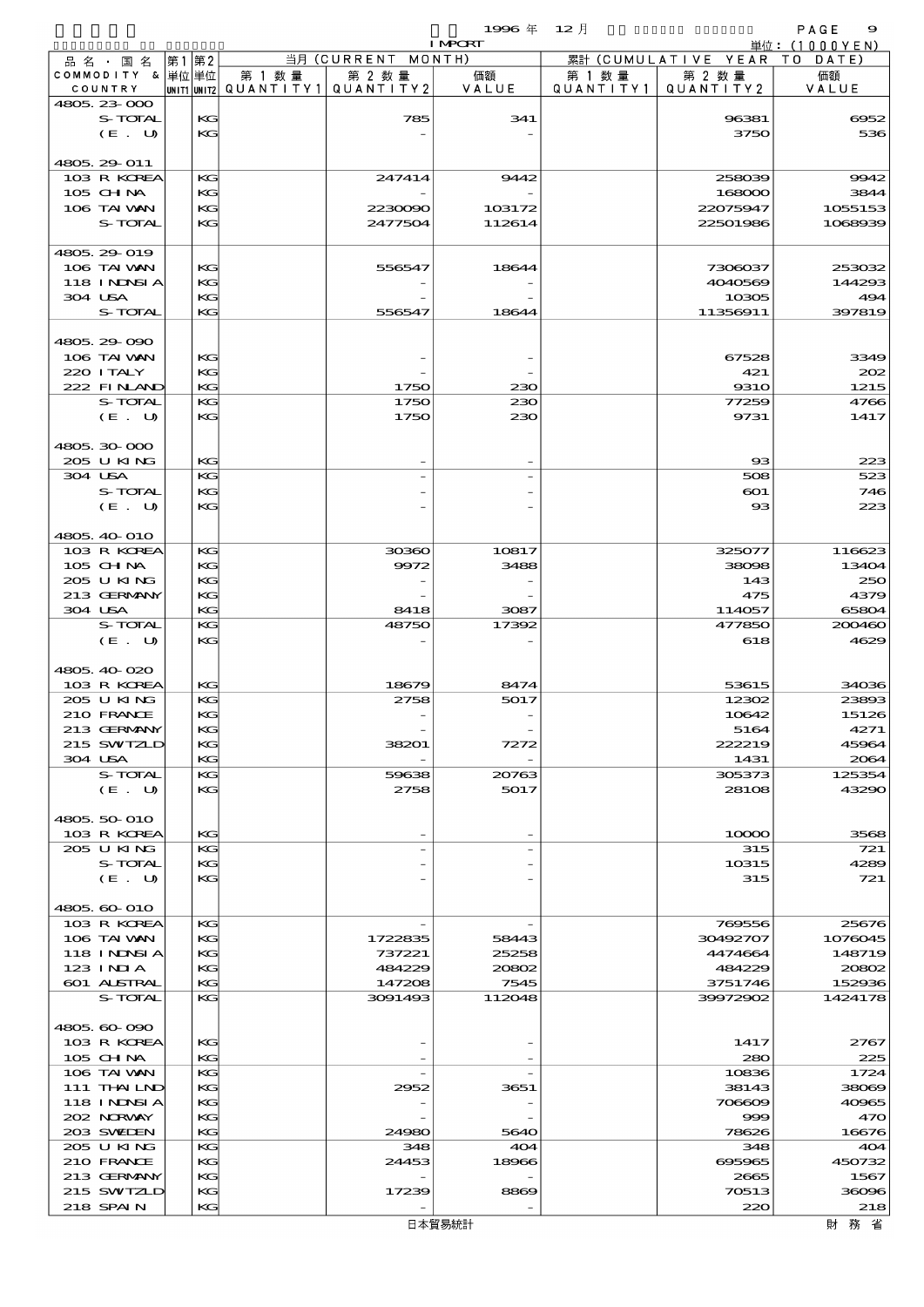|         |                               |       |             |           |                    | 1996 $#$       | $12$ 月               |                                | PAGE<br>10     |
|---------|-------------------------------|-------|-------------|-----------|--------------------|----------------|----------------------|--------------------------------|----------------|
|         |                               |       |             |           | 当月 (CURRENT MONTH) | <b>I MPORT</b> |                      |                                | 単位: (1000YEN)  |
|         | 品 名 ・ 国 名<br>COMMODITY & 単位単位 | 第1 第2 |             | 第 1 数 量   | 第 2 数量             | 価額             |                      | 累計 (CUMULATIVE YEAR)<br>第 2 数量 | TO DATE)<br>価額 |
|         | COUNTRY                       |       | UNIT1 UNIT2 | QUANTITY1 | QUANTITY 2         | VALUE          | 第 1 数 量<br>QUANTITY1 | QUANTITY2                      | VALUE          |
|         | 4805.60-090                   |       |             |           |                    |                |                      |                                |                |
|         | 220 I TALY                    |       | KG          |           |                    |                |                      | 1468                           | 909            |
| 304 USA |                               |       | KG          |           | 230809             | 131640         |                      | 2577955                        | 1780320        |
|         | S-TOTAL                       |       | KG          |           | 300781             | 169170         |                      | 4186044                        | 2371142        |
|         | (E. U)                        |       | KG          |           | 49781              | <b>25010</b>   |                      | 779292                         | 470506         |
|         | 4805, 70, 000                 |       |             |           |                    |                |                      |                                |                |
|         | 106 TAI VAN                   |       | KG          |           | 487979             | 19750          |                      | 5272163                        | 224197         |
|         | 118 INNSI A                   |       | KG          |           |                    |                |                      | 534577                         | 17520          |
|         | 210 FRANCE                    |       | KG          |           | 1761               | 1954           |                      | 29050                          | 11050          |
| 304 USA |                               |       | KG          |           |                    |                |                      | 11167                          | 6613           |
|         | 601 ALSTRAL                   |       | KG          |           | 724558             | 32613          |                      | 6563904                        | 312155         |
|         | S-TOTAL                       |       | KG          |           | 1214298            | 54317          |                      | 12410861                       | 571535         |
|         | (E. U)                        |       | KG          |           | 1761               | 1954           |                      | 29050                          | 11050          |
|         |                               |       |             |           |                    |                |                      |                                |                |
|         | 4805,80000                    |       |             |           |                    |                |                      |                                |                |
|         | 103 R KOREA                   |       | KG          |           | $\cos$             | 1985           |                      | 151954                         | 8786           |
|         | 112 SNGAPOR                   |       | KG<br>KG    |           |                    |                |                      | ဆာ<br>12537                    | 586<br>674     |
|         | 118 INNSI A<br>203 SWIEN      |       | KG          |           |                    |                |                      | 132314                         | 12237          |
|         | 205 U KING                    |       | KG          |           |                    |                |                      | 1591                           | 579            |
|         | 208 BELGI UM                  |       | KG          |           |                    |                |                      | 18133                          | 4242           |
|         | 210 FRANCE                    |       | KG          |           | 9602               | 9515           |                      | 31413                          | 29836          |
|         | 213 GERMANY                   |       | KG          |           | 18090              | 4559           |                      | 71441                          | 17403          |
|         | 222 FINAND                    |       | KG          |           |                    |                |                      | 228294                         | 13533          |
|         | 304 USA                       |       | KG          |           | 2549               | 648            |                      | 30282                          | 14945          |
|         | S-TOTAL                       |       | KG          |           | 37209              | 16707          |                      | 678259                         | 102821         |
|         | (E. U)                        |       | KG          |           | 27692              | 14074          |                      | 483186                         | 77830          |
|         |                               |       |             |           |                    |                |                      |                                |                |
|         | 4806.10-000                   |       |             |           |                    |                |                      |                                |                |
|         | 202 NORWAY<br>205 U KING      |       | KG<br>KG    |           | $\infty$           | 2047           |                      | 28180<br>317                   | 9211<br>447    |
|         | 210 FRANCE                    |       | KG          |           | 29927              | 7997           |                      | 160557                         | 43677          |
|         | 220 I TALY                    |       | KG          |           | 386                | 437            |                      | 20347                          | 12648          |
| 304 USA |                               |       | KG          |           | 2926               | 1795           |                      | 57264                          | 29253          |
|         | S-TOTAL                       |       | KG          |           | 39298              | 12276          |                      | 266665                         | 95236          |
|         | (E. U)                        |       | KG          |           | 30313              | 8434           |                      | 181221                         | 56772          |
|         |                               |       |             |           |                    |                |                      |                                |                |
|         | 4806 20 000                   |       |             |           |                    |                |                      |                                |                |
|         | 202 NORWAY                    |       | KG          |           | 5100               | 2002           |                      | 9796                           | 4112           |
|         | 304 USA                       |       | KG          |           | 6129               | 2148           |                      | 31485                          | 10719          |
|         | S-TOTAL                       |       | KG          |           | 11229              | 4240           |                      | 41281                          | 14831          |
|         | 4806 30 000                   |       |             |           |                    |                |                      |                                |                |
|         | 205 U KING                    |       | KG          |           | 122303             | 48464          |                      | 1430030                        | 584537         |
|         | 210 FRANCE                    |       | KG          |           | 41139              | 16766          |                      | 520429                         | 205860         |
|         | 213 GERMANY                   |       | KG          |           |                    |                |                      | 111999                         | 51745          |
|         | 215 SWIZLD                    |       | KG          |           | 1566               | 980            |                      | 86484                          | 45050          |
|         | 218 SPAIN                     |       | KG          |           | 40                 | 275            |                      | 628                            | 1078           |
|         | 220 I TALY                    |       | KG          |           |                    |                |                      | 11562                          | 13313          |
|         | 304 USA                       |       | KG          |           | 5139               | 5011           |                      | 41585                          | 46521          |
|         | S-TOTAL                       |       | KG          |           | 170187             | 71496          |                      | 2202717                        | 948104         |
|         | (E. U)                        |       | KG          |           | 163482             | 65505          |                      | 2074648                        | 856533         |
|         | 4806.40-000                   |       |             |           |                    |                |                      |                                |                |
|         | 103 R KOREA                   |       | KG          |           |                    |                |                      | 88001                          | 23612          |
|         | $105$ CHNA                    |       | KG          |           |                    |                |                      | 1640                           | 863            |
|         | 204 DENMARK                   |       | KG          |           |                    |                |                      | 250                            | 355            |
|         | 207 NETHLIS                   |       | KG          |           |                    |                |                      | 422                            | 281            |
|         | 208 BELGI UM                  |       | KG          |           | 302627             | 71604          |                      | 2095521                        | 526578         |
|         | 210 FRANCE                    |       | KG          |           | 100980             | 20070          |                      | 454446                         | 85043          |
|         | 213 GERMANY                   |       | KG          |           |                    |                |                      | 52658                          | 10702          |
|         | 218 SPAIN                     |       | KG          |           |                    |                |                      | 400                            | 399            |
|         | 220 I TALY                    |       | KG          |           |                    |                |                      | 86174                          | 17045          |
|         | 222 FINAND<br>304 USA         |       | KG<br>KG    |           | 2515               | 19511          |                      | 43998<br>53125                 | 10093<br>66400 |
|         | S-TOTAL                       |       | KG          |           | 406122             | 111185         |                      | 2876635                        | 741371         |
|         | (E. U)                        |       | KG          |           | 403607             | 91674          |                      | 2733869                        | 650496         |
|         |                               |       |             |           |                    |                |                      |                                |                |
|         | 4807.10-000                   |       |             |           |                    |                |                      |                                |                |
| 304 USA |                               |       | KG          |           |                    |                |                      | 744                            | 330            |
|         | S-TOTAL                       |       | KG          |           |                    |                |                      | 744                            | 330            |
|         |                               |       |             |           |                    |                |                      |                                |                |
|         | 4807.90-090                   |       |             |           |                    |                |                      |                                |                |
|         | 106 TAI VAN                   |       | KG          |           |                    |                |                      | 22242                          | 3454           |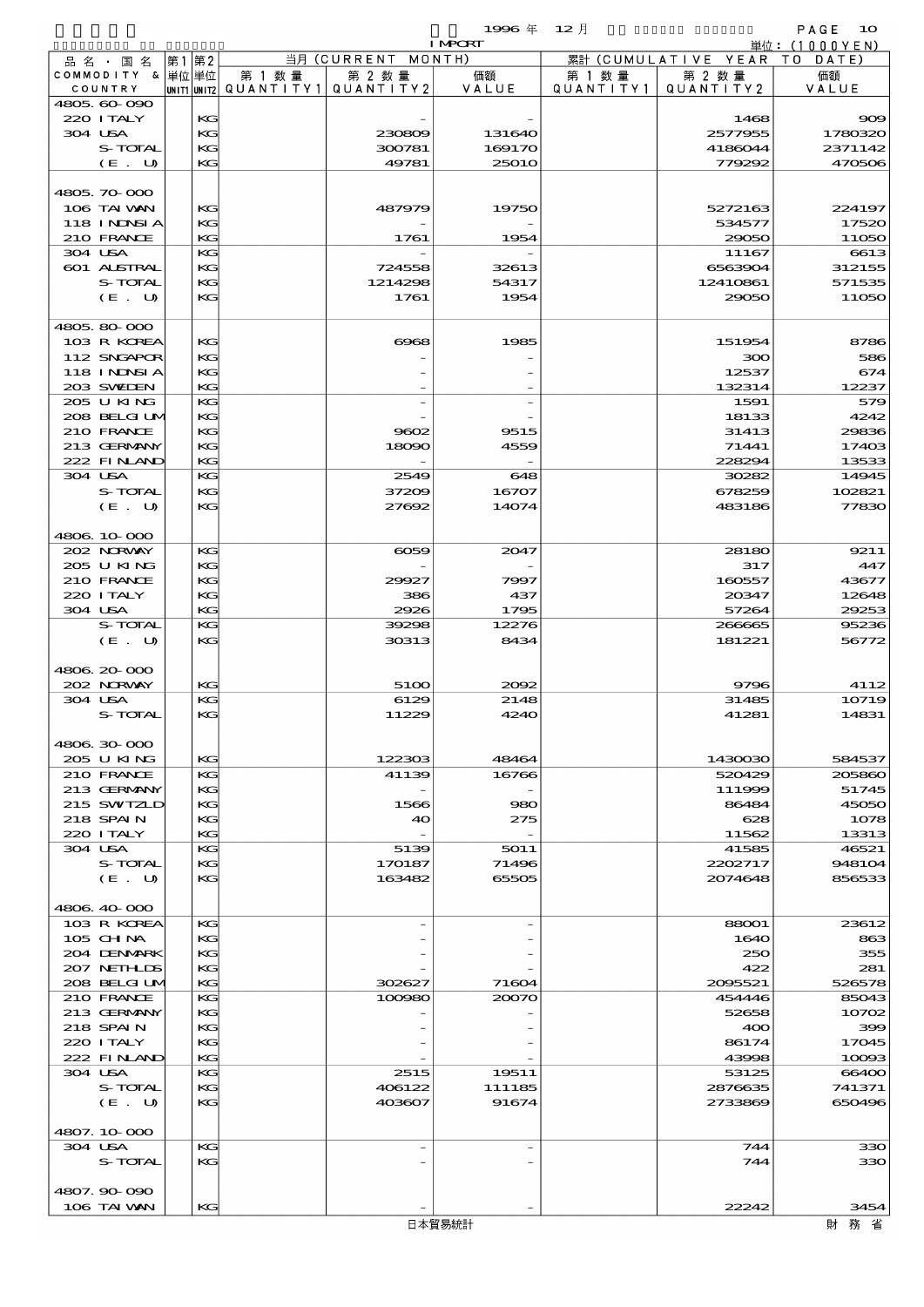$1$ 996 年  $12 \text{ }\overline{)}$  PAGE 11

|         |                            |          |        |                                       | <b>I MPORT</b> |                   |                              | 単位: (1000YEN)  |
|---------|----------------------------|----------|--------|---------------------------------------|----------------|-------------------|------------------------------|----------------|
|         | 品 名 ・ 国 名                  | 第1第2     |        | 当月 (CURRENT MONTH)                    |                |                   | 累計 (CUMULATIVE YEAR TO DATE) |                |
|         | COMMODITY & 単位単位           |          | 第 1 数量 | 第 2 数量                                | 価額             | 第 1 数量            | 第 2 数量                       | 価額             |
|         | COUNTRY                    |          |        | UNIT1 UNIT2  QUANT   TY1  QUANT   TY2 | VALUE          | Q U A N T I T Y 1 | QUANTITY 2                   | VALUE          |
|         | 4807.90-090<br>203 SWIEN   | KG       |        |                                       |                |                   | 29134                        | 6790           |
|         | 205 U KING                 | KG       |        | 300                                   | 541            |                   | 23360                        | 15640          |
|         | 207 NETHLIS                | KG       |        | 68127                                 | 4387           |                   | 1476399                      | 107488         |
|         | 220 I TALY                 | KG       |        |                                       |                |                   | 774                          | 563            |
| 304 USA |                            | KG       |        | 8600                                  | 5363           |                   | 163037                       | 92091          |
|         | S-TOTAL                    | KG       |        | 77027                                 | 10291          |                   | 1714946                      | 226026         |
|         | (E. U)                     | KG       |        | 68427                                 | 4928           |                   | 1529667                      | 130481         |
|         |                            |          |        |                                       |                |                   |                              |                |
|         | 4808 10 000<br>103 R KOREA | KG       |        |                                       |                |                   |                              | 7468           |
|         | 106 TAI VAN                | KG       |        | 52128                                 | 2002           |                   | 77834<br>326903              | 13611          |
|         | 208 BELGI UM               | KG       |        |                                       |                |                   | 1897                         | 791            |
|         | 215 SWIZLD                 | KG       |        |                                       |                |                   | $\boldsymbol{\alpha}$        | 874            |
| 304 USA |                            | KG       |        | 996                                   | 4082           |                   | 136165                       | 53190          |
|         | S-TOTAL                    | KG       |        | 53124                                 | 6174           |                   | 543462                       | 75934          |
|         | $(E_U U)$                  | KG       |        |                                       |                |                   | 1897                         | 791            |
|         |                            |          |        |                                       |                |                   |                              |                |
|         | 4808 20 000                |          |        |                                       |                |                   |                              |                |
|         | 203 SWIEN<br>S-TOTAL       | KG       |        |                                       |                |                   | 91069                        | 12081          |
|         | $(E_U U)$                  | KG<br>KG |        |                                       |                |                   | 91069<br>91069               | 12081<br>12081 |
|         |                            |          |        |                                       |                |                   |                              |                |
|         | 4808 30 000                |          |        |                                       |                |                   |                              |                |
|         | 210 FRANCE                 | KG       |        | 1166                                  | 1275           |                   | 37287                        | 23259          |
|         | 215 SWIZLD                 | KG       |        |                                       |                |                   | 161                          | 215            |
| 304 USA |                            | KG       |        |                                       |                |                   | 79252                        | 47809          |
|         | S-TOTAL                    | KG       |        | 1166                                  | 1275           |                   | 116700                       | 71283          |
|         | (E. U)                     | KG       |        | 1166                                  | 1275           |                   | 37287                        | 23259          |
|         |                            |          |        |                                       |                |                   |                              |                |
|         | 4808 90 000                |          |        |                                       |                |                   |                              |                |
|         | 106 TAI VAN<br>118 INNSI A | KG<br>KG |        |                                       |                |                   | 1830                         | 3208           |
|         | 205 U KING                 | KG       |        |                                       |                |                   | 132480<br>59759              | 14762<br>17914 |
|         | 207 NETHLIS                | KG       |        |                                       |                |                   | 2305                         | 1102           |
|         | 210 FRANCE                 | KG       |        |                                       |                |                   | 32683                        | 12046          |
| 304 USA |                            | KG       |        | 3497                                  | 1164           |                   | 69385                        | 25295          |
|         | 601 ALSTRAL                | KG       |        | 1380                                  | 784            |                   | 8107                         | 4603           |
|         | S-TOTAL                    | KG       |        | 4877                                  | 1948           |                   | 306549                       | 78930          |
|         | (E. U)                     | KG       |        |                                       |                |                   | 94747                        | 31062          |
|         |                            |          |        |                                       |                |                   |                              |                |
|         | 4809. 10 010               |          |        |                                       |                |                   |                              |                |
| 304 USA | $532$ $\alpha$ N $\alpha$  | КG<br>KG |        |                                       |                |                   | 45                           | 221<br>3482    |
|         | S-TOTAL                    | KG       |        |                                       |                |                   | 18300<br>18345               | 3703           |
|         |                            |          |        |                                       |                |                   |                              |                |
|         | 4809.10.020                |          |        |                                       |                |                   |                              |                |
|         | 103 R KOREA                | KG       |        |                                       |                |                   | 6867                         | 5421           |
|         | 111 THAILND                | KG       |        |                                       |                |                   | 6500                         | 2705           |
| 304 USA |                            | KG       |        |                                       |                |                   | 956                          | 2390           |
|         | S-TOTAL                    | KG       |        |                                       |                |                   | 14323                        | 10516          |
|         |                            |          |        |                                       |                |                   |                              |                |
|         | 4809.20-000<br>108 HG KONG | KG       |        |                                       |                |                   | 6673                         | 1579           |
|         | 112 SNGAPOR                | KG       |        | 672                                   | 594            |                   | 36999                        | 14780          |
|         | 113 MALYSIA                | KG       |        |                                       |                |                   | 413                          | 241            |
|         | 118 I NDSI A               | KG       |        |                                       |                |                   | 25219                        | 2657           |
|         | 123 INIA                   | KG       |        |                                       |                |                   | 1560                         | 593            |
|         | 205 U KING                 | KG       |        |                                       |                |                   | $\infty$                     | 869            |
|         | 213 GERMANY                | KG       |        |                                       |                |                   | 10588                        | 6150           |
|         | 215 SWIZLD                 | KG       |        |                                       |                |                   | 58                           | 253            |
|         | 302 CANADA                 | KG       |        |                                       |                |                   | 57                           | 1043           |
| 304 USA |                            | KG       |        | 2805                                  | 831            |                   | 34624                        | 16001          |
|         | 410 BRAZIL<br>S-TOTAL      | KG<br>KG |        | 3477                                  | 1425           |                   | 42528<br>159319              | 5130<br>49296  |
|         | (E. U)                     | KG       |        |                                       |                |                   | 11188                        | 7019           |
|         |                            |          |        |                                       |                |                   |                              |                |
|         | 4809.90-000                |          |        |                                       |                |                   |                              |                |
|         | 103 R KOREA                | KG       |        | 3091                                  | 2277           |                   | <b>47810</b>                 | 29832          |
|         | 112 SNGAPOR                | KG       |        |                                       |                |                   | 1224                         | 350            |
|         | <b>118 INNSIA</b>          | KG       |        | 15899                                 | 1674           |                   | 99689                        | 10546          |
|         | 204 DENMARK                | KG       |        |                                       |                |                   | 572                          | 808            |
|         | 205 U KING                 | KG       |        | 1048                                  | 2108           |                   | 22345                        | 18648          |
|         | 207 NETHLIS                | KG       |        |                                       |                |                   | 1692                         | 2208           |
|         | 208 BELGI UM               | KС       |        | 1548                                  | 2472           |                   | 25137                        | 41159          |

財務省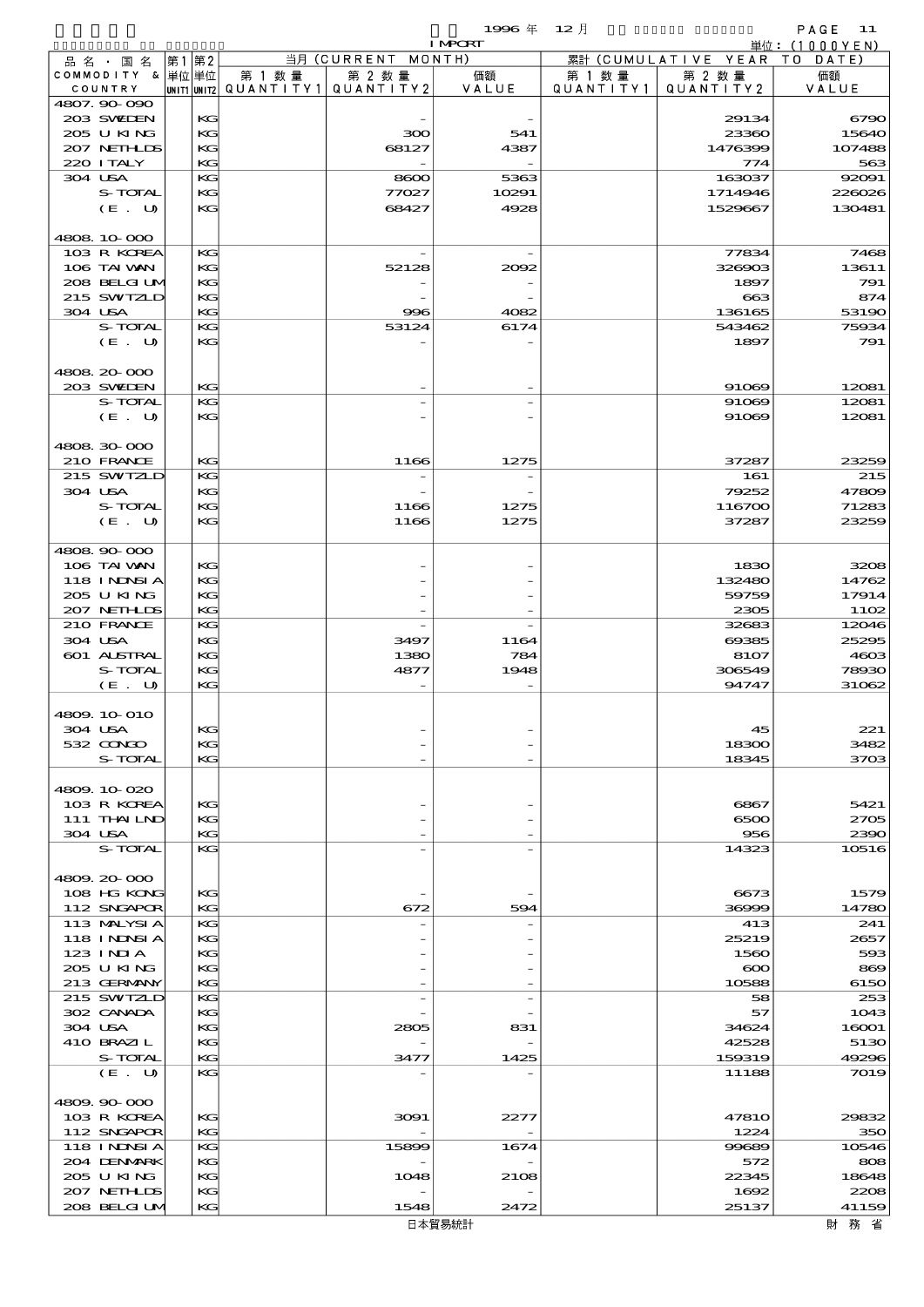$1996 \text{ } \# \quad 12 \text{ } \frac{1}{2}$  INPORT

|                   |       |                                       |                    | I MPORT       |           |                              | 単位: (1000 Y E N) |
|-------------------|-------|---------------------------------------|--------------------|---------------|-----------|------------------------------|------------------|
| 品 名 ・ 国 名         | 第1 第2 |                                       | 当月 (CURRENT MONTH) |               |           | 累計 (CUMULATIVE YEAR TO DATE) |                  |
| COMMODITY & 単位単位  |       | 第 1 数量                                | 第 2 数量             | 価額            | 第 1 数 量   | 第 2 数量                       | 価額               |
| COUNTRY           |       | UNIT1 UNIT2  QUANT   TY1  QUANT   TY2 |                    | VALUE         | QUANTITY1 | QUANTITY 2                   | VALUE            |
|                   |       |                                       |                    |               |           |                              |                  |
| 4809.90.000       |       |                                       |                    |               |           |                              |                  |
| 210 FRANCE        | KG    |                                       | 1651               | 3824          |           | 6197                         | 17925            |
| 213 GERMANY       | KG    |                                       | 309                | 492           |           | 171552                       | 180415           |
|                   |       |                                       |                    |               |           |                              |                  |
| 215 SWIZLD        | KG    |                                       |                    |               |           | 750                          | 664              |
| 220 I TALY        | KG    |                                       | 314                | 1047          |           | 5543                         | 18557            |
| 302 CANADA        | KG    |                                       |                    |               |           |                              | 1133             |
|                   |       |                                       |                    |               |           | 48                           |                  |
| 304 USA           | KG    |                                       | 301                | 325           |           | 44587                        | 17534            |
| 410 BRAZIL        | KG    |                                       | 4306               | 520           |           | 66591                        | 6890             |
|                   |       |                                       |                    |               |           |                              |                  |
| S-TOTAL           | KG    |                                       | 28467              | 14739         |           | 493737                       | 346669           |
| (E. U)            | KG    |                                       | 4870               | 9943          |           | 233038                       | 279720           |
|                   |       |                                       |                    |               |           |                              |                  |
|                   |       |                                       |                    |               |           |                              |                  |
| 4810 11-000       |       |                                       |                    |               |           |                              |                  |
| 103 R KOREA       | KG    |                                       |                    | 64621         |           | 4739539                      | 570623           |
|                   |       |                                       | 572825             |               |           |                              |                  |
| $105$ CHNA        | KG    |                                       |                    |               |           | 10 <sub>3</sub>              | 400              |
| 106 TAI VAN       | KG    |                                       | 437247             | 47713         |           | 2596776                      | 281993           |
|                   |       |                                       |                    |               |           |                              |                  |
| 111 THAILND       | КG    |                                       | 320267             | 37223         |           | 2723838                      | 313356           |
| 113 MALYSIA       | KG    |                                       |                    |               |           | 21623                        | 2802             |
|                   |       |                                       |                    |               |           |                              |                  |
| 118 INNSI A       | KG    |                                       | <b>48710</b>       | $\,\rm{6062}$ |           | 64554                        | 8704             |
| 202 NRWAY         | KG    |                                       |                    |               |           | 103395                       | 12380            |
| 203 SWIEN         | KG    |                                       |                    |               |           |                              | 14622            |
|                   |       |                                       |                    |               |           | 118286                       |                  |
| 205 U KING        | KG    |                                       |                    |               |           | 16495                        | 8856             |
| 207 NETHLIS       | KG    |                                       | 542125             | 62612         |           | 7948999                      | 918889           |
|                   |       |                                       |                    |               |           |                              |                  |
| 208 BELGI UM      | KG    |                                       | 500174             | 55559         |           | 6102562                      | 708749           |
| 210 FRANCE        | KG    |                                       | 132889             | 48893         |           | 443236                       | 159613           |
|                   |       |                                       |                    |               |           |                              |                  |
| 213 GERMANY       | KG    |                                       | 180759             | 27670         |           | 960084                       | 146697           |
| 215 SWIZLD        | KG    |                                       | 458                | 280           |           | 949359                       | 134512           |
| 218 SPAIN         | KG    |                                       |                    |               |           |                              | 8701             |
|                   |       |                                       |                    |               |           | 46973                        |                  |
| 220 I TALY        | KG    |                                       |                    |               |           | 273558                       | 32194            |
| 222 FINAND        | KG    |                                       | 647634             | 69467         |           | 10846932                     | 1286282          |
|                   |       |                                       |                    |               |           |                              |                  |
| 225 ALSTRIA       | KG    |                                       | 199494             | 19179         |           | 3975044                      | 436662           |
| 302 CANADA        | KG    |                                       |                    |               |           | 59718                        | 6656             |
|                   |       |                                       |                    |               |           |                              |                  |
| 304 USA           | KG    |                                       | 1405773            | 152333        |           | 22492745                     | 2638049          |
| 601 ALSTRAL       | KG    |                                       |                    |               |           | 194602                       | 22012            |
|                   |       |                                       |                    |               |           |                              |                  |
| S-TOTAL           | KG    |                                       | 4988355            | 592512        |           | 64678421                     | 7712752          |
| (E. U)            | KG    |                                       | 2203075            | 283380        |           | 30732169                     | 3721265          |
|                   |       |                                       |                    |               |           |                              |                  |
|                   |       |                                       |                    |               |           |                              |                  |
| 4810 12 000       |       |                                       |                    |               |           |                              |                  |
| 103 R KOREA       | KG    |                                       | 122734             | 8853          |           | 1040471                      | 84674            |
|                   |       |                                       |                    |               |           |                              |                  |
| 111 THAILND       | KG    |                                       |                    |               |           | 29042                        | 1811             |
| 203 SWIDEN        | KG    |                                       |                    |               |           | 563638                       | 75596            |
|                   |       |                                       |                    |               |           |                              |                  |
| 205 U KING        | KС    |                                       |                    |               |           | 498                          | 1351             |
| 207 NETHLIS       | KG    |                                       |                    |               |           | 2531                         | 301              |
| 208 BELGI UM      | KG    |                                       | 159089             | 17825         |           | 500792                       | 56424            |
|                   |       |                                       |                    |               |           |                              |                  |
| 213 GERMANY       | KG    |                                       | 66471              | 12982         |           | 494120                       | 101071           |
| 215 SWIZLD        | KС    |                                       |                    |               |           | 11417                        | 4339             |
|                   |       |                                       |                    |               |           |                              |                  |
| 220 I TALY        | KG    |                                       | 128                | 202           |           | 128                          | 202              |
| 222 FINAND        | KG    |                                       | 148812             | 15962         |           | 888519                       | 98599            |
| 225 ALSTRIA       | KG    |                                       |                    |               |           | 153919                       | 24884            |
|                   |       |                                       |                    |               |           |                              |                  |
| 304 USA           | KG    |                                       | 1880151            | 258902        |           | 24266787                     | 3178154          |
| S-TOTAL           | KG    |                                       | 2377385            | 314726        |           | 27951862                     | 3627406          |
|                   |       |                                       |                    |               |           |                              |                  |
| $(E_U U)$         | KG    |                                       | 374500             | 46971         |           | 2604145                      | 358428           |
|                   |       |                                       |                    |               |           |                              |                  |
| 4810 21-000       |       |                                       |                    |               |           |                              |                  |
|                   |       |                                       |                    |               |           |                              |                  |
| 103 R KOREA       | KG    |                                       | 33176              | 3780          |           | 135305                       | 16342            |
| <b>118 INNSIA</b> | КG    |                                       |                    |               |           | 10275                        | 1198             |
| 202 N.R.WAY       | KG    |                                       |                    |               |           | 513122                       |                  |
|                   |       |                                       | 46244              | 4790          |           |                              | 57879            |
| 203 SWIDEN        | KG    |                                       | 106794             | 10786         |           | 4000373                      | 513762           |
| 205 U KING        | KG    |                                       |                    |               |           | 749848                       | 92210            |
|                   |       |                                       |                    |               |           |                              |                  |
| 207 NETHLIS       | KG    |                                       |                    |               |           | 1413213                      | 169004           |
| 208 BELGI UM      | КG    |                                       |                    |               |           | 216780                       | 24863            |
| 210 FRANCE        | KG    |                                       | 22201              |               |           |                              |                  |
|                   |       |                                       |                    | 2228          |           | 4026287                      | 483642           |
| 213 GERMANY       | KG    |                                       |                    |               |           | 1000011                      | 133791           |
| 215 SWTZLD        | КG    |                                       | 50                 | 272           |           | 500                          | 508              |
|                   |       |                                       |                    |               |           |                              |                  |
| 220 I TALY        | KG    |                                       |                    |               |           | 4846971                      | 604831           |
| 222 FINAND        | KG    |                                       | 5175539            | 538631        |           | 195067622                    | 21897667         |
|                   |       |                                       |                    |               |           |                              |                  |
| 225 ALSTRIA       | КG    |                                       | 1024314            | 106308        |           | 12411489                     | 1435156          |
| 302 CANADA        | KG    |                                       | 834329             | 78823         |           | 3720015                      | 352239           |
| 304 USA           | КG    |                                       | 806822             | 80889         |           | 12176010                     | 1343405          |
|                   |       |                                       |                    |               |           |                              |                  |
| 410 BRAZIL        | KG    |                                       |                    |               |           | 5490820                      | 645205           |
| S-TOTAL           | КG    |                                       | 8049469            | 826507        |           | 245778641                    | 27771702         |
| (E. U)            | KG    |                                       | 6328848            | 657953        |           | 223732594                    | 25354926         |
|                   |       |                                       |                    |               |           |                              |                  |
|                   |       |                                       |                    |               |           |                              |                  |
| 4810 29 000       |       |                                       |                    |               |           |                              |                  |
|                   |       |                                       |                    |               |           |                              |                  |
| 103 R KOREA       | KG    |                                       | 220913             | 24804         |           | 2220412                      | 259868           |
| 108 HG KONG       | KG    |                                       |                    |               |           | 1816                         | 207              |
|                   |       |                                       |                    |               |           |                              |                  |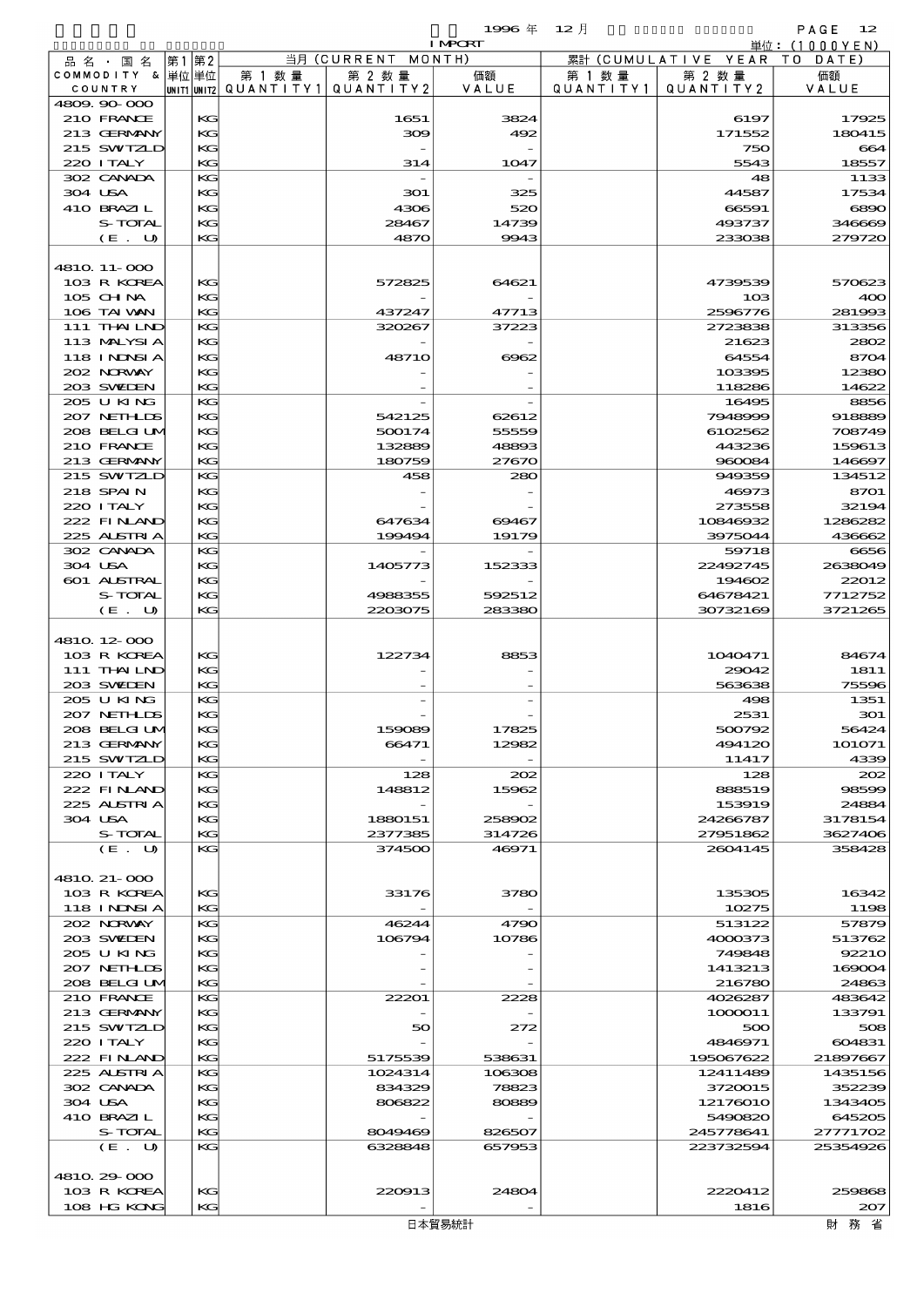|                            |       |          |                                             |                    | 1996年            | $12$ 月  |                              | PAGE<br>- 13         |
|----------------------------|-------|----------|---------------------------------------------|--------------------|------------------|---------|------------------------------|----------------------|
|                            |       |          |                                             |                    | <b>I MPORT</b>   |         |                              | 単位:(1000YEN)         |
| 品名・国名                      | 第1 第2 |          |                                             | 当月 (CURRENT MONTH) |                  |         | 累計 (CUMULATIVE YEAR TO DATE) |                      |
| COMMODITY & 単位単位           |       |          | 第 1 数量<br>UNIT1 UNIT2 QUANTITY 1 QUANTITY 2 | 第 2 数量             | 価額               | 第 1 数 量 | 第 2 数量                       | 価額                   |
| COUNTRY<br>4810.29-000     |       |          |                                             |                    | VALUE            |         | QUANTITY1   QUANTITY2        | VALUE                |
| 203 SWIDEN                 |       | KG       |                                             | 121630             | 11621            |         | 9408787                      | 1123941              |
| 205 U KING                 |       | KG       |                                             | 295778             | 3171O            |         | 2350582                      | 280837               |
| 207 NETHLIS                |       | KG       |                                             | 491998             | 52398            |         | 6679161                      | 734207               |
| 208 BELGI UM               |       | KG       |                                             |                    |                  |         | 9898061                      | 1162737              |
| 210 FRANCE                 |       | KG       |                                             |                    |                  |         | 23160511                     | 2851446<br>293716    |
| 213 GERMANY<br>215 SWIZLD  |       | KG<br>KG |                                             | 73841              | 21616            |         | 1435770<br>1436              | 1517                 |
| 220 I TALY                 |       | KG       |                                             | 96266              | 10510            |         | 13140878                     | 1612180              |
| 222 FINAND                 |       | KG       |                                             | 129383             | 13807            |         | 13835343                     | 1521725              |
| 225 ALSTRIA                |       | KG       |                                             |                    |                  |         | 6921142                      | 795860               |
| 302 CANADA                 |       | KG       |                                             | 1241O              | 2511             |         | 358020                       | 42058                |
| 304 USA                    |       | KG       |                                             | 1261469            | 138899           |         | 23156393                     | 2666549              |
| S-TOTAL<br>$(E_U U)$       |       | KG<br>KG |                                             | 2703688<br>1208896 | 307876<br>141662 |         | 112568312<br>86830235        | 13346848<br>10376649 |
|                            |       |          |                                             |                    |                  |         |                              |                      |
| 4810 31-000                |       |          |                                             |                    |                  |         |                              |                      |
| 203 SWIDEN                 |       | KG       |                                             | 8981               | 973              |         | 10583                        | 1600                 |
| 205 U KING                 |       | KG       |                                             |                    |                  |         | 381                          | 200                  |
| 206 I RELAND               |       | KG       |                                             |                    |                  |         | 1931                         | 2862                 |
| 215 SWIZLD<br>220 I TALY   |       | KG<br>KG |                                             |                    |                  |         | 1665<br>408                  | $\infty$<br>234      |
| 304 USA                    |       | KG       |                                             | 36146              | 6293             |         | 367836                       | 61663                |
| S-TOTAL                    |       | KG       |                                             | 45127              | 7266             |         | 382804                       | 67471                |
| (E. U)                     |       | KG       |                                             | 8981               | 973              |         | 13303                        | 4906                 |
|                            |       |          |                                             |                    |                  |         |                              |                      |
| 4810.32-000                |       |          |                                             |                    |                  |         |                              |                      |
| 203 SWIDEN                 |       | KG       |                                             | 6521               | 686              |         | 22230                        | 4864                 |
| 207 NEIHLIS<br>222 FINAND  |       | KG<br>KG |                                             | 1820               | 645              |         | 1820<br>185520               | 645<br>2877C         |
| 304 USA                    |       | KG       |                                             | 255947             | 33432            |         | 10619844                     | 1334119              |
| S-TOTAL                    |       | KG       |                                             | 264288             | 34763            |         | 10829414                     | 1368396              |
| (E. U)                     |       | KG       |                                             | 8341               | 1331             |         | 209570                       | 34279                |
|                            |       |          |                                             |                    |                  |         |                              |                      |
| 4810.39-000                |       |          |                                             |                    |                  |         |                              |                      |
| 203 SWIDEN<br>220 I TALY   |       | KG<br>KG |                                             |                    |                  |         | 17835<br>108                 | 2218<br>241          |
| 304 USA                    |       | KG       |                                             | 839644             | 60917            |         | 18933900                     | 1353249              |
| S-TOTAL                    |       | KG       |                                             | 839644             | 60917            |         | 18951843                     | 1355706              |
| (E. U)                     |       | KG       |                                             |                    |                  |         | 17943                        | 2459                 |
|                            |       |          |                                             |                    |                  |         |                              |                      |
| 4810. 91-000               |       |          |                                             |                    |                  |         |                              |                      |
| 103 R KOREA<br>106 TAI VAN |       | KC<br>KC |                                             | 52879              | 3381             |         | 423243<br>15246              | 26693<br>$\infty$    |
| <b>118 INNSIA</b>          |       | KG       |                                             |                    |                  |         | 159083                       | 9222                 |
| 203 SWIDEN                 |       | KG       |                                             |                    |                  |         | 20287                        | 2565                 |
| 220 I TALY                 |       | KG       |                                             |                    |                  |         | 131                          | 233                  |
| 222 FINLAND                |       | KG       |                                             | 139122             | 17235            |         | 1779988                      | <b>22020</b>         |
| 601 ALSTRAL<br>606 NEWELD  |       | KG       |                                             |                    |                  |         | 119532                       | 6487                 |
| S-TOTAL                    |       | КG<br>KG |                                             | 192001             | 20616            |         | 744637<br>3262147            | 65070<br>331478      |
| (E,U)                      |       | KC       |                                             | 139122             | 17235            |         | 1800406                      | 223011               |
|                            |       |          |                                             |                    |                  |         |                              |                      |
| 4810.99-000                |       |          |                                             |                    |                  |         |                              |                      |
| 103 R KOREA                |       | KG       |                                             |                    |                  |         | 61533                        | 4252                 |
| $105$ CHNA                 |       | КG       |                                             |                    |                  |         | 11000                        | 751                  |
| 106 TAI VAN<br>108 HG KONG |       | KG<br>KG |                                             |                    |                  |         | 30909<br>900                 | 4930<br>324          |
| 111 THAILND                |       | KG       |                                             | 80187              | 10171            |         | 400904                       | 48776                |
| 113 MALYSIA                |       | КG       |                                             | 2588               | 2166             |         | 22489                        | 16972                |
| 208 BELGI UM               |       | KG       |                                             |                    |                  |         | 1065                         | 736                  |
| 210 FRANCE                 |       | KG       |                                             |                    |                  |         | 256                          | 296                  |
| 213 GERMANY                |       | KG       |                                             | 360                | 466              |         | 27903                        | 13284                |
| 218 SPAIN<br>220 I TALY    |       | KG<br>KG |                                             |                    |                  |         | 3173<br>1801                 | 1756<br>2220         |
| 225 ALSTRIA                |       | КG       |                                             |                    |                  |         | 1000                         | 272                  |
| 304 USA                    |       | KG       |                                             | 1189               | 671              |         | 46960                        | 14696                |
| <b>S-TOTAL</b>             |       | KG       |                                             | 84324              | 13474            |         | 609893                       | 109270               |
| (E. U)                     |       | KC       |                                             | 360                | 466              |         | 35198                        | 18567                |

 105 CHINA KG - - 2992 389 105 CHM KG 15455 2252<br>113 MALYSIA KG 15455 2252<br>213 GERMANY KG 225 2252 2262 17371 6736 213 GERMANY KG 225  $203$   $202$   $17371$  304 USA KG - - 2018 821財務省

4811.10 $000$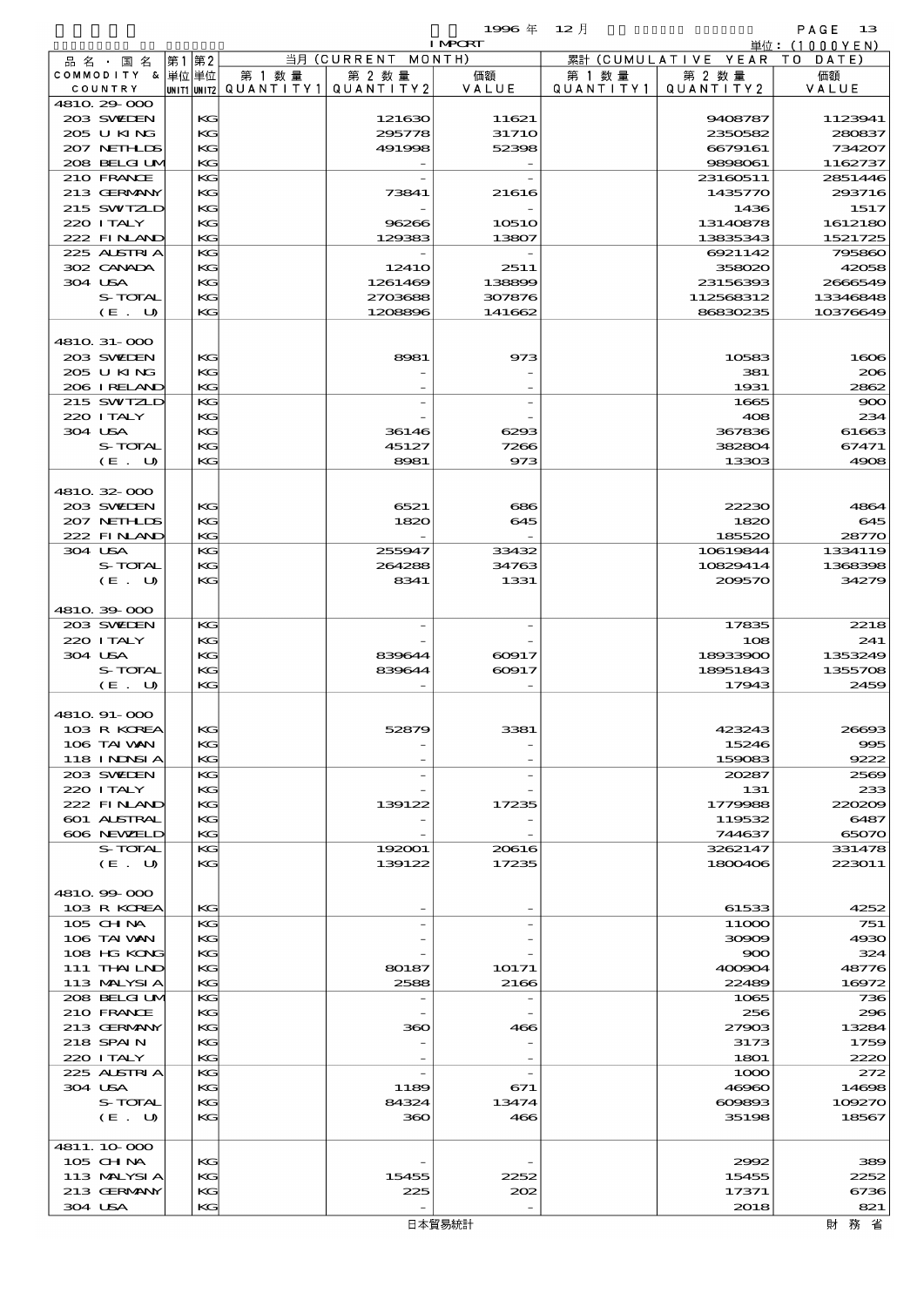$1996 \nexists$   $12 \nexists$ 

|                            |               |                                       | 単位:(1000YEN)        |                    |           |                              |                      |
|----------------------------|---------------|---------------------------------------|---------------------|--------------------|-----------|------------------------------|----------------------|
| 品 名 ・ 国 名                  | 第2<br> 第1     |                                       | 当月 (CURRENT MONTH)  |                    |           | 累計 (CUMULATIVE YEAR TO DATE) |                      |
| COMMODITY & 単位単位           |               | 第 1 数量                                | 第 2 数量              | 価額                 | 第 1 数 量   | 第 2 数量                       | 価額                   |
| COUNTRY                    |               | unit1 unit2  QUANT   TY1  QUANT   TY2 |                     | VALUE              | QUANTITY1 | QUANTITY 2                   | VALUE                |
| 4811.10.000<br>S-TOTAL     | KG            |                                       | 15680               | 2454               |           | 37836                        | 10198                |
| (E. U)                     | KG            |                                       | 225                 | 202                |           | 17371                        | 6736                 |
|                            |               |                                       |                     |                    |           |                              |                      |
| 4811. 21-000               |               |                                       |                     |                    |           |                              |                      |
| 103 R KOREA                | KG            |                                       |                     |                    |           | 192                          | 1170                 |
| 105 CH NA                  | KG            |                                       |                     |                    |           | 126                          | 1522                 |
| 106 TAI VAN                | KG            |                                       | 270                 | 272                |           | 16389                        | 9678                 |
| 112 SNGAPOR                | KG<br>KG.     |                                       |                     |                    |           | 2320                         | 1975                 |
| 113 MALYSIA<br>205 U KING  | KG            |                                       | 720<br>263          | 532<br>891         |           | <b>5010</b><br>4270          | 2571<br>14966        |
| 208 BELGI UM               | KG            |                                       |                     |                    |           | $\boldsymbol{\infty}$        | 276                  |
| 213 GERMANY                | KG            |                                       | 11292               | 9439               |           | 95975                        | 78441                |
| 222 FINAND                 | KG            |                                       |                     |                    |           | 96336                        | 24466                |
| 302 CANADA                 | KG.           |                                       | 4180                | 2482               |           | 48979                        | 28564                |
| 304 USA                    | KG            |                                       | 61241               | 48380              |           | 1722559                      | 981000               |
| S-TOTAL                    | КG            |                                       | 77966               | 61996              |           | 1992216                      | 1144629              |
| (E. U)                     | KG            |                                       | 11555               | 10330              |           | 196641                       | 118149               |
| 4811.29-000                |               |                                       |                     |                    |           |                              |                      |
| 103 R KOREA                | KG            |                                       |                     |                    |           | 2018                         | 1538                 |
| 105 CH NA                  | KG            |                                       |                     |                    |           | 1751                         | 4290                 |
| 106 TAI VAN                | KG            |                                       |                     |                    |           | 12749                        | 6850                 |
| 204 DENMARK                | KG            |                                       | 305                 | 11O <sub>2</sub>   |           | 1568                         | 3649                 |
| 205 U KING                 | KG.           |                                       |                     |                    |           | 1080                         | 6815                 |
| 207 NETHLIS<br>213 GERMANY | KG<br>$K$ $G$ |                                       |                     |                    |           | 1548                         | 1781<br>249          |
| 304 USA                    | KG            |                                       | 2283                | 3759               |           | 504<br>50058                 | 40005                |
| 410 BRAZIL                 | KG            |                                       |                     |                    |           | 2620                         | 5088                 |
| S-TOTAL                    | KG.           |                                       | 2588                | 4868               |           | 73876                        | 70265                |
| (E. U)                     | KG            |                                       | 305                 | 1109               |           | 4680                         | 12494                |
|                            |               |                                       |                     |                    |           |                              |                      |
| 4811. 31-010               |               |                                       |                     |                    |           |                              |                      |
| 103 R KOREA<br>112 SNGAPOR | KG<br>KG.     |                                       |                     |                    |           | 614447<br>78634              | 82452<br>4583        |
| 201 I CELAND               | KG            |                                       |                     |                    |           | 589174                       | <b>76410</b>         |
| 203 SVELEN                 | $K$ $G$       |                                       | 15161               | 4349               |           | 146974                       | 40302                |
| 207 NETHLIS                | KG            |                                       | 51092               | 32988              |           | 463952                       | 309649               |
| 210 FRANCE                 | KG            |                                       |                     |                    |           | 650                          | 225                  |
| 222 FINAND                 | KG            |                                       | 1598879             | 205467             |           | 17361616                     | 2229623              |
| 302 CANADA                 | KG            |                                       |                     |                    |           | 5473                         | 2884                 |
| 304 USA<br>S-TOTAL         | KG<br>KG      |                                       | 13201443            | 1779706<br>2022510 |           | 214082488<br>233343408       | 28684830<br>31430958 |
| (E. U)                     | КG            |                                       | 14866575<br>1665132 | 242804             |           | 17973192                     | 2579799              |
|                            |               |                                       |                     |                    |           |                              |                      |
| 4811.31-090                |               |                                       |                     |                    |           |                              |                      |
| 103 R KOREA                | KG            |                                       | 253939              | 16496              |           | 3331765                      | 207112               |
| 106 TAI VAN                | KG            |                                       | <b>1O1O</b>         | 920                |           | 5558                         | 5159                 |
| 108 HG KONG                | KG            |                                       |                     |                    |           | 7005                         | 3389                 |
| 203 SWIEN                  | KG<br>KG      |                                       |                     |                    |           | 48123                        | 10042<br>13874       |
| 205 U KING<br>213 GERMANY  | KG            |                                       | 755<br>4724         | 739<br>2256        |           | 13612<br>271790              | 123387               |
| 220 I TALY                 | KG            |                                       | 1999                | 1622               |           | 49323                        | 10397                |
| 222 FINLAND                | KG            |                                       | 894170              | 108305             |           | 9889694                      | 1232703              |
| 304 USA                    | KG            |                                       | 1043185             | 136021             |           | 16257242                     | 2026328              |
| 606 NEWELD                 | KG            |                                       | 22068               | 2999               |           | 173709                       | 22805                |
| S-TOTAL                    | KG            |                                       | 2221850             | 269358             |           | 30047821                     | 3655196              |
| (E. U)                     | KG            |                                       | 901648              | 112922             |           | 10272542                     | 1390403              |
| 4811.39-010                |               |                                       |                     |                    |           |                              |                      |
| 112 SNGAPOR                | KG            |                                       | 369784              | 166748             |           | 7596460                      | 3232785              |
| 203 SWIDEN                 | KG            |                                       | 1231                | 1567               |           | 2231                         | 1826                 |
| 213 GERMANY                | KG            |                                       |                     |                    |           | 720                          | 777                  |
| 215 SWIZLD                 | КG            |                                       |                     |                    |           | 1769                         | 649                  |
| 220 I TALY                 | KG            |                                       | 200                 | 282                |           | 200                          | 282                  |
| 302 CANADA                 | KG            |                                       | 2861O               | 18328              |           | 3358046                      | 2042668              |
| 304 USA<br>S-TOTAL         | KG<br>KG      |                                       | 399825              | 186925             |           | 222662<br>11182088           | 51901<br>5330888     |
| (E. U)                     | KG            |                                       | 1431                | 1849               |           | 3151                         | 2885                 |
|                            |               |                                       |                     |                    |           |                              |                      |
| 4811.39-090                |               |                                       |                     |                    |           |                              |                      |
| 103 R KOREA                | КG            |                                       | 13712               | 1254               |           | 297183                       | 102831               |
| 105 CH NA                  | KG            |                                       | 17680               | 2500               |           | 17680                        | 2500                 |
| 106 TAI VAN                | KG            |                                       | 460                 | 279                |           | 61457                        | 20845                |

財務省

108 HG KONG KG - - - - - 3905 4153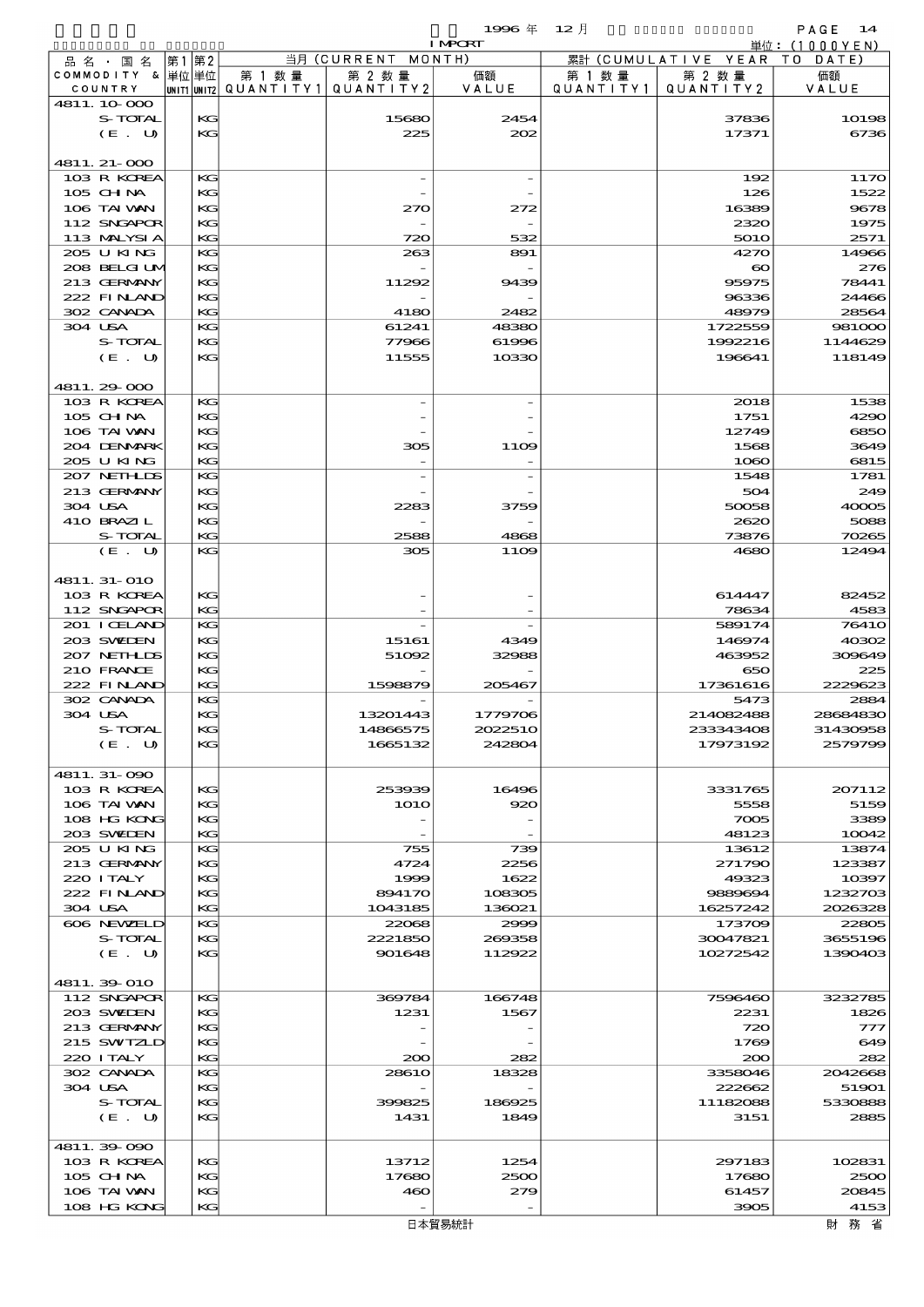|                             |          |                                      |                      | 1996 $#$       | $12$ 月               |                      | PAGE<br>15     |
|-----------------------------|----------|--------------------------------------|----------------------|----------------|----------------------|----------------------|----------------|
|                             |          |                                      |                      | <b>I MPORT</b> |                      |                      | 単位:(1000YEN)   |
| 品名・国名                       | 第1 第2    |                                      | 当月 (CURRENT MONTH)   |                |                      | 累計 (CUMULATIVE YEAR) | T O<br>DATE    |
| COMMODITY & 単位単位<br>COUNTRY |          | 第 1 数 量<br> unit1 unit2  Q∪ANT   TY1 | 第 2 数量<br>QUANTITY 2 | 価額<br>VALUE    | 第 1 数 量<br>QUANTITY1 | 第 2 数量<br>QUANTITY2  | 価額<br>VALUE    |
| 4811.39-090                 |          |                                      |                      |                |                      |                      |                |
| 111 THAILND                 | KG       |                                      |                      |                |                      | 281                  | 295            |
| 113 MALYSIA                 | KG       |                                      |                      |                |                      | 55689                | 17690          |
| 118 INNSI A                 | KG       |                                      | 14056                | 26586          |                      | 145966               | 267421         |
| 157 GEORGIA                 | KG       |                                      |                      |                |                      | 12729                | 9400           |
| 202 NRWAY                   | $K$ $G$  |                                      | 4320                 | 1734           |                      | 87033                | 34088          |
| 203 SWIEN                   | KG       |                                      | 230                  | 348            |                      | 9976                 | 5188           |
| 205 U KING                  | KG       |                                      | 40708                | 25390          |                      | 508470               | 326047         |
| 207 NETH DS                 | KG       |                                      | 1904                 | 643            |                      | 17683                | 10466          |
| 208 BELGI UM                | KG       |                                      |                      |                |                      | 34453                | 20361          |
| 210 FRANCE<br>213 GERMANY   | KG<br>KG |                                      | 25613                | 17336          |                      | 2078<br>332583       | 2796<br>219632 |
| 215 SWIZLD                  | KG       |                                      |                      |                |                      | 54685                | 36051          |
| 220 I TALY                  | KG       |                                      | 158                  | 208            |                      | 4865                 | 2491           |
| 222 FINAND                  | KG       |                                      | 57052                | 22155          |                      | 609208               | 239177         |
| 302 CANADA                  | $K$ $G$  |                                      | 47871                | 15182          |                      | 298161               | 89352          |
| 304 USA                     | KG       |                                      | 386794               | 119886         |                      | 5567626              | 1702363        |
| 601 ALSTRAL                 | KG       |                                      |                      |                |                      | 173252               | 82995          |
| S-TOTAL                     | KG       |                                      | 610558               | 233501         |                      | 8294963              | 3196142        |
| (E. U)                      | KG       |                                      | 125665               | 66080          |                      | 1519316              | 826158         |
|                             |          |                                      |                      |                |                      |                      |                |
| 4811. 40 O10                |          |                                      |                      |                |                      |                      |                |
| 103 R KOREA                 | KG       |                                      |                      |                |                      | 36068                | 9156           |
| 106 TAI VAN                 | KG       |                                      | 158                  | 206            |                      | 158                  | 206            |
| 108 HG KONG                 | KG       |                                      |                      |                |                      | 162                  | 279            |
| 112 SNGAPOR                 | KG       |                                      |                      |                |                      | $\boldsymbol{z}$     | $\infty$       |
| 157 GEORGIA                 | KG       |                                      |                      |                |                      | 108                  | 426            |
| 203 SWIEN                   | KG       |                                      |                      |                |                      | 42930                | 16539          |
| 204 DENMARK<br>205 U KING   | KG<br>KG |                                      | 300                  | 374            |                      | 837<br>94            | 1079<br>337    |
| 210 FRANCE                  | $K$ $G$  |                                      |                      |                |                      | 1391                 | 1665           |
| 213 GERMANY                 | KG       |                                      | 100                  | 453            |                      | 7691                 | 10663          |
| 215 SWIZLD                  | KG       |                                      |                      |                |                      | 250                  | 560            |
| 220 I TALY                  | KG       |                                      | 33                   | 264            |                      | 33                   | 264            |
| 222 FINAND                  | KG       |                                      |                      |                |                      | 9373                 | 1615           |
| 304 USA                     | $K$ $G$  |                                      | 12203                | 3220           |                      | 185744               | 116931         |
| S-TOTAL                     | KG       |                                      | 12794                | 4517           |                      | 284841               | 160325         |
| (E. U)                      | KG       |                                      | 433                  | 1091           |                      | 62349                | 32162          |
|                             |          |                                      |                      |                |                      |                      |                |
| 4811.40 020                 |          |                                      |                      |                |                      |                      |                |
| 202 NORWAY                  | KG       |                                      |                      |                |                      | 31826                | 12221          |
| 210 FRANCE                  | KG       |                                      |                      | 235            |                      | 164274               | 51402          |
| 213 GERMANY                 | КG       |                                      |                      |                |                      | 240                  | 327            |
| 304 USA                     | KG       |                                      |                      |                |                      | $\infty$             | 338            |
| S-TOTAL                     | KG<br>KG |                                      | 828<br>828           | 235<br>235     |                      | 196400<br>164514     | 64288<br>51729 |
| (E. U)                      |          |                                      |                      |                |                      |                      |                |
| 4811.90 000                 |          |                                      |                      |                |                      |                      |                |
| 103 R KOREA                 | KG       |                                      | 11583                | 2185           |                      | 280997               | 71479          |
| 105 CHNA                    | KG       |                                      | 35146                | 5660           |                      | 565592               | 87781          |
| 106 TAI VAN                 | KG       |                                      | 2470                 | 827            |                      | 50984                | 22317          |
| 111 THAILND                 | KG       |                                      |                      |                |                      | 4008                 | 1690           |
| 112 SNGAPOR                 | KG       |                                      |                      |                |                      | 21634                | 4895           |
| 118 INNSI A                 | KG       |                                      | 31671                | 3557           |                      | 119209               | 12906          |
| 204 DENMARK                 | KG       |                                      |                      |                |                      | 3336                 | 3097           |
| 205 U KING                  | KG       |                                      | 968                  | 1560           |                      | 257464               | 95878          |
| 207 NETHLIS                 | KG       |                                      |                      |                |                      | <b>4910</b>          | 4388           |
| 208 BELGI UM                | KG       |                                      | 1048                 | 2295           |                      | 25303                | 25895          |
| 210 FRANCE                  | KG       |                                      | 1053                 | 671            |                      | 80712                | 36845          |
| 213 GERMANY                 | KG       |                                      | 20861                | 13236          |                      | 415148               | 241784         |
| 215 SWIZLD                  | KG<br>KG |                                      | 8444                 | 7658           |                      | 77820                | $\infty$       |
| 218 SPAIN<br>220 I TALY     | KG       |                                      | $_{\rm 930}$<br>762  | 748<br>1627    |                      | 9599<br>30177        | 9220<br>34158  |
| 222 FINAND                  | KG       |                                      |                      |                |                      | 8854                 | 1799           |
| 225 ALSTRIA                 | KG       |                                      |                      |                |                      | 450                  | 872            |
| 302 CANADA                  | KG       |                                      |                      |                |                      | 29925                | 2995           |
| 304 USA                     | KG       |                                      | 133862               | 60985          |                      | 1603829              | 637658         |
| 601 ALSTRAL                 | KG       |                                      | 2576                 | 2913           |                      | 44759                | 42951          |
| 606 NEWELD                  | KG       |                                      |                      |                |                      | 1380                 | 993            |
| S-TOTAL                     | KG       |                                      | 251374               | 103922         |                      | 3636090              | 1399691        |
| (E. U)                      | KG       |                                      | 25622                | 20137          |                      | 835953               | 453936         |
|                             |          |                                      |                      |                |                      |                      |                |
| 4812 00 000                 |          |                                      |                      |                |                      |                      |                |

204 DENMARK KG -  $\begin{vmatrix} 1 & 0 & 0 \\ 0 & 0 & 0 \\ 0 & 0 & 0 \end{vmatrix}$  -  $\begin{vmatrix} 1 & 0 & 0 \\ 0 & 0 & 0 \\ 0 & 0 & 0 \end{vmatrix}$  77126 70051 205 U KING KG 520 374 543 543 974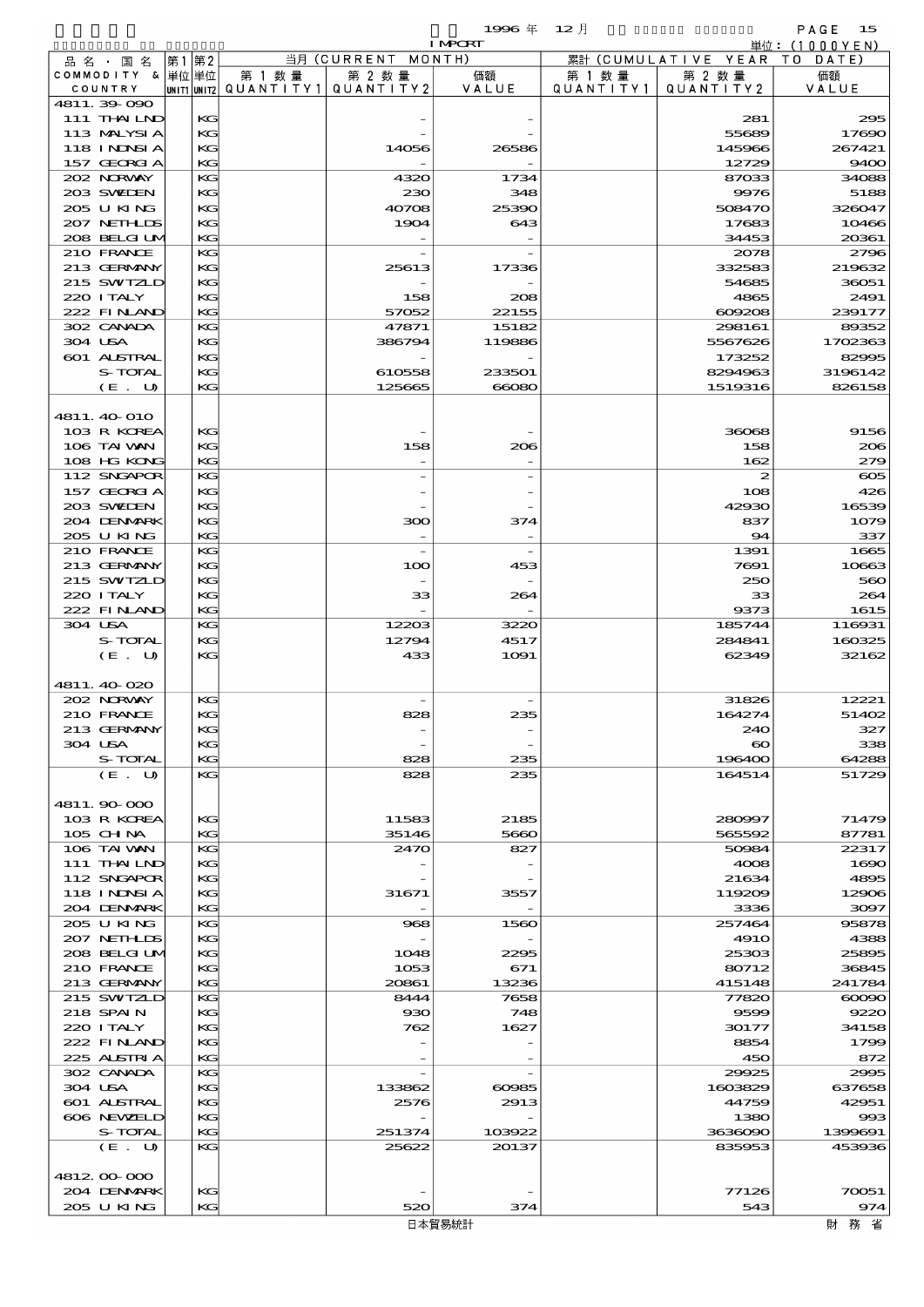$1996 \# 12 \nparallel$  PAGE 16

|                            |       |          |        |                                       | <b>I MPORT</b> |         |                              | 単位: $(1000YEN)$ |
|----------------------------|-------|----------|--------|---------------------------------------|----------------|---------|------------------------------|-----------------|
| 品 名 ・ 国 名                  | 第1 第2 |          |        | 当月 (CURRENT MONTH)                    |                |         | 累計 (CUMULATIVE YEAR TO DATE) |                 |
| COMMODITY & 単位単位           |       |          | 第 1 数量 | 第 2 数量                                | 価額<br>VALUE    | 第 1 数 量 | 第 2 数量                       | 価額              |
| COUNTRY<br>4812.00-000     |       |          |        | UNIT1 UNIT2  QUANT   TY1  QUANT   TY2 |                |         | QUANTITY1   QUANTITY2        | VALUE           |
| 210 FRANCE                 |       | KG       |        |                                       |                |         | 2019                         | 2807            |
| 213 GERMANY                |       | KG       |        | 5082                                  | 4539           |         | 19003                        | 13850           |
| 220 I TALY                 |       | KG       |        |                                       |                |         | 280                          | 1079            |
| 304 USA                    |       | KG       |        | 2929                                  | 2627           |         | 38916                        | 28137           |
| 410 BRAZIL                 |       | KG       |        |                                       |                |         | 228                          | 481             |
| S-TOTAL                    |       | КC       |        | 8531                                  | 7540           |         | 138115                       | 117379          |
| (E. U)                     |       | KG       |        | 5602                                  | 4913           |         | 98971                        | 88761           |
|                            |       |          |        |                                       |                |         |                              |                 |
| 4813 10 000<br>205 U KING  |       | KG       |        | $\overline{\phantom{a}}$              |                |         | 146                          | 235             |
| 210 FRANCE                 |       | KG       |        | 80                                    | 239            |         | 11703                        | <b>10118</b>    |
| 304 USA                    |       | KG       |        |                                       |                |         | 178                          | 271             |
| S-TOTAL                    |       | КC       |        | 80                                    | 239            |         | 12027                        | 10624           |
| (E. U)                     |       | KG       |        | 80                                    | 239            |         | 11849                        | 10353           |
|                            |       |          |        |                                       |                |         |                              |                 |
| 4813.20000                 |       |          |        |                                       |                |         |                              |                 |
| 210 FRANCE                 |       | KG       |        | 6549                                  | 4529           |         | 207376                       | 127644          |
| 220 I TALY                 |       | КC       |        |                                       |                |         | 7723                         | 4786            |
| 304 USA                    |       | KG       |        | 76393                                 | 38613          |         | 1412754                      | 752992          |
| S-TOTAL                    |       | KG       |        | 82942                                 | 43142          |         | 1627853                      | 885422          |
| (E. U)                     |       | KG       |        | 6549                                  | 4529           |         | 215099                       | 132430          |
|                            |       |          |        |                                       |                |         |                              |                 |
| 4813.90-000<br>210 FRANCE  |       | KG       |        |                                       |                |         | 47964                        | 42556           |
| 304 USA                    |       | KG       |        |                                       |                |         | 5272                         | 1436            |
| S-TOTAL                    |       | KG       |        |                                       |                |         | 53236                        | 43992           |
| (E. U)                     |       | KG       |        |                                       |                |         | 47964                        | 42556           |
|                            |       |          |        |                                       |                |         |                              |                 |
| 4814 10 000                |       |          |        |                                       |                |         |                              |                 |
| 203 SWIDEN                 |       | KG       |        | 374                                   | 566            |         | 8820                         | 10156           |
| 213 GERMANY                |       | KG       |        |                                       |                |         | 9732                         | 3633            |
| 218 SPAIN                  |       | KG       |        |                                       |                |         | 568                          | 708             |
| S-TOTAL                    |       | КC       |        | 374                                   | 566            |         | 19120                        | 14497           |
| (E. U)                     |       | KG       |        | 374                                   | 566            |         | 19120                        | 14497           |
|                            |       |          |        |                                       |                |         |                              |                 |
| 4814.20-000                |       |          |        |                                       |                |         |                              |                 |
| 103 R KOREA<br>106 TAI VAN |       | KG       |        | 5412                                  | 2789           |         | 20965                        | 10014           |
| 108 HG KONG                |       | КC<br>KG |        | 20572                                 | 7595           |         | 297594<br>50                 | 129086<br>1473  |
| 118 I NJNSI A              |       | KG       |        |                                       |                |         | 88                           | 307             |
| 203 SVELEN                 |       | KG       |        | 251                                   | 377            |         | 10630                        | 10950           |
| 2005 U KING                |       | KG       |        | 78468                                 | 62054          |         | 708084                       | 539226          |
| 207 NETHLIS                |       | КC       |        | 797                                   | 617            |         | 21294                        | 14153           |
| 208 BELGI UM               |       | KG       |        | 747                                   | 863            |         | 44259                        | 31921           |
| 210 FRANCE                 |       | KG       |        | 111O                                  | 2009           |         | 18667                        | 27081           |
| 213 GERMANY                |       | KG       |        | 10218                                 | 7503           |         | 189862                       | 167465          |
| 215 SWIZLD                 |       | KG       |        | 256                                   | 483            |         | 256                          | 483             |
| 217 PORTUGL                |       | КC       |        |                                       |                |         | 6443                         | 4022            |
| 220 I TALY                 |       | KG       |        | 20814                                 | 12737          |         | 218295                       | 124939          |
| 222 FINAND<br>223 POLAND   |       | KG<br>KG |        |                                       |                |         | 85<br>10033                  | 344<br>4892     |
| 302 CANADA                 |       | KG       |        | 48                                    | 257            |         | 4223                         | 7836            |
| 304 USA                    |       | КC       |        | 5870                                  | 10355          |         | 8981O                        | 116997          |
| 601 ALSTRAL                |       | KG       |        |                                       |                |         | 108                          | 285             |
| 606 NEWELD                 |       | KG       |        | $\overline{\phantom{a}}$              |                |         | 867                          | 684             |
| S-TOTAL                    |       | KG       |        | 144563                                | 107729         |         | 1641613                      | 1192158         |
| (E. U)                     |       | KG       |        | 112405                                | 86250          |         | 1217619                      | 920101          |
|                            |       |          |        |                                       |                |         |                              |                 |
| 4814.30.000                |       |          |        |                                       |                |         |                              |                 |
| 103 R KOREA                |       | KG       |        | $\overline{\phantom{a}}$              |                |         | 653                          | 958             |
| $105$ CHNA                 |       | KG       |        |                                       |                |         | 398                          | 1434            |
| 108 HG KONG                |       | KG       |        | 9                                     | 427            |         | 9                            | 427             |
| 205 U KING<br>208 BELGI UM |       | КC<br>KG |        | 345                                   | 1381           |         | 3674<br>4490                 | 4299<br>20877   |
| 213 GERMANY                |       | KG       |        |                                       |                |         | 35724                        | 6124            |
| 220 I TALY                 |       | KG       |        |                                       |                |         | 518                          | 1400            |
| 222 FINAND                 |       | KG       |        |                                       |                |         | 66449                        | 10794           |
| 302 CANADA                 |       | КC       |        |                                       |                |         | ഓ                            | 1015            |
| 304 USA                    |       | KG       |        | <b>11O</b>                            | 735            |         | 1438                         | 6621            |
| S-TOTAL                    |       | KG       |        | 464                                   | 2543           |         | 113983                       | 53949           |
| (E. U)                     |       | KG       |        | 345                                   | 1381           |         | 110855                       | 43494           |
|                            |       |          |        |                                       |                |         |                              |                 |
| 4814.90-000                |       |          |        |                                       |                |         |                              |                 |
| 103 R KOREA                |       | KG       |        |                                       |                |         | 352                          | 954             |
|                            |       |          |        |                                       | 日本貿易統計         |         |                              | 財 務 省           |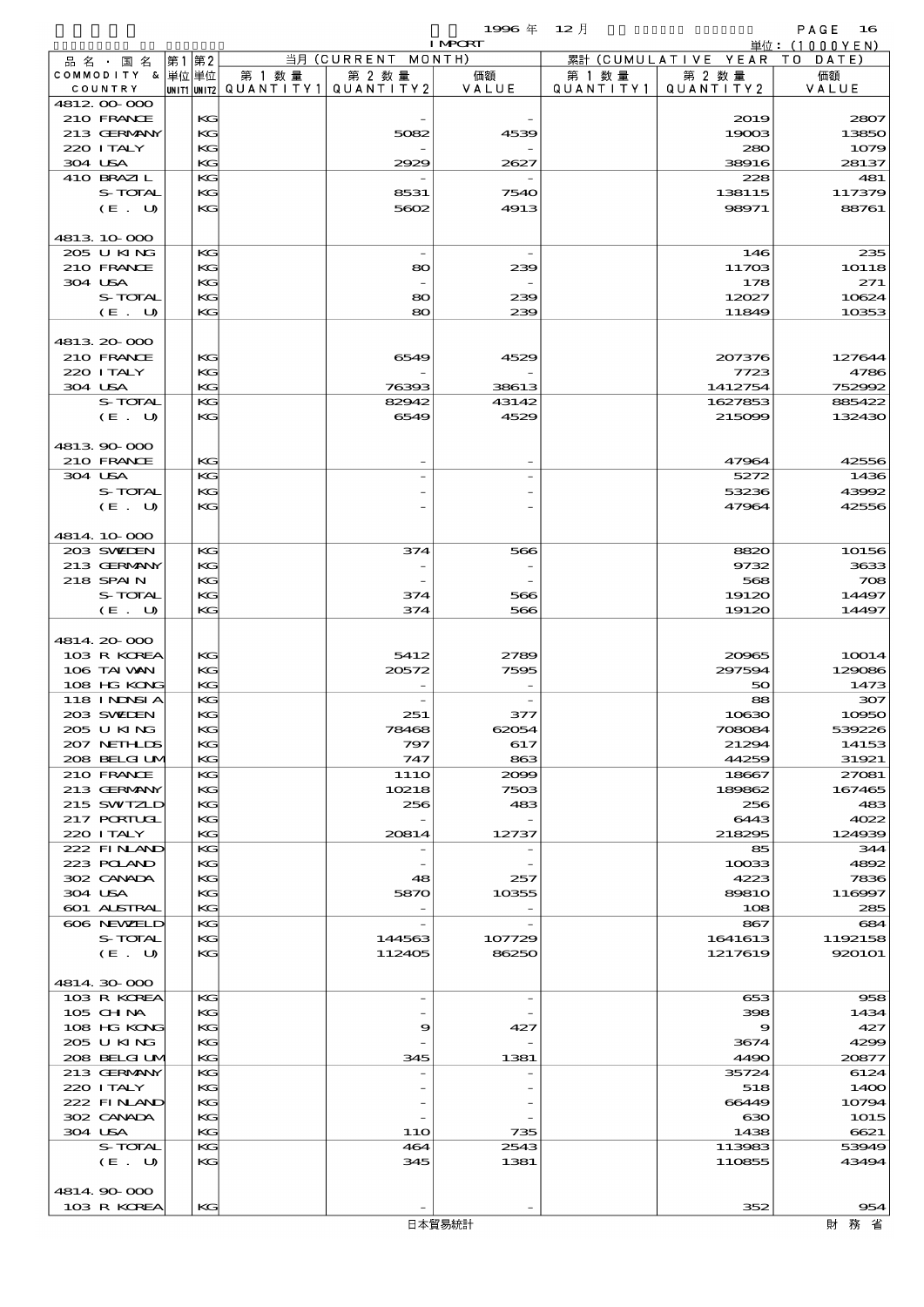$1996 \& 12 \rightarrow$ 

|         |                             |      |          |        |                                       | <b>I MPORT</b> |           |                              | 単位: (1000YEN)       |
|---------|-----------------------------|------|----------|--------|---------------------------------------|----------------|-----------|------------------------------|---------------------|
|         | 品名・国名                       | 第1第2 |          |        | 当月 (CURRENT MONTH)                    |                |           | 累計 (CUMULATIVE YEAR TO DATE) |                     |
|         | COMMODITY & 単位単位            |      |          | 第 1 数量 | 第 2 数量                                | 価額             | 第 1 数量    | 第 2 数量                       | 価額                  |
|         | COUNTRY                     |      |          |        | UNIT1 UNIT2  QUANT   TY1  QUANT   TY2 | VALUE          | QUANTITY1 | QUANTITY 2                   | VALUE               |
|         | 4814.90-000<br>106 TAI VAN  |      | KG       |        |                                       |                |           | 430                          | 300                 |
|         | 111 THAILND                 |      | KG       |        |                                       |                |           | 189                          | 305                 |
|         | 112 SNGAPOR                 |      | KG       |        |                                       |                |           | 560                          | $\infty$            |
|         | 202 NRWAY                   |      | KG       |        |                                       |                |           | 56                           | 978                 |
|         | 203 SWIEN                   |      | KG       |        | 3722                                  | 4268           |           | 25224                        | 27756               |
|         | 204 DENMARK                 |      | KG       |        |                                       |                |           | 40                           | 202                 |
|         | 205 U KING                  |      | KG       |        | 3673                                  | 7702           |           | 30447                        | 49741               |
|         | 207 NETHLIS                 |      | KG       |        |                                       |                |           | 43                           | 208                 |
|         | 208 BELGI UM<br>210 FRANCE  |      | KG<br>KG |        |                                       |                |           | 11597<br>21583               | 10436<br>12253      |
|         | 213 GERMANY                 |      | KG       |        | 2992                                  | 742            |           | 58752                        | 40384               |
|         | 215 SWIZLD                  |      | KG       |        |                                       |                |           | 100                          | 201                 |
|         | 220 I TALY                  |      | KG       |        | 361                                   | 611            |           | 22922                        | 16384               |
|         | 222 FINAND                  |      | KG       |        | 16888                                 | 7981           |           | 345581                       | 62501               |
|         | 302 CANADA                  |      | KG       |        |                                       |                |           | 4496                         | 2670                |
|         | 304 USA                     |      | KG       |        | 3171                                  | 4603           |           | 27585                        | 47700               |
|         | S-TOTAL                     |      | KG       |        | 30807                                 | 25907          |           | 549957                       | 273582              |
|         | (E. U)                      |      | KG       |        | 27636                                 | 21304          |           | 516189                       | 219865              |
|         | 4815.00-000                 |      |          |        |                                       |                |           |                              |                     |
|         | 222 FINAND                  |      | KG       |        |                                       |                |           | 125                          | $\infty$            |
| 304 USA |                             |      | KG       |        |                                       |                |           | 544                          | 327                 |
|         | S-TOTAL                     |      | KG       |        |                                       |                |           | $\bf{609}$                   | 1017                |
|         | $(E_U U)$                   |      | KG       |        |                                       |                |           | 125                          | $\infty$            |
|         |                             |      |          |        |                                       |                |           |                              |                     |
|         | 4816.10.000                 |      |          |        |                                       |                |           |                              |                     |
|         | 103 R KOREA                 |      | KG       |        |                                       |                |           | 1564                         | 1249                |
|         | 112 SNGAPOR                 |      | KG       |        | 556                                   | 283            |           | 1356                         | 581                 |
|         | 203 SWIEN<br>205 U KING     |      | KG<br>KG |        | 100<br>$\overline{a}$                 | 996            |           | 236<br>100                   | <b>2310</b><br>227  |
|         | 210 FRANCE                  |      | KG       |        |                                       |                |           | 43659                        | 5426                |
|         | 213 GERMANY                 |      | KG       |        | 37                                    | 708            |           | 713                          | 7423                |
|         | 215 SWIZLD                  |      | KG       |        |                                       |                |           | 40                           | <b>21O</b>          |
| 304 USA |                             |      | KG       |        | 100                                   | 1615           |           | 2681                         | 9349                |
|         | S-TOTAL                     |      | KG       |        | 793                                   | 3602           |           | 50349                        | 26775               |
|         | (E. U)                      |      | KG       |        | 137                                   | 1704           |           | 44708                        | 15386               |
|         |                             |      |          |        |                                       |                |           |                              |                     |
|         | 4816, 20-000                |      | KG       |        |                                       |                |           |                              |                     |
|         | 118 I NJNSI A<br>205 U KING |      | KG       |        | 868                                   | 218            |           | 14433<br>1643                | 1677<br><b>11O3</b> |
|         | 210 FRANCE                  |      | KG       |        |                                       |                |           | $\overline{\textbf{5}}$      | 398                 |
|         | 304 USA                     |      | KG.      |        | 12470                                 | 2672           |           | 62548                        | 21120               |
|         | S-TOTAL                     |      | KG       |        | 13338                                 | 2890           |           | 78719                        | 24298               |
|         | (E. U)                      |      | KG       |        | 868                                   | 218            |           | 1738                         | 1501                |
|         |                             |      |          |        |                                       |                |           |                              |                     |
|         | 4816.30.000                 |      |          |        |                                       |                |           |                              |                     |
|         | 205 U KING                  |      | KG       |        |                                       |                |           | 30                           | 443                 |
|         | 304 USA<br>601 ALSTRAL      |      | КC<br>KG |        |                                       |                |           | 1<br>2184                    | 869<br>5135         |
|         | S-TOTAL                     |      | KG       |        |                                       |                |           | 2215                         | 6447                |
|         | (E. U)                      |      | KG       |        |                                       |                |           | 30                           | 443                 |
|         |                             |      |          |        |                                       |                |           |                              |                     |
|         | 4816.90-000                 |      |          |        |                                       |                |           |                              |                     |
|         | 103 R KOREA                 |      | KG       |        | 814                                   | 423            |           | 74335                        | 25209               |
|         | 105 CH NA                   |      | KG       |        |                                       |                |           | 2271                         | 1055                |
|         | 108 HG KONG                 |      | KG       |        |                                       |                |           | 750                          | 300                 |
|         | 118 INNSI A                 |      | KG       |        | 33354                                 | 3512           |           | 149318                       | 21133               |
|         | 203 SWIDEN<br>205 U KING    |      | КC<br>KG |        | 793                                   | 388            |           | 27<br>989                    | 425<br>1858         |
|         | 207 NETHLIS                 |      | KG       |        |                                       |                |           | 857                          | 2716                |
|         | 208 BELGI UM                |      | KG       |        | 5733                                  | 9031           |           | 113478                       | 183690              |
|         | 213 GERMANY                 |      | KG       |        | 352                                   | 553            |           | 1257                         | 3717                |
|         | 215 SWIZLD                  |      | KG       |        |                                       |                |           | 71                           | 262                 |
|         | 304 USA                     |      | KG       |        | 157                                   | 306            |           | 34579                        | 66176               |
|         | 410 BRAZIL                  |      | KG       |        | 17600                                 | 2126           |           | 99276                        | 11215               |
|         | S-TOTAL                     |      | KG       |        | 58803                                 | 16339          |           | 477208                       | 317765              |
|         | (E. U)                      |      | KG       |        | 6878                                  | 9972           |           | 116608                       | 192406              |
|         | 4817.10-000                 |      |          |        |                                       |                |           |                              |                     |
|         | 103 R KOREA                 |      | KG       |        | $\infty$                              | 825            |           | 23038                        | 16713               |
|         | $105$ CHNA                  |      | KG       |        | 898                                   | 2735           |           | 121947                       | 64525               |
|         | 106 TAI VAN                 |      | KG       |        | ഓ                                     | 412            |           | 5479                         | 8942                |
|         | 108 HG KONG                 |      | KG       |        |                                       |                |           | 1893                         | 2280                |
|         | 112 SNGAPOR                 |      | KG       |        | 3782                                  | 2177           |           | 17200                        | 8567                |

財務省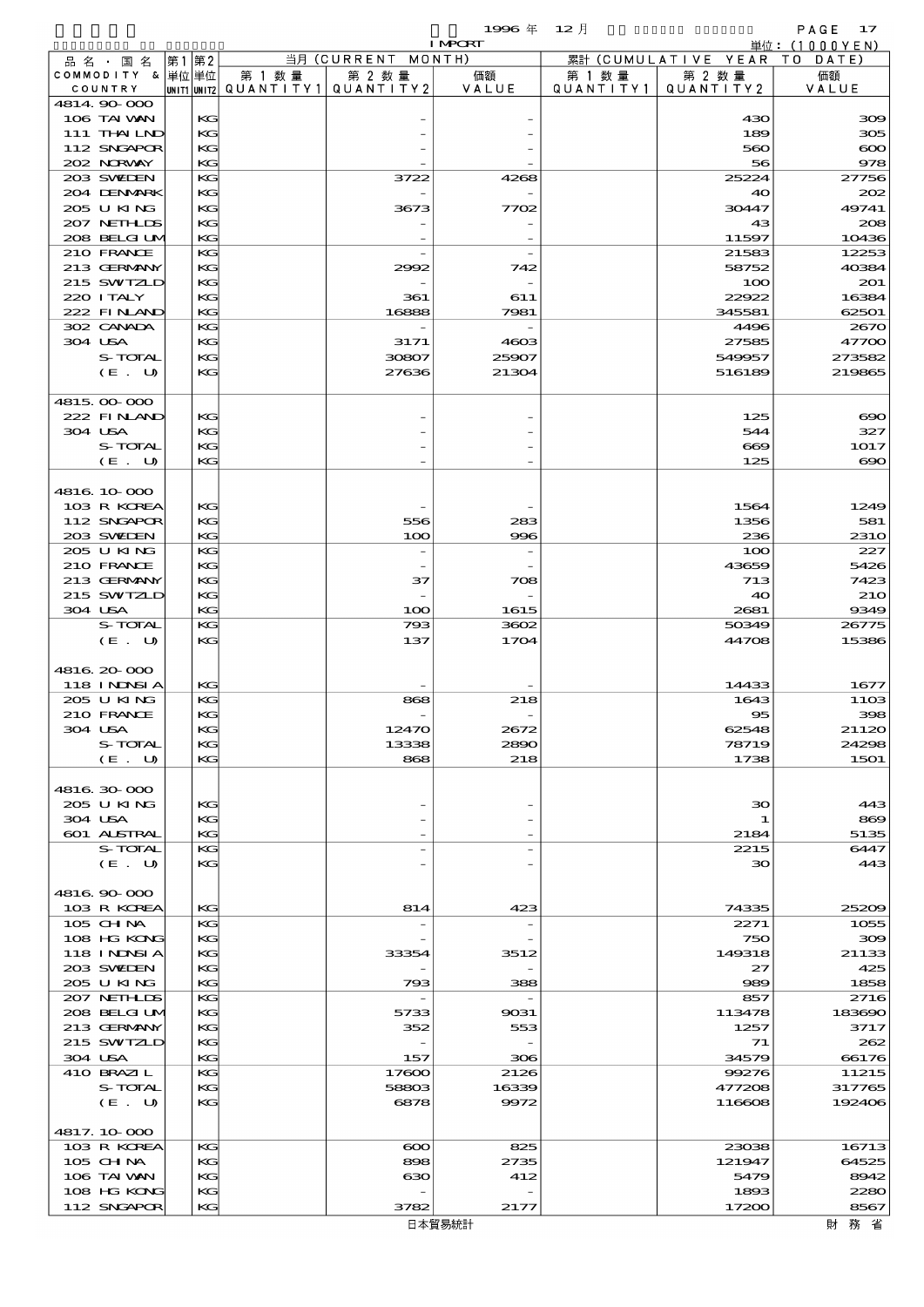$\begin{array}{lll} \textbf{1996} & \textbf{4} & \textbf{12} \end{array} \begin{array}{llll} \textbf{12} & \textbf{13} & \textbf{14} & \textbf{15} \ \textbf{16} & \textbf{17} & \textbf{18} & \textbf{18} \ \textbf{18} & \textbf{19} & \textbf{19} & \textbf{19} & \textbf{18} \ \textbf{19} & \textbf{19} & \textbf{19} & \textbf{19} & \textbf{18} \ \textbf{19} & \textbf{19} & \textbf{19} & \textbf{19$ 

|                           |              |                                         |                          | <b>I MPORT</b> |           |                        | 単位:(1000YEN)    |
|---------------------------|--------------|-----------------------------------------|--------------------------|----------------|-----------|------------------------|-----------------|
| 品名・国名                     | 第1 第2        |                                         | 当月 (CURRENT              | MONTH)         |           | 累計 (CUMULATIVE YEAR TO | DATE            |
| COMMODITY & 単位単位          |              | 第 1 数 量                                 | 第 2 数量                   | 価額             | 第 1 数 量   | 第 2 数量                 | 価額              |
| COUNTRY                   |              | UNIT1 UNIT2   QUANT   TY1   QUANT   TY2 |                          | VALUE          | QUANTITY1 | QUANTITY 2             | VALUE           |
| 4817.10.000               |              |                                         |                          |                |           |                        |                 |
| 113 MALYSIA<br>$123$ INIA | KG<br>KG     |                                         | 2293                     | 2705           |           | 52057<br>500           | 41269<br>465    |
| 131 NEPAL                 | KG           |                                         |                          |                |           | 45                     | 246             |
| 203 SWIDEN                | KG           |                                         |                          |                |           | 476                    | 655             |
| 205 U KING                | KG           |                                         | 772                      | 1078           |           | 15845                  | 17872           |
| 207 NETHLIS               | KG           |                                         |                          |                |           | 797                    | 2009            |
| 210 FRANCE                | KG           |                                         |                          |                |           | 4753                   | 9202            |
| 213 GERMANY               | KG           |                                         | 9476                     | 6331           |           | 37987                  | 24288           |
| 215 SWIZLD                | KG           |                                         | 220                      | 207            |           | 1550                   | 1776            |
| 218 SPAIN                 | KG           |                                         | 2828                     | 1843           |           | 8591                   | 5996            |
| 220 I TALY                | KG           |                                         |                          |                |           | 685                    | 1607            |
| 222 FINAND                | KG           |                                         |                          |                |           | $\boldsymbol{\infty}$  | $-451$          |
| 225 ALSTRIA               | KG           |                                         |                          |                |           | 6397                   | 5046            |
| 302 CANADA                | KG           |                                         | 305                      | 852            |           | 558                    | 1695            |
| 304 USA                   | KG           |                                         | 10467                    | 7677           |           | 138859                 | 108881          |
| 551 S AFRCA               | KG           |                                         |                          |                |           | 2413                   | 2723            |
| 601 ALSTRAL               | KG           |                                         | 2075                     | 2156           |           | 16520                  | 19336           |
| S-TOTAL<br>(E. U)         | KG<br>KG     |                                         | 34346<br>13076           | 28998<br>9252  |           | 457650<br>75591        | 344544<br>67126 |
|                           |              |                                         |                          |                |           |                        |                 |
| 4817.20000                |              |                                         |                          |                |           |                        |                 |
| 103 R KOREA               | KG           |                                         |                          |                |           | 5136                   | 9491            |
| 106 TAI VAN               | KG           |                                         | 531                      | 720            |           | 788                    | 996             |
| 108 HG KONG               | KG           |                                         |                          |                |           | 599                    | 731             |
| 111 THAILND               | KG           |                                         | $\overline{\phantom{a}}$ |                |           | 56                     | 480             |
| 112 SNGAPOR               | КG           |                                         | 1200                     | 1250           |           | 1875                   | 3294            |
| 113 MALYSIA               | KG           |                                         |                          |                |           | 143                    | 688             |
| 131 NEPAL                 | KG           |                                         |                          |                |           | 290                    | 726             |
| 203 SWIDEN                | KG           |                                         |                          |                |           | 200                    | 873             |
| 204 DENMARK               | KG           |                                         | $\overline{\phantom{a}}$ |                |           | 68                     | 678             |
| 205 U KING                | КG           |                                         | 22                       | 360            |           | 3053                   | 15705           |
| 207 NETHLIS               | KG           |                                         |                          |                |           | 253                    | 1086            |
| 208 BELGI UM              | KG           |                                         |                          |                |           | 76                     | 504             |
| 210 FRANCE                | KG           |                                         | 135                      | 2184           |           | 1381                   | 7623            |
| 213 GERMANY               | KG           |                                         |                          |                |           | 1356                   | 3793            |
| 215 SWIZLD                | КG           |                                         |                          |                |           | 730                    | 2371            |
| 218 SPAIN                 | KG           |                                         |                          |                |           | 40                     | 241             |
| 220 I TALY                | KG           |                                         | 43                       | 302            |           | 125                    | 617             |
| 225 ALSTRIA               | KG           |                                         |                          |                |           | 80                     | 200             |
| 234 TURKEY<br>302 CANADA  | KG<br>КG     |                                         | 340                      | 646            |           | 531<br>340             | 952<br>646      |
| 304 USA                   | $\mathbf{K}$ |                                         | 354                      | 1238           |           | 53837                  | 111873          |
| 601 ALSTRAL               | KG           |                                         |                          |                |           | 178                    | 684             |
| S-TOTAL                   | KG           |                                         | 2625                     | 6700           |           | 71135                  | 164312          |
| (E. U)                    | KG           |                                         | 200                      | 2846           |           | 6632                   | 31380           |
|                           |              |                                         |                          |                |           |                        |                 |
| 4817.30000                |              |                                         |                          |                |           |                        |                 |
| 103 R KOREA               | KG           |                                         | 16067                    | <b>11710</b>   |           | 132843                 | 106413          |
| 105 CH NA                 | KG           |                                         | 8747                     | 7537           |           | 56890                  | 45803           |
| 106 TAI VAN               | KG           |                                         | 572                      | 541            |           | 13224                  | 11716           |
| 108 HG KONG               | КG           |                                         |                          |                |           | 793                    | 785             |
| 111 THAILND               | KG           |                                         |                          |                |           | 3561                   | 7812            |
| <b>117 PHLPIN</b>         | KG           |                                         |                          |                |           | 592                    | 1757            |
| <b>118 INNSIA</b>         | KG           |                                         |                          |                |           | 643                    | 1244            |
| 123 INIA                  | KG           |                                         |                          |                |           | 390                    | 313             |
| 127 BANCLA                | KG           |                                         |                          |                |           | 200                    | 324             |
| 131 NEPAL                 | KG           |                                         | 295                      | 563            |           | 495                    | 1161            |
| 2005 U KING               | KG           |                                         | 75                       | 554            |           | 9695                   | 22939           |
| 207 NETHLIS<br>210 FRANCE | KG<br>KG     |                                         | 148                      | 482            |           | 2208<br>2011           | 6288<br>5312    |
| 213 GERMANY               | KG           |                                         |                          |                |           | 624                    | 8212            |
| 215 SWIZLD                | KG           |                                         |                          |                |           | 1876                   | 8472            |
| 220 I TALY                | KG           |                                         |                          |                |           | 4604                   | 13798           |
| 302 CANADA                | KG           |                                         |                          |                |           | 44                     | 293             |
| 304 USA                   | KG           |                                         | 2820                     | 7284           |           | 53597                  | 105203          |
| 410 BRAZIL                | КG           |                                         | 22                       | 264            |           | 22                     | 264             |
| S-TOTAL                   | KG           |                                         | 28746                    | 28935          |           | 284312                 | 348109          |
| (E. U)                    | KG           |                                         | 223                      | 1036           |           | 19142                  | 56549           |
|                           |              |                                         |                          |                |           |                        |                 |
| 4818 10 000               |              |                                         |                          |                |           |                        |                 |
| 105 CHNA                  | KG           |                                         |                          |                |           | 13246                  | 1902            |
| 112 SNGAPOR               | KG           |                                         |                          |                |           | 1139                   | 537             |
| 113 MALYSIA               | KG           |                                         | 47185                    | 8007           |           | 541600                 | 98824           |
| 225 ALSTRIA               | KG           |                                         |                          |                |           | 4453                   | $\infty$        |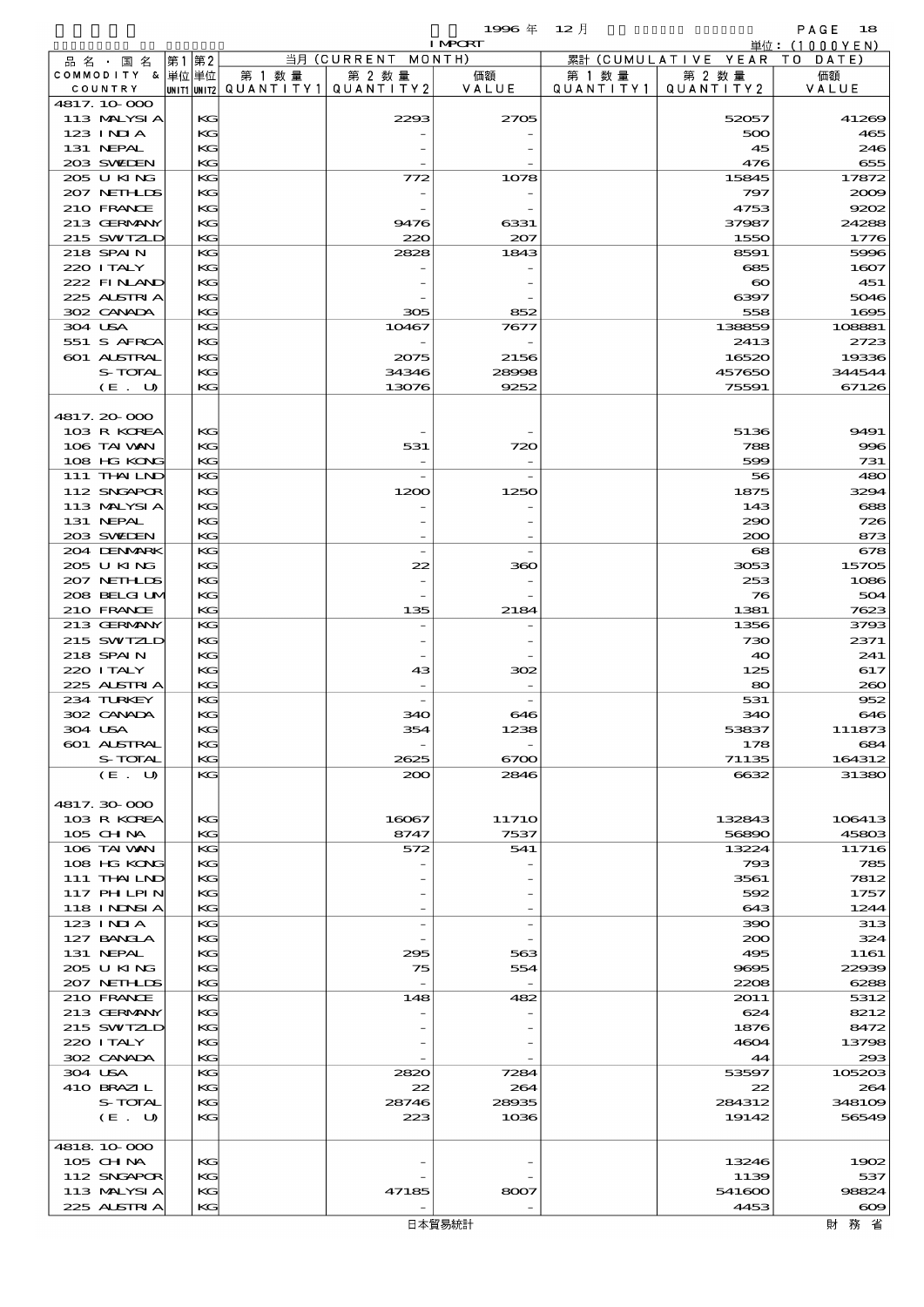$1996 \nleftrightarrow 12 \nparallel$  PAGE 19

|         |                           |    |          |        |                                               | <b>I MPORT</b> |           |                              | 単位: (1000YEN) |
|---------|---------------------------|----|----------|--------|-----------------------------------------------|----------------|-----------|------------------------------|---------------|
|         | 品名・国名                     | 第1 | 第2       |        | 当月 (CURRENT MONTH)                            |                |           | 累計 (CUMULATIVE YEAR TO DATE) |               |
|         | COMMODITY & 単位単位          |    |          | 第 1 数量 | 第 2 数量                                        | 価額             | 第 1 数 量   | 第 2 数量                       | 価額            |
|         | COUNTRY                   |    |          |        | $ $ UNIT1 $ $ UNIT2 $ $ QUANTITY1   QUANTITY2 | VALUE          | QUANTITY1 | QUANTITY 2                   | VALUE         |
| 304 USA | 4818 10 000               |    | KG       |        |                                               |                |           | 3081                         | 2612          |
|         | 601 ALSTRAL               |    | KG       |        |                                               |                |           | 21059                        | 3345          |
|         | 606 NEWELD                |    | KG       |        |                                               |                |           | 2177                         | 556           |
|         | S-TOTAL                   |    | KG       |        | 47185                                         | 8007           |           | 586755                       | 108385        |
|         | (E. U)                    |    | KG       |        |                                               |                |           | 4453                         | $\infty$      |
|         |                           |    |          |        |                                               |                |           |                              |               |
|         | 4818 20 000               |    |          |        |                                               |                |           |                              |               |
|         | 103 R KOREA               |    | KG       |        |                                               |                |           | 21442                        | 5250          |
|         | 105 CH NA                 |    | KG       |        |                                               |                |           | 6323                         | 2183          |
|         | 106 TAI VAN               |    | KG       |        | 1350                                          | 475            |           | 155350                       | 25966         |
|         | 108 HG KONG               |    | KG       |        |                                               |                |           | 1150                         | 1257          |
|         | 112 SNGAPOR               |    | KG       |        |                                               |                |           | 27114                        | 14274         |
|         | 143 I SRAEL<br>203 SWIEN  |    | KG<br>KG |        |                                               | 3333           |           | 3156<br>69076                | 1072<br>29513 |
|         | 205 U KING                |    | KG       |        | 7216<br>149                                   | 272            |           | 2371                         | 4439          |
|         | 207 NETHLIS               |    | KG       |        | <b>4110</b>                                   | 1704           |           | 136767                       | 56646         |
|         | 210 FRANCE                |    | KG       |        | 10701                                         | 5307           |           | 71909                        | 3971O         |
|         | 213 GERMANY               |    | KG       |        | 6221                                          | 6515           |           | 100893                       | 107506        |
|         | 215 SWIZLD                |    | KG       |        |                                               |                |           | 13618                        | 17118         |
|         | 302 CANADA                |    | KG       |        | 7991                                          | 2182           |           | 504949                       | 159163        |
| 304 USA |                           |    | KG       |        | 77448                                         | 32697          |           | 656705                       | 258405        |
|         | 601 ALSTRAL               |    | KG       |        | 86                                            | 939            |           | 1773                         | 6325          |
|         | S-TOTAL                   |    | KG       |        | 115272                                        | 53424          |           | 1772596                      | 728827        |
|         | (E. U)                    |    | KG       |        | 28397                                         | 17131          |           | <b>381016</b>                | 237814        |
|         |                           |    |          |        |                                               |                |           |                              |               |
|         | 4818 30 000               |    |          |        |                                               |                |           |                              |               |
|         | 105 CH NA                 |    | KG       |        |                                               |                |           | 722                          | 1088          |
|         | 113 MALYSIA               |    | KG       |        | 264375                                        | 59305          |           | 2241063                      | 511822        |
|         | 202 NORWAY                |    | KG<br>KG |        | 1252<br>3252                                  | 1074           |           | 1252                         | 1074          |
|         | 203 SWIEN<br>204 DENMARK  |    | KG       |        |                                               | 2212           |           | 103805<br>340                | 52896<br>748  |
|         | 205 U KING                |    | KG       |        |                                               |                |           | 425                          | 904           |
|         | 207 NETHLIS               |    | KG       |        | 858                                           | 330            |           | 11275                        | 12288         |
|         | 208 BELGI UM              |    | KG       |        | 320                                           | 398            |           | <b>4610</b>                  | 4672          |
|         | 210 FRANCE                |    | KG       |        |                                               |                |           | 1243                         | 5289          |
|         | 213 GERMANY               |    | KG       |        | 3691                                          | 3528           |           | 44494                        | 45963         |
|         | 215 SWIZLD                |    | KG       |        |                                               |                |           | 6103                         | $\cos\!2$     |
|         | 222 FINAND                |    | KG       |        | 296                                           | 467            |           | 5201                         | 5689          |
|         | 302 CANADA                |    | KG       |        |                                               |                |           | 7978                         | 3206          |
| 304 USA |                           |    | KG       |        | 3752                                          | 2448           |           | 56538                        | 35158         |
|         | S-TOTAL                   |    | KG       |        | 277796                                        | 69762          |           | 2485049                      | 686829        |
|         | (E. U)                    |    | КC       |        | 8417                                          | 6935           |           | 171393                       | 128449        |
|         |                           |    |          |        |                                               |                |           |                              |               |
|         | 4818 40 010               |    | KG       |        | 121495                                        |                |           |                              | 439440        |
|         | 103 R KOREA<br>$105$ CHNA |    | KG       |        | 8960                                          | 68818<br>4474  |           | 793191                       | 4474          |
|         | 106 TAI VAN               |    | KG       |        | 132530                                        | 57458          |           | 8960<br>1095459              | 403131        |
|         | 108 HG KONG               |    | KG       |        |                                               |                |           | 267                          | 231           |
|         | 111 THAILND               |    | KG       |        | 5274                                          | 1878           |           | 20777                        | 7152          |
|         | <b>117 PHLPIN</b>         |    | KG       |        |                                               |                |           | 284                          | 367           |
|         | 207 NETHLIS               |    | KG       |        | 5804                                          | 1866           |           | 322056                       | 173271        |
|         | 210 FRANCE                |    | KG       |        | 1781O                                         | 4835           |           | 361273                       | 98540         |
|         | 213 GERMANY               |    | KG       |        | 358                                           | 283            |           | 7314                         | 5556          |
|         | 304 USA                   |    | KG       |        | 83702                                         | 45113          |           | 858554                       | 447292        |
|         | 410 BRAZIL                |    | KG       |        |                                               |                |           | 3436                         | 2930          |
|         | S-TOTAL                   |    | KG       |        | 375933                                        | 184725         |           | 3471571                      | 1582384       |
|         | (E. U)                    |    | KG       |        | 23972                                         | $-6084$        |           | 690643                       | 277367        |
|         |                           |    |          |        |                                               |                |           |                              |               |
|         | 4818 40 090<br>105 CH NA  |    | KС       |        | 2520                                          | 937            |           |                              | 2717          |
|         | 106 TAI WAN               |    | KG       |        |                                               |                |           | 6244<br>32200                | 24882         |
|         | 108 HG KONG               |    | KG       |        |                                               |                |           | 3415                         | 2658          |
|         | 204 DENMARK               |    | KG       |        | 41                                            | 232            |           | 1184                         | 6356          |
| 304 USA |                           |    | KG       |        | 5439                                          | 2054           |           | 58766                        | 23899         |
|         | S-TOTAL                   |    | KG       |        | 8000                                          | 3223           |           | 101809                       | 60512         |
|         | (E. U)                    |    | KG       |        | 41                                            | 232            |           | 1184                         | 6356          |
|         |                           |    |          |        |                                               |                |           |                              |               |
|         | 4818 50 000               |    |          |        |                                               |                |           |                              |               |
|         | 103 R KOREA               |    | KG       |        |                                               |                |           | 200                          | 438           |
|         | 105 CH NA                 |    | KG       |        | 39541                                         | $\infty$       |           | 477176                       | 714696        |
|         | 106 TAI WAN               |    | KG       |        | 339                                           | 685            |           | 8059                         | 14589         |
|         | 108 HG KONG               |    | KG       |        |                                               |                |           | 66685                        | 97740         |
|         | 111 THAILND               |    | KG       |        |                                               |                |           | 8295                         | 13617         |
|         | 113 MALYSIA               |    | KG       |        | 1491O                                         | 31353          |           | 196262                       | 368024        |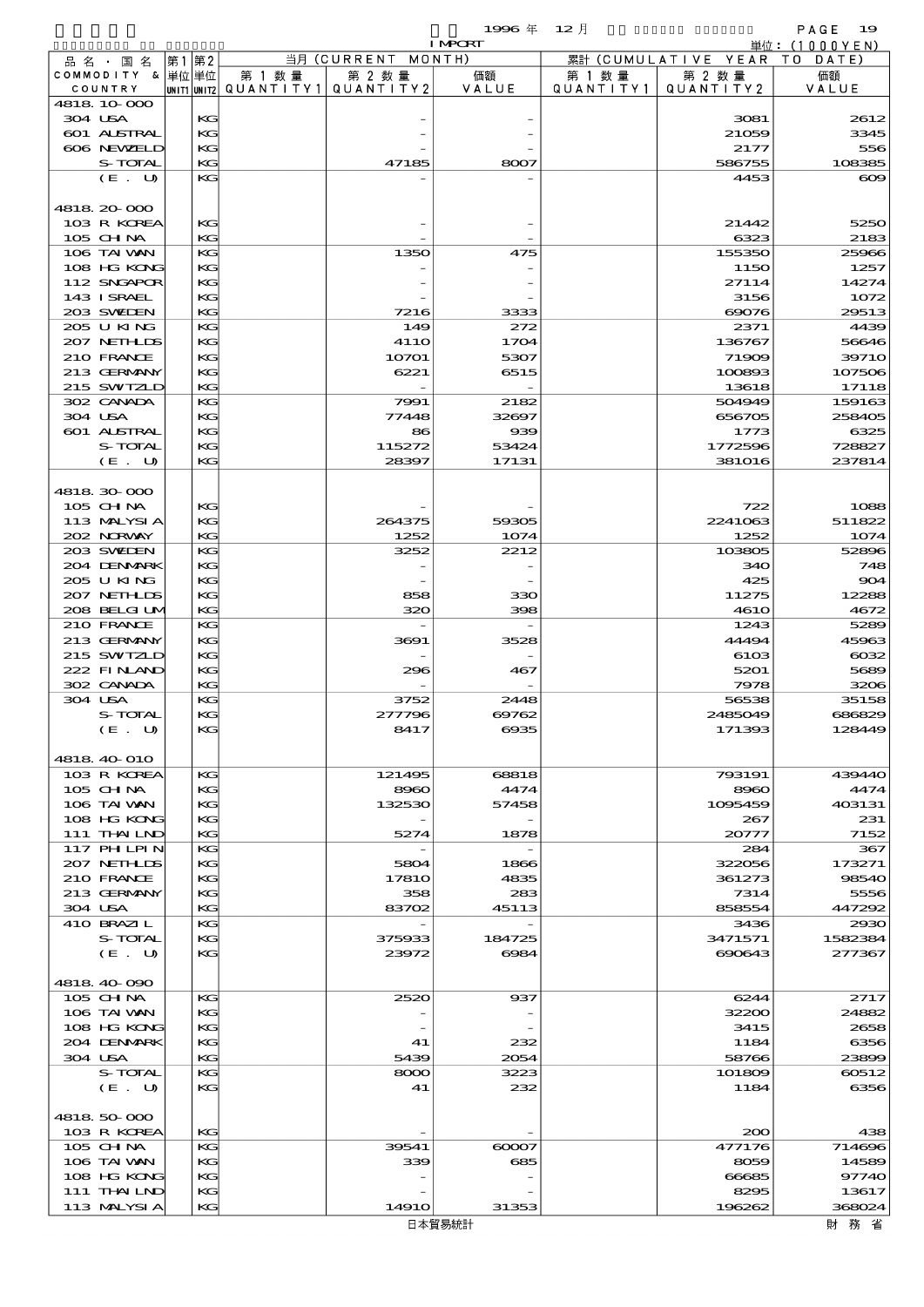$1996 \nleftrightarrow \n\begin{array}{ccc}\n12 & \rightarrow & \n\end{array}$  PAGE 20

|                             |    |          |                                                  |               | <b>I MPORT</b>   |                     |                              | 単位: (1000 Y E N)     |
|-----------------------------|----|----------|--------------------------------------------------|---------------|------------------|---------------------|------------------------------|----------------------|
| 品 名 ・ 国 名                   | 第1 | 第2       |                                                  | 当月(CURRENT    | MONTH)           |                     | 累計 (CUMULATIVE YEAR TO DATE) |                      |
| COMMODITY & 単位単位<br>COUNTRY |    |          | 第 1 数量<br> unit1 unit2  QUANT   TY1  QUANT   TY2 | 第 2 数量        | 価額<br>VALUE      | 第 1 数量<br>QUANTITY1 | 第 2 数量<br>QUANTITY 2         | 価額<br>VALUE          |
| 4818 50 000                 |    |          |                                                  |               |                  |                     |                              |                      |
| 117 PHLPIN                  |    | KG       |                                                  | 6318          | 3271             |                     | 19193                        | 9912                 |
| <b>118 INNSIA</b>           |    | KG       |                                                  | 23821         | 44102            |                     | 239616                       | 484399               |
| 205 U KING                  |    | KG       |                                                  |               |                  |                     | 565                          | 1443                 |
| 207 NETHLIS                 |    | KG       |                                                  |               |                  |                     | 780                          | 390                  |
| 210 FRANCE<br>304 USA       |    | KG<br>KG |                                                  |               |                  |                     | 200<br>10487                 | 1162<br>10678        |
| 620 GUAM                    |    | KG       |                                                  |               |                  |                     | 64                           | 265                  |
| S-TOTAL                     |    | KG       |                                                  | 84929         | 139418           |                     | 1027642                      | 1717353              |
| (E. U)                      |    | KG       |                                                  |               |                  |                     | 1605                         | 2995                 |
|                             |    |          |                                                  |               |                  |                     |                              |                      |
| 4818.90-000                 |    |          |                                                  |               |                  |                     |                              |                      |
| 105 CH NA                   |    | KG       |                                                  | 405           | 737              |                     | 20353                        | 22549                |
| 106 TAI WAN<br>113 MALYSIA  |    | KG<br>KG |                                                  | 2549          | 4652             |                     | 57525<br>11069               | 45618<br>18296       |
| 203 SWIEN                   |    | KG       |                                                  | 618           | 422              |                     | 23906                        | 53930                |
| 204 DENMARK                 |    | KG       |                                                  |               |                  |                     | 188                          | 1O1 1                |
| 205 U KING                  |    | KG       |                                                  | 388           | 447              |                     | 4394                         | 19439                |
| 207 NEIHLIS                 |    | KG       |                                                  |               |                  |                     | 592                          | 2765                 |
| 208 BELGI UM                |    | KG       |                                                  |               |                  |                     | 560                          | 1086                 |
| 210 FRANCE                  |    | KG       |                                                  |               |                  |                     | 1045                         | 3162                 |
| 213 GERMANY<br>215 SWIZLD   |    | KG<br>KG |                                                  | 550<br>161    | 1337<br>671      |                     | 13950<br>1041                | 21957<br>2318        |
| 220 I TALY                  |    | KG       |                                                  |               |                  |                     | 581                          | 583                  |
| 304 USA                     |    | KG       |                                                  | 5305          | 2639             |                     | 124571                       | 88555                |
| S-TOTAL                     |    | KG       |                                                  | 9976          | 10905            |                     | 259775                       | 281269               |
| (E. U)                      |    | KG       |                                                  | 1556          | 2206             |                     | 45216                        | 103933               |
|                             |    |          |                                                  |               |                  |                     |                              |                      |
| 4819 10 000                 |    |          |                                                  |               |                  |                     |                              |                      |
| 103 R KOREA<br>105 CH NA    |    | KG<br>KG |                                                  | 381<br>70604  | 622<br>2141O     |                     | 198235<br>1065088            | 52585<br>296673      |
| 106 TAI VAN                 |    | KG       |                                                  | 55996         | 14162            |                     | 627816                       | 185577               |
| 108 HG KONG                 |    | KG       |                                                  | 4068          | 1954             |                     | 46080                        | 20859                |
| 110 VI EINAV                |    | KG       |                                                  | 1000          | 273              |                     | 3000                         | 547                  |
| 111 THAILND                 |    | KG       |                                                  | 17614         | 7925             |                     | 90709                        | 38785                |
| 112 SNGAPOR                 |    | KG       |                                                  | 6649          | 2435             |                     | 107525                       | 46905                |
| 113 MALYSIA                 |    | KG       |                                                  | 10840         | 5014             |                     | 144856                       | 53465                |
| 117 PHLPIN<br>118 I NINSI A |    | KG<br>KG |                                                  | 2808<br>16528 | $\infty$<br>1687 |                     | 1761O<br>339663              | 7971<br>38368        |
| 143 ISRAEL                  |    | KG       |                                                  |               |                  |                     | 1060                         | 1242                 |
| 202 NORWAY                  |    | KG       |                                                  | 249           | 274              |                     | 249                          | 274                  |
| 203 SWIEN                   |    | KG       |                                                  |               |                  |                     | 5509                         | 6016                 |
| 204 DENMARK                 |    | KG       |                                                  | 289           | 335              |                     | 10568                        | 3880                 |
| 205 U KING                  |    | KG       |                                                  | 1480          | 1119             |                     | 29774                        | 13883                |
| 206 IRELAND                 |    | KG       |                                                  | 150           | 281              |                     | 1048                         | 1805                 |
| 207 NETHLIS<br>208 BELGI UM |    | KG<br>KG |                                                  |               |                  |                     | 14928<br>13289               | 6062<br>4568         |
| 2009 LUNABRG                |    | KG       |                                                  |               |                  |                     | 142                          | 231                  |
| 210 FRANCE                  |    | KG       |                                                  | 3200          | 724              |                     | 39720                        | 18508                |
| 211 MUNACO                  |    | KG       |                                                  |               |                  |                     | 304                          | 412                  |
| 213 GERMANY                 |    | KG       |                                                  | 1853          | 1066             |                     | 52279                        | 26208                |
| 215 SWIZLD<br>218 SPAIN     |    | KG       |                                                  |               |                  |                     | 820                          | 1082                 |
| 220 I TALY                  |    | KG<br>KG |                                                  | 11284         | 8389             |                     | 107<br>87511                 | <b>1019</b><br>49234 |
| 222 FINAND                  |    | KG       |                                                  |               |                  |                     | 7207                         | 3046                 |
| 224 RUSSI AN                |    | KG       |                                                  |               |                  |                     | 14OO                         | 400                  |
| 225 ALSTRIA                 |    | KG       |                                                  |               |                  |                     | 2223                         | 575                  |
| 246 SLOVAK                  |    | KG       |                                                  |               |                  |                     | 170                          | 473                  |
| 302 CANADA                  |    | KG       |                                                  |               |                  |                     | 2201                         | 2256                 |
| 304 USA<br>305 MEXICO       |    | KG<br>KG |                                                  | 126777        | 40148            |                     | 1383706<br>1620              | 429174<br>892        |
| 324 PRINICO                 |    | KG       |                                                  | 80            | 388              |                     | 530                          | 654                  |
| 406 ECUADOR                 |    | KG       |                                                  | 10978         | 555              |                     | 21978                        | 1002                 |
| 601 ALSTRAL                 |    | KG       |                                                  |               |                  |                     | 12757                        | 3338                 |
| 606 NEWELD                  |    | KG       |                                                  | 900           | 847              |                     | 900                          | 847                  |
| S-TOTAL                     |    | KG       |                                                  | 343728        | 110208           |                     | 4332582                      | 1319806              |
| (E. U)                      |    | KG       |                                                  | 18256         | 11914            |                     | 264305                       | 135935               |
| 4819.20-000                 |    |          |                                                  |               |                  |                     |                              |                      |
| 103 R KOREA                 |    | KG       |                                                  | 31339         | 8285             |                     | 577578                       | 130429               |
| 105 CH NA                   |    | KG       |                                                  | 79808         | 28189            |                     | 1032895                      | 381132               |
| 106 TAI VAN                 |    | KG       |                                                  | 55449         | 19206            |                     | 646410                       | 285296               |
| 108 HG KONG                 |    | KG       |                                                  | 4626          | 5534             |                     | 120190                       | 79463                |
| 110 VIEINAM<br>111 THAILND  |    | KG<br>KG |                                                  | 350<br>1231   | 247<br>1296      |                     | 22421<br>62238               | 2012<br>23472        |
|                             |    |          |                                                  |               |                  |                     |                              |                      |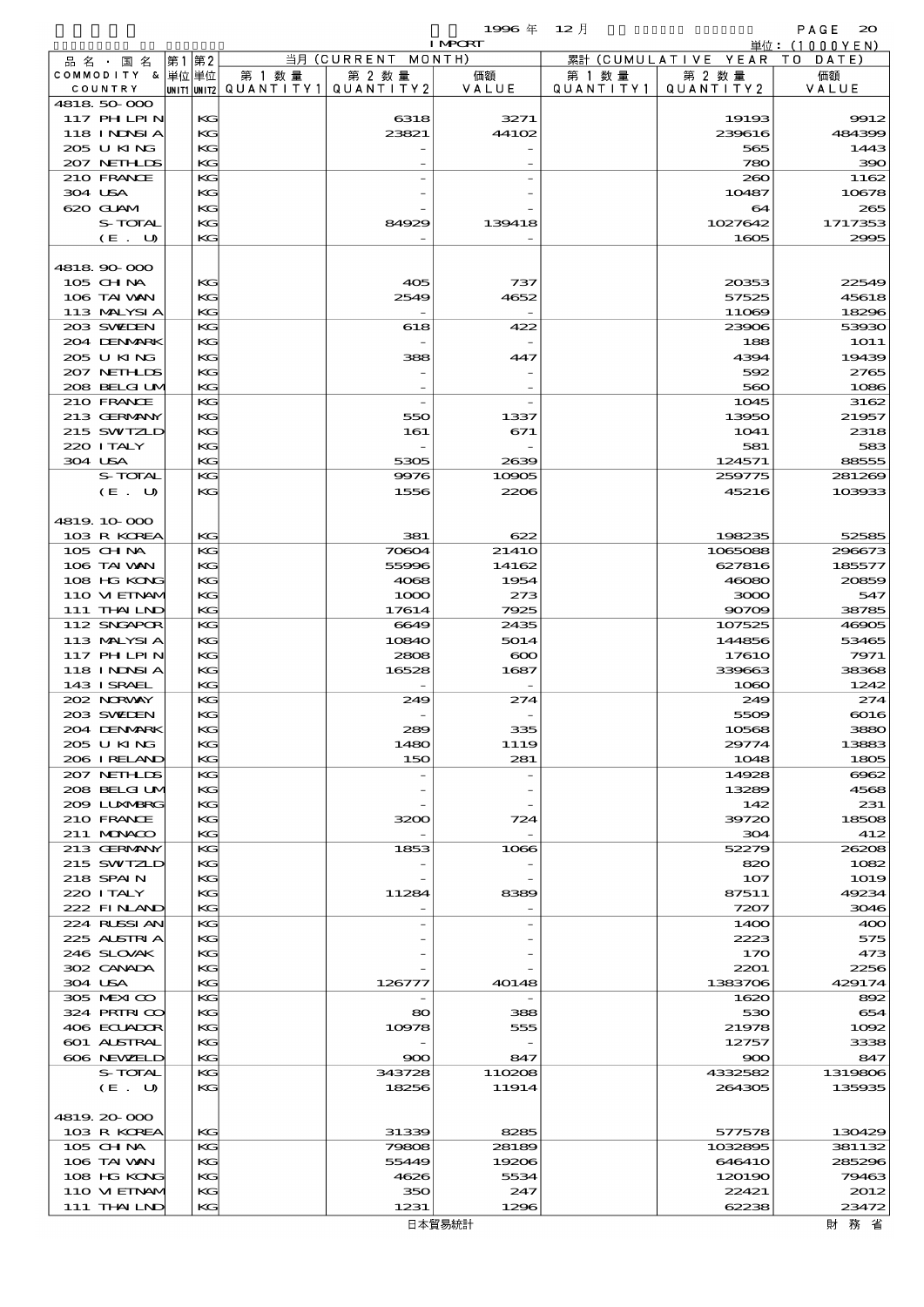|                               |             |           |                              | 1996年          | $12$ 月    |                               | PAGE<br>21                   |
|-------------------------------|-------------|-----------|------------------------------|----------------|-----------|-------------------------------|------------------------------|
|                               |             |           |                              | <b>I MPCRT</b> |           |                               | 単位: (1000YEN)                |
| 品 名 ・ 国 名<br>COMMODITY & 単位単位 | 第1 第2       | 第 1 数量    | 当月 (CURRENT MONTH)<br>第 2 数量 | 価額             | 第 1 数 量   | 累計 (CUMULATIVE YEAR<br>第 2 数量 | TO DATE)<br>価額               |
| COUNTRY                       | UNIT1 UNIT2 | QUANTITY1 | QUANTITY 2                   | VALUE          | QUANTITY1 | QUANTITY 2                    | VALUE                        |
| 4819 20 000                   |             |           |                              |                |           |                               |                              |
| 112 SNGAPOR                   | KG          |           | 1539                         | 1245           |           | 29380                         | 15583                        |
| 113 MALYSIA                   | KG          |           | 10862                        | 2219           |           | 94584                         | 26821                        |
| 117 PHLPIN<br>118 INNSI A     | KG<br>KG    |           | 259<br>1476                  | 717<br>261     |           | 8915<br>9701                  | 12363<br>4376                |
| $123$ INJA                    | KG          |           |                              |                |           | 240                           | 478                          |
| 124 PAKISTN                   | KG          |           |                              |                |           | <b>31O</b>                    | 205                          |
| 125 SRILANK                   | KG          |           |                              |                |           | 771                           | 409                          |
| 127 BANCLA                    | KG          |           |                              |                |           | 135                           | 242                          |
| 143 I SRAEL                   | KG          |           |                              |                |           | 3369                          | 2306                         |
| 202 NORWAY<br>203 SWIDEN      | KG<br>KG    |           |                              |                |           | 240<br>10604                  | 264<br>11725                 |
| 204 DENMARK                   | KG          |           |                              |                |           | 35573                         | 13356                        |
| 205 U KING                    | KG          |           | 833                          | 1112           |           | 83525                         | 69281                        |
| 206 IRELAND                   | KG          |           |                              |                |           | 230                           | 530                          |
| 207 NETHLIS                   | KG          |           | 8878                         | 3965           |           | 74833                         | 44986                        |
| 208 BELGI UM<br>210 FRANCE    | KG<br>KG    |           | 274<br>2881                  | 1201<br>8104   |           | 3888<br>60773                 | 7773<br>190041               |
| 211 MUNKOO                    | KG          |           |                              |                |           | 231                           | 2309                         |
| 213 GERMANY                   | KG          |           | 3175                         | 4827           |           | 74694                         | 55790                        |
| 215 SWIZLD                    | KG          |           |                              |                |           | 42987                         | 34627                        |
| 217 PORIUGI                   | KG          |           | 80                           | 391            |           | 80                            | 391                          |
| 218 SPAIN                     | KG          |           | 100                          | 444            |           | 2326                          | 3713                         |
| 220 I TALY<br>221 MALTA       | KG<br>KG    |           | 2003                         | 3371           |           | 30691<br>800                  | 51792<br>644                 |
| 222 FINLAND                   | KG          |           |                              |                |           | 230                           | 202                          |
| 225 ALSTRIA                   | KG          |           |                              |                |           | 3012                          | 4407                         |
| 230 GREECE                    | KG          |           |                              |                |           | 120                           | 371                          |
| 245 CZECH                     | KG          |           |                              |                |           | 12                            | <b>210</b>                   |
| 302 CANADA                    | KG          |           | 112                          | 245            |           | 5108                          | 3741                         |
| 304 USA                       | KG          |           | 152808                       | 59487          |           | 1102653                       | 712951                       |
| 305 MEXICO<br>309 SALVADR     | KG<br>KG    |           |                              |                |           | 703<br>311                    | 3922<br>1555                 |
| 321 CUBA                      | KG          |           |                              |                |           | 50                            | 405                          |
| 323 DOMNICA                   | KG          |           |                              |                |           | 2106                          | 248                          |
| 324 PRIRICO                   | KG          |           |                              |                |           | 369                           | 678                          |
| 410 BRAZIL                    | KG          |           |                              |                |           | 679                           | $\boldsymbol{\mathrm{e}}$ 97 |
| 551 S AFRCA<br>601 ALSTRAL    | KG<br>KG    |           | 97                           | 249            |           | 770                           | 624                          |
| 606 NEWELD                    | KG          |           |                              |                |           | <b>11O19</b><br>277           | 9918<br>227                  |
| S-TOTAL                       | KG          |           | 358180                       | 150595         |           | 4158031                       | 2191965                      |
| (E. U)                        | KG          |           | 18224                        | 23415          |           | 380579                        | 454358                       |
|                               |             |           |                              |                |           |                               |                              |
| 4819 30 000<br>103 R KOREA    | KG          |           | 16700                        | 7660           |           | 197601                        | 78969                        |
| $105$ CHNA                    | KG          |           | 81040                        | 20998          |           | 857481                        | 225490                       |
| 106 TAI VAN                   | KG          |           | 3937                         | 1997           |           | 60892                         | 20985                        |
| 108 HG KONG                   | KG          |           |                              |                |           | 12914                         | 11569                        |
| 111 THAILND                   | KG          |           | 1750                         | 489            |           | 1750                          | 489                          |
| 112 SNGAPOR                   | KG          |           | 62337                        | 15991          |           | 655504                        | 170726                       |
| 113 MALYSIA<br>118 INNSI A    | KG<br>KG    |           | 22400                        | 4675           |           | 42304<br>52916                | 10208<br>9413                |
| 143 ISRAEL                    | KG          |           |                              |                |           | 220                           | 212                          |
| 204 DENMARK                   | KG          |           | 8286                         | 4638           |           | 115511                        | 83207                        |
| 205 U KING                    | KG          |           |                              |                |           | 993                           | 2184                         |
| 206 IRELAND                   | KG          |           | $\overline{\phantom{m}}$     |                |           | 215                           | 850                          |
| 207 NETHLIDS<br>208 BELGI UM  | KG<br>KG    |           | 800                          | 460            |           | 295<br>2100                   | 460<br>1873                  |
| 210 FRANCE                    | KG          |           |                              |                |           | 5685                          | 8149                         |
| 213 GERMANY                   | KG          |           | 1021                         | 992            |           | 4952                          | 8162                         |
| 215 SWIZLD                    | KG          |           |                              |                |           | 1900                          | 892                          |
| 218 SPAIN                     | KG          |           |                              |                |           | 425                           | 1442                         |
| 220 I TALY                    | KG          |           | 590                          | 998            |           | 50221                         | 59644                        |
| 302 CANADA<br>304 USA         | KG<br>KG    |           | 1436                         | 2138           |           | 3943<br>112471                | 3277<br>28161                |
| 305 MEXICO                    | KG          |           |                              |                |           | 369                           | 451                          |
| 410 BRAZIL                    | KG          |           |                              |                |           | 550                           | 870                          |
| S-TOTAL                       | KG          |           | 200297                       | 61036          |           | 2181212                       | 727683                       |
| (E. U)                        | KG          |           | 10897                        | 7088           |           | 180397                        | 165971                       |
| 4819 40 000                   |             |           |                              |                |           |                               |                              |
| 103 R KOREA                   | KG          |           | 193699                       | 84219          |           | 2601236                       | 1070123                      |
| $105$ CHNA                    | KG          |           | 627756                       | 274124         |           | 6575503                       | 2952246                      |
| 106 TAI WAN                   | KG          |           | 26559                        | 23533          |           | 210847                        | 150966                       |
| 108 HG KONG                   | KG          |           | 6282                         | 7177           |           | 72211                         | 60738                        |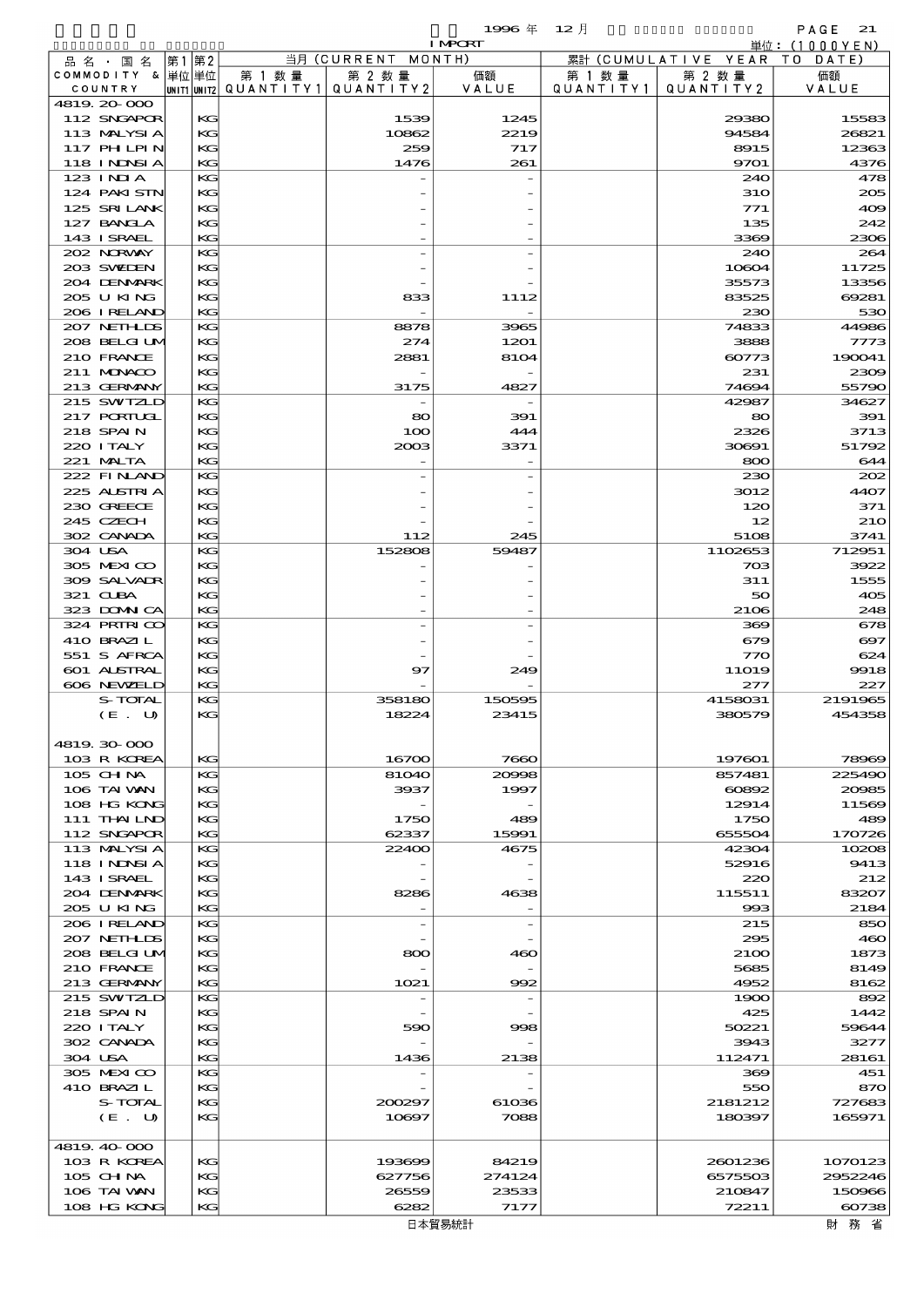|                            |             |           |                          | 1996年                    | $12$ 月    |                      | PAGE<br>22      |
|----------------------------|-------------|-----------|--------------------------|--------------------------|-----------|----------------------|-----------------|
|                            |             |           |                          | <b>I MPORT</b>           |           |                      | 単位: $(1000YEN)$ |
| 品 名 ・ 国 名                  | 第1 第2       |           | 当月 (CURRENT MONTH)       |                          |           | 累計 (CUMULATIVE YEAR) | T O<br>DATE)    |
| COMMODITY & 単位単位           |             | 第 1 数 量   | 第 2 数量                   | 価額                       | 第 1 数 量   | 第 2 数量               | 価額              |
| COUNTRY                    | UNIT1 UNIT2 | QUANTITY1 | QUANTITY 2               | VALUE                    | QUANTITY1 | QUANTITY 2           | VALUE           |
| 4819.40-000                |             |           |                          |                          |           |                      |                 |
| 110 VIEINAM                | KG          |           |                          | $\overline{\phantom{0}}$ |           | 23704                | 13244           |
| 111 THAILND<br>112 SNGAPOR | KG<br>KG    |           | 1386                     | 692                      |           | 7913<br>8172         | 4284<br>2959    |
| 113 MALYSIA                | KG          |           |                          |                          |           | 28885                | 6503            |
| $117$ PH LPIN              | KG          |           | 8183                     | 8674                     |           | 161337               | 181689          |
| 118 I NJNSI A              | KG          |           | $\overline{\phantom{0}}$ | $\overline{\phantom{0}}$ |           | 38936                | 7465            |
| $123$ INJA                 | КG          |           | 133                      | 688                      |           | 928                  | 4257            |
| 125 SRILANK                | KG          |           | 2782                     | 1454                     |           | 35067                | 18988           |
| 143 I SRAEL                | KG          |           |                          |                          |           | 546                  | 1060            |
| 203 SWEDEN                 | KG          |           | 380                      | 620                      |           | 13895                | 16383           |
| 204 DENMARK                | KG          |           | 104                      | 521                      |           | 261                  | 836             |
| 205 U KING                 | КG          |           | 2499                     | 3022                     |           | 13487                | 25556           |
| 207 NETH LIS               | KG          |           | 181                      | 297                      |           | 361                  | 839             |
| 208 BELGI UM               | KG          |           |                          |                          |           | 2060                 | 1579            |
| 210 FRANCE                 | KG          |           | 6601                     | 11184                    |           | 99097                | 149743          |
| 213 GERMANY                | KG          |           | 447                      | 956                      |           | 27475                | 34601           |
| 215 SWIZLD                 | КG          |           |                          |                          |           | 422                  | <b>11O4</b>     |
| 217 PORIUGI                | KG          |           |                          |                          |           | 264                  | 219             |
| 218 SPAIN                  | KG          |           |                          |                          |           | 4491                 | 3685            |
| 220 I TALY                 | KG          |           | 6665                     | 7929                     |           | 51399                | 80439           |
| 222 FINAND                 | KG          |           |                          | $\overline{\phantom{0}}$ |           | 54230                | 58346           |
| 225 ALSTRIA                | КG          |           |                          |                          |           | 2512                 | 1642            |
| 302 CANADA                 | KG          |           | 50236                    | 7767                     |           | 559537               | 82999           |
| 304 USA                    | KG<br>KG    |           | 13535                    | 13184                    |           | 141582               | 159547          |
| 305 MEXICO<br>410 BRAZIL   | КG          |           |                          |                          |           | 160<br>24            | 336<br>235      |
| 549 ZNBABVE                | КG          |           |                          |                          |           | 400                  | 255             |
| 601 ALSTRAL                | KG          |           | 650                      | 248                      |           | 650                  | 248             |
| <b>S-TOTAL</b>             | KG          |           | 948078                   | 446289                   |           | 10737592             | 5093114         |
| (E. U)                     | KG          |           | 16877                    | 24529                    |           | 269532               | 373868          |
|                            |             |           |                          |                          |           |                      |                 |
| 4819.50.000                |             |           |                          |                          |           |                      |                 |
| 103 R KOREA                | KG          |           | 82799                    | 1761O                    |           | 1505675              | 324577          |
| $105$ CHNA                 | KG          |           | 47662                    | 18531                    |           | 309604               | 130621          |
| 106 TAI WAN                | KG          |           | 6979                     | 4502                     |           | 25693                | 23717           |
| 108 HG KONG                | КG          |           | 467                      | 671                      |           | 1077                 | 1901            |
| 111 THAILND                | КG          |           |                          |                          |           | $_{\rm CO1}$         | 714             |
| 112 SNGAPOR                | KG          |           |                          |                          |           | 3882                 | 2351            |
| 113 MALYSIA                | KG          |           |                          | $\overline{\phantom{0}}$ |           | 15472                | 4453            |
| 117 PHLPIN                 | KG          |           |                          |                          |           | 1477                 | 2117            |
| 123 INIA                   | КG          |           | 78                       | 345                      |           | 373                  | 806             |
| 202 NRWAY                  | КG          |           |                          |                          |           | 2009                 | 831             |
| 203 SWIDEN                 | KG          |           |                          |                          |           | 1970                 | 2424            |
| 204 DENMARK<br>205 U KING  | KG<br>KG    |           | 14606<br>792             | 6430<br>1112             |           | 105411<br>3943       | 41435<br>9070   |
| 207 NETHLIS                | КG          |           |                          |                          |           | 5096                 | 2695            |
| 210 FRANCE                 | КG          |           | 2082                     | 4354                     |           | 20189                | 32882           |
| 213 GERMANY                | KG          |           |                          |                          |           | 32961                | 15087           |
| 215 SWIZLD                 | KG          |           |                          |                          |           | 30                   | 213             |
| 220 I TALY                 | KG          |           | 387                      | 497                      |           | 13149                | 14329           |
| 304 USA                    | КG          |           | 77467                    | 17267                    |           | 240360               | 92421           |
| 606 NEWELD                 | КG          |           |                          |                          |           | 624                  | 446             |
| 620 GUAM                   | KG          |           |                          |                          |           | 150                  | 849             |

| $\approx$ 200 $\approx$ 121.12 | n.      |        |        | 30      | 213                   |
|--------------------------------|---------|--------|--------|---------|-----------------------|
| 220 I TALY                     | KG.     | 387    | 497    | 13149   | 14329                 |
| 304 USA                        | KG      | 77467  | 17267  | 240360  | 92421                 |
| 606 NEWELD                     | KG.     |        |        | 624     | $-446$                |
| 620 GLAM                       | KG      |        |        | 150     | 849                   |
| S-TOTAL                        | KG      | 233319 | 71319  | 2289836 | 703933                |
| (E. U)                         | KG      | 17867  | 12393  | 182719  | 117922                |
|                                |         |        |        |         |                       |
| 4819, 60, 000                  |         |        |        |         |                       |
| 103 R KOREA                    | KG      | 1173   | 1850   | 16350   | 6975                  |
| 105 CH NA                      | KG.     | 973    | 1103   | 67654   | 35O10                 |
| 106 TAI WAN                    | KG.     |        |        | 16408   | 7082                  |
| 112 SNGAPOR                    | $K$ $G$ |        |        | 619     | 86£                   |
| 113 MALYSIA                    | KG      |        |        | 742     | $\Theta$ 1            |
| <b>117 PHLPIN</b>              | KG      | 1248   | 1293   | 2075    | 261 <sub>C</sub>      |
| $123$ INIA                     | KG      |        |        | 2300    | 1113                  |
| 125 SRILANK                    | KG      |        |        | 646     | 1341                  |
| 203 SWIEN                      | KG.     |        |        | 2650    | 1750                  |
| 204 DENMARK                    | KG      |        |        | 5021    | 3932                  |
| 205 U KING                     | KG      | 1076   | 1375   | 1791    | 257                   |
| 210 FRANCE                     | $K$ $G$ | 332    | 694    | 492     | $\overline{\text{S}}$ |
| 213 GERMANY                    | KG      |        |        | 2941    | 6115                  |
| 215 SWIZLD                     | KG      |        |        | 533     | 3583                  |
| 218 SPAIN                      | KG      |        |        | 2250    | 2007                  |
| 220 I TALY                     | KG      | 1200   | 1258   | 1933    | 2265                  |
| 245 CZECH                      | KG      |        |        | 3837    | 3567                  |
|                                |         |        | 日本貿易統計 |         | 務 省<br>財              |
|                                |         |        |        |         |                       |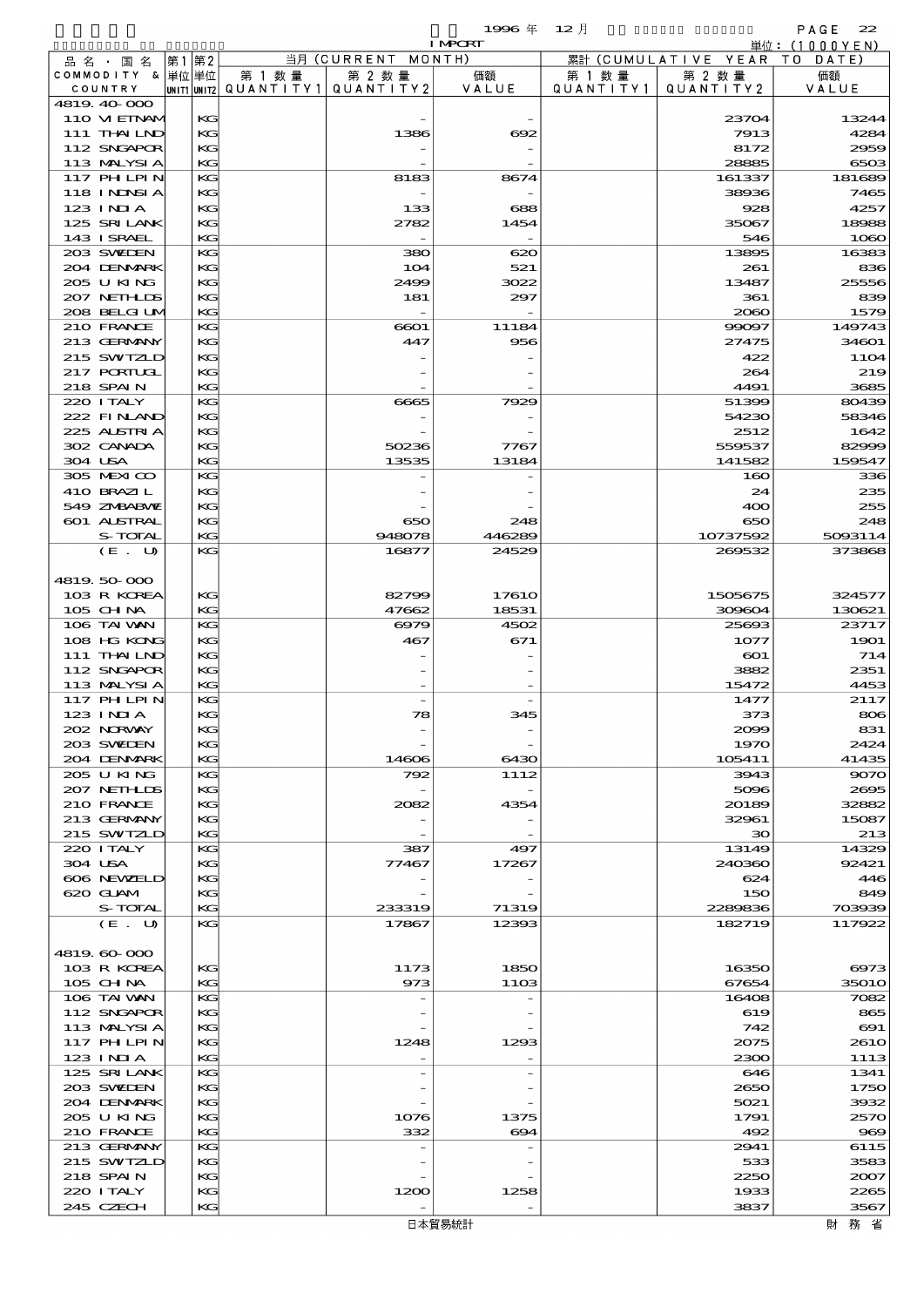$1996 \# 12 \# 12$ 

|         | 品 名 ・ 国 名                   |          |                                          |                    |                 |                   |                              |                  |
|---------|-----------------------------|----------|------------------------------------------|--------------------|-----------------|-------------------|------------------------------|------------------|
|         |                             | 第1 第2    |                                          | 当月 (CURRENT MONTH) |                 |                   | 累計 (CUMULATIVE YEAR TO DATE) |                  |
|         | COMMODITY & 単位単位<br>COUNTRY |          | 第 1 数量                                   | 第 2 数量             | 価額              | 第 1 数量            | 第 2 数量                       | 価額               |
|         | 4819.60-000                 |          | UNIT1 UNIT2  QUANT I TY 1   QUANT I TY 2 |                    | VALUE           | Q U A N T I T Y 1 | QUANTITY 2                   | VALUE            |
| 304 USA |                             | KG       |                                          | ЗО                 | 227             |                   | 9289                         | 11051            |
|         | 601 ALSTRAL                 | KG       |                                          |                    |                 |                   | 2373                         | 3475             |
|         | S-TOTAL                     | KG       |                                          | $\cos z$           | 7800            |                   | 139904                       | 96969            |
|         | (E. U)                      | KG       |                                          | 2608               | 3327            |                   | 17078                        | 19608            |
|         |                             |          |                                          |                    |                 |                   |                              |                  |
|         | 4820.10-000                 |          |                                          |                    |                 |                   |                              |                  |
|         | 103 R KOREA                 | KG       |                                          | 4403               | 4700            |                   | 150164                       | 99597            |
|         | 105 CH NA<br>106 TAI VAN    | KG<br>KG |                                          | 171552<br>51263    | 152021<br>47626 |                   | 1123525<br>559028            | 842960<br>589093 |
|         | 108 HG KONG                 | KG       |                                          | 19794              | 17339           |                   | 44727                        | 46860            |
|         | 111 THAILND                 | KG       |                                          | 5440               | 2485            |                   | 32305                        | 33930            |
|         | 112 SNGAPOR                 | KG       |                                          | 1912               | 2446            |                   | 39105                        | 38600            |
|         | 113 MALYSIA                 | KG       |                                          | 296                | 296             |                   | 7967                         | 10680            |
|         | 117 PHLPIN                  | KG       |                                          |                    |                 |                   | 293                          | 674              |
|         | 118 I NDSI A                | KG       |                                          | 219188             | 35494           |                   | 3136036                      | 546575           |
|         | $123$ INIA<br>131 NEPAL     | KG<br>KG |                                          | 399                | 460             |                   | 1135<br>620                  | 1286<br>999      |
|         | 143 ISRAEL                  | KG       |                                          |                    |                 |                   | 155                          | 236              |
|         | 147 U ARB E                 | KG       |                                          |                    |                 |                   | 2132                         | 2811             |
|         | 202 NORWAY                  | KG       |                                          |                    |                 |                   | 72                           | 226              |
|         | 203 SWIDEN                  | KG       |                                          |                    |                 |                   | 564                          | 1182             |
|         | 204 DENMARK                 | KG       |                                          |                    |                 |                   | 5291                         | 14812            |
|         | 205 U KING                  | KG       |                                          | 3944               | 7578            |                   | 79802                        | 161917           |
|         | 207 NETHLIS                 | KG       |                                          |                    |                 |                   | 4369                         | 7495             |
|         | 208 BELGI UM<br>210 FRANCE  | KG<br>KG |                                          | 61<br>3126         | 221<br>34266    |                   | 4470                         | 5517             |
|         | 213 GERMANY                 | KG       |                                          | 1216               | 5128            |                   | 70790<br>26980               | 414988<br>56838  |
|         | 215 SWIZLD                  | KG       |                                          | 594                | 1722            |                   | 5219                         | 9839             |
|         | 218 SPAIN                   | KG       |                                          | 85                 | 358             |                   | 4155                         | 3785             |
|         | 220 I TALY                  | KG       |                                          | 6686               | 19130           |                   | 42128                        | 149684           |
|         | 222 FINAND                  | KG       |                                          | 206                | 205             |                   | 206                          | 205              |
|         | 225 ALSTRIA                 | KG       |                                          | 159                | 549             |                   | 887                          | 2430             |
|         | 227 H.NGARY                 | KG       |                                          |                    |                 |                   | 180                          | 397              |
|         | 230 GREECE                  | KG       |                                          |                    |                 |                   | 1690                         | 852              |
|         | 234 TURKEY<br>302 CANADA    | KG<br>KG |                                          |                    |                 |                   | 27<br>1164                   | 305<br>1611      |
| 304 USA |                             | KG       |                                          | 72445              | 54467           |                   | 1039358                      | 659834           |
|         | 305 MEXICO                  | KG       |                                          |                    |                 |                   | 429                          | 440              |
|         | 322 HN TI                   | KG       |                                          |                    |                 |                   | 8                            | 335              |
|         | 401 COLMBI A                | KG       |                                          |                    |                 |                   | 4480                         | 10241            |
|         | 410 BRAZIL                  | KG       |                                          |                    |                 |                   | 75                           | 480              |
|         | 551 S AFRCA                 | KG       |                                          |                    |                 |                   | 3848                         | 4385             |
|         | 601 ALSTRAL<br>606 NEWELD   | KG       |                                          | 80                 |                 |                   | 39209                        | 41977            |
|         | 620 GLAM                    | KG<br>KG |                                          |                    | 399             |                   | 80<br>100                    | 399<br>229       |
|         | S-TOTAL                     | KG       |                                          | 562849             | 386890          |                   | 6432773                      | 3764704          |
|         | (E. U)                      | KG       |                                          | 15483              | 67435           |                   | 241332                       | 819705           |
|         |                             |          |                                          |                    |                 |                   |                              |                  |
|         | 4820.20-000                 |          |                                          |                    |                 |                   |                              |                  |
|         | 103 R KOREA                 | KG       |                                          |                    |                 |                   | 1057                         | 448              |
|         | $105$ CHNA                  | KG       |                                          |                    |                 |                   | 7857                         | 5049             |
|         | 106 TAI VAN<br>118 I NDSI A | KG<br>КG |                                          |                    |                 |                   | 4005<br>37632                | 3745<br>6495     |
|         | 205 U KING                  | KG       |                                          |                    |                 |                   | 4743                         | 2950             |
|         | 207 NETHLIS                 | KG       |                                          |                    |                 |                   | 163                          | 237              |
|         | 220 I TALY                  | KG       |                                          |                    |                 |                   | 13356                        | 4991             |
| 304 USA |                             | KG       |                                          |                    |                 |                   | 1332                         | 1132             |
|         | S-TOTAL                     | KG       |                                          |                    |                 |                   | 70145                        | 25047            |
|         | (E. U)                      | KG       |                                          |                    |                 |                   | 18262                        | 8178             |
|         |                             |          |                                          |                    |                 |                   |                              |                  |
|         | 4820.30-000<br>103 R KOREA  | KG       |                                          |                    |                 |                   | 47444                        | 24053            |
|         | 105 CH NA                   | КG       |                                          | 20505              | 13205           |                   | 257112                       | 155078           |
|         | 106 TAI WAN                 | KG       |                                          | 2773               | 4014            |                   | 65096                        | 44254            |
|         | 108 HG KONG                 | KG       |                                          |                    |                 |                   | 14931                        | 10779            |
|         | 111 THAILND                 | KG       |                                          |                    |                 |                   | $\infty$                     | 725              |
|         | 112 SNGAPOR                 | KG       |                                          |                    |                 |                   | 1236                         | 1644             |
|         | 117 PH LPIN                 | КG       |                                          |                    |                 |                   | 1325                         | 1448             |
|         | <b>118 INNSIA</b>           | KG       |                                          |                    |                 |                   | 13333                        | 2415             |
|         | 131 NEPAL<br>203 SWIDEN     | KG<br>KG |                                          | 240                | 462             |                   | 240<br>4309                  | 462<br>10152     |
|         | 204 DENMARK                 | KG       |                                          | 1393               | 964             |                   | 45006                        | 22223            |
|         | 205 U KING                  | КG       |                                          | 1882               | 2291            |                   | 11596                        | 17887            |
|         | 207 NETHLIS                 | KG       |                                          |                    |                 |                   | 1052                         | 1828             |
|         |                             |          |                                          |                    | 日本貿易統計          |                   |                              | 財務省              |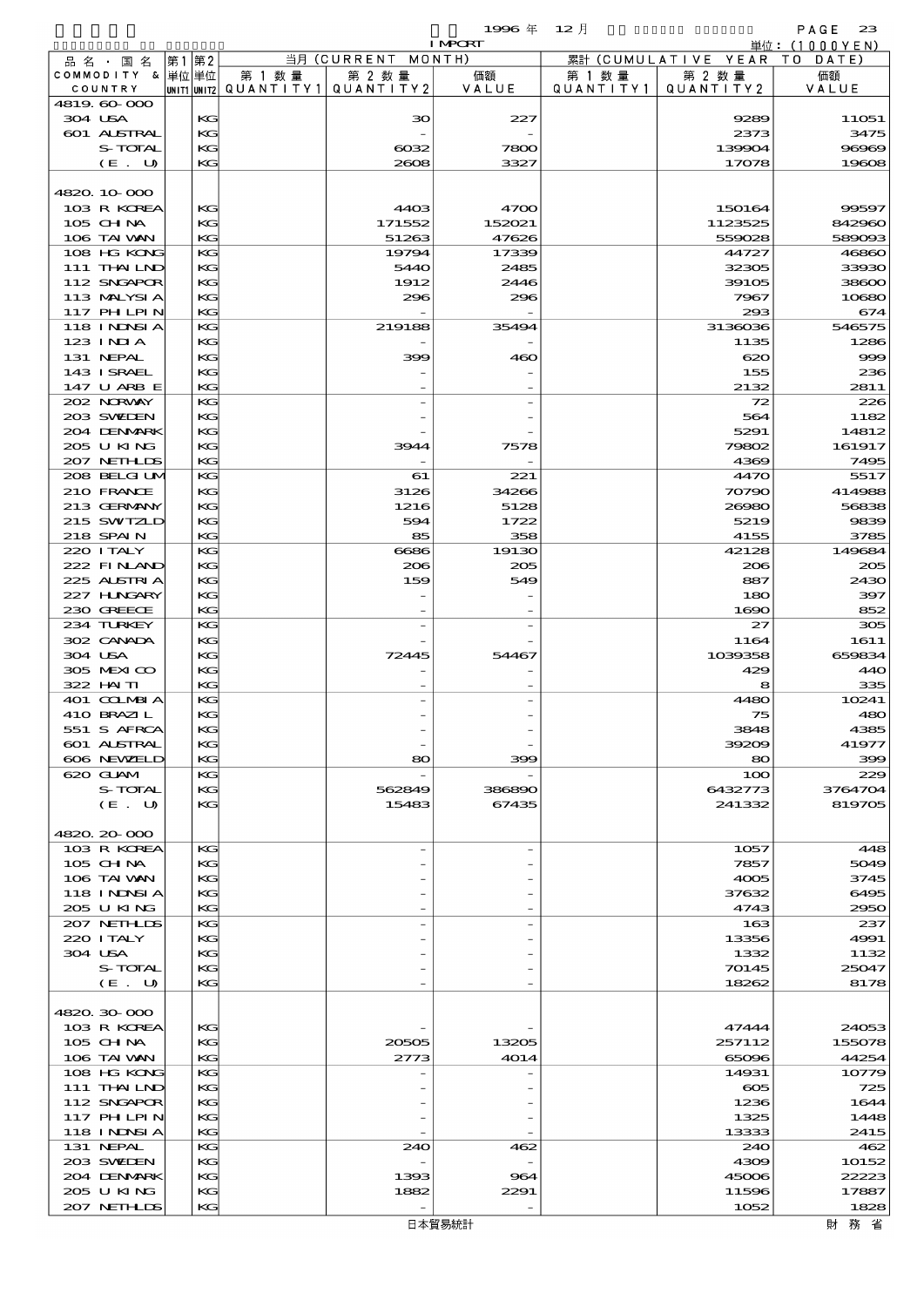|                                    |                     |                  |                          |                              | 1996 $#$       | 12月          |                               | PAGE<br>24                                                                                                            |
|------------------------------------|---------------------|------------------|--------------------------|------------------------------|----------------|--------------|-------------------------------|-----------------------------------------------------------------------------------------------------------------------|
|                                    |                     |                  |                          |                              | <b>I MPORT</b> |              |                               | 単位:(1000YEN)                                                                                                          |
| 品 名 ・ 国 名<br>COMMODITY & 単位単位      | 第1                  | 第2               | 第 1 数量                   | 当月 (CURRENT MONTH)<br>第 2 数量 | 価額             | 第 1 数 量      | 累計 (CUMULATIVE YEAR<br>第 2 数量 | TO DATE)<br>価額                                                                                                        |
| COUNTRY                            |                     |                  | unit1 unit2  Q∪ANT   TY1 | QUANTITY 2                   | VALUE          | QUANTITY1    | QUANTITY 2                    | VALUE                                                                                                                 |
| 4820.30-000                        |                     |                  |                          |                              |                |              |                               |                                                                                                                       |
| 210 FRANCE                         |                     | KG               |                          | 1604                         | 3435           |              | 11835                         | 22465                                                                                                                 |
| 213 GERMANY                        |                     | KG               |                          | 2904                         | 1784           |              | 12490                         | 20402                                                                                                                 |
| 215 SWIZLD<br>218 SPAIN            |                     | KG<br>KG         |                          |                              |                |              | 8621<br>280                   | 4617<br>338                                                                                                           |
| 220 I TALY                         |                     | KG               |                          |                              |                |              | 8327                          | 6579                                                                                                                  |
| 222 FINAND                         |                     | KG               |                          |                              |                |              | 380                           | 1449                                                                                                                  |
| 225 ALSTRIA                        |                     | KG               |                          |                              |                |              | 30                            | 512                                                                                                                   |
| 230 GREECE                         |                     | KG               |                          |                              |                |              | 1427                          | 846                                                                                                                   |
| 302 CANADA                         |                     | KG               |                          |                              |                |              | 467                           | 794                                                                                                                   |
| 304 USA                            |                     | KG               |                          | 6663                         | 7209           |              | 232438                        | 561539                                                                                                                |
| 601 ALSTRAL<br>S-TOTAL             |                     | KG<br>KG         |                          | 37964                        | 33364          |              | $\infty$<br>740180            | 654<br>913143                                                                                                         |
| (E. U)                             |                     | KG               |                          | 7783                         | 8474           |              | 96732                         | 104681                                                                                                                |
|                                    |                     |                  |                          |                              |                |              |                               |                                                                                                                       |
| 4820.40-000                        |                     |                  |                          |                              |                |              |                               |                                                                                                                       |
| 106 TAI VAN                        |                     | KG               |                          |                              |                |              | 6691                          | 3644                                                                                                                  |
| 108 HG KONG                        |                     | KG               |                          |                              |                |              | 5759                          | 5892                                                                                                                  |
| 112 SNGAPOR                        |                     | KG               |                          | 1113                         | 1361           |              | 1779                          | 2312                                                                                                                  |
| 304 USA                            |                     | KG               |                          | 878                          | 530            |              | 4097                          | 4482                                                                                                                  |
| 601 ALSTRAL<br>S-TOTAL             |                     | KG<br>KG         |                          | 1991                         | 1891           |              | 10462<br>28788                | 7337<br>23667                                                                                                         |
|                                    |                     |                  |                          |                              |                |              |                               |                                                                                                                       |
| 4820.50-000                        |                     |                  |                          |                              |                |              |                               |                                                                                                                       |
| 103 R KOREA DZ KG                  |                     |                  | 18697                    | 81474                        | 26718          | 81058        | 909065                        | 251835                                                                                                                |
| 105 CH NA                          | DZ.                 | KG               | 10871                    | 88158                        | 41162          | 356758       | 1619912                       | 548181                                                                                                                |
| 106 TAI VAN                        |                     | $EZ$ KG          | 13185                    | 36391                        | 25293          | 51135        | 115695                        | 76939                                                                                                                 |
| 108 HG KONG DZ                     |                     | KС               |                          |                              |                | 1029         | 11837                         | 3597                                                                                                                  |
| 110 VI EINAMIDZ                    |                     | KG               | 840                      | 6274                         | 2570           | 1180         | 9257                          | 3760                                                                                                                  |
| $111$ THN LND DZ<br>112 SNGAPOR DZ |                     | KG<br>KG         |                          |                              |                | 291000<br>48 | 4850<br>1755                  | 2236<br>1637                                                                                                          |
| 113 MALYSIA DZ                     |                     | KG               | 4166                     | 3195                         | 1542           | 27382        | 21048                         | 13081                                                                                                                 |
| $117$ PH LPIN DZ                   |                     | KG               |                          |                              |                | 2760         | 6672                          | 4196                                                                                                                  |
| 205 U KING                         | DZ.                 | KG               |                          |                              |                | 142          | 1254                          | 3027                                                                                                                  |
| 207 NETHLIS                        | $\mathbf{Z}$        | KG               | 89                       | 946                          | 743            | 1142         | 5136                          | 5068                                                                                                                  |
| 208 BELGI UMIDZ                    |                     | KG               |                          |                              |                | 250          | 1504                          | 1500                                                                                                                  |
| 210 FRANCE                         |                     | DZ KG            | $\bf{8}$                 | 388                          | 1024           | 1517         | 4636                          | 12472                                                                                                                 |
| 213 GERMANY                        | $\mathbf{DZ}$ KG    |                  | 172                      | 1622                         | 2154           | 1223         | 6855                          | 11635                                                                                                                 |
| 220 I TALY<br>302 CANADA           | DZ.<br>$\mathbf{Z}$ | KG<br>KG         |                          |                              |                | 98<br>3214   | 1716<br>4387                  | 8125<br>5855                                                                                                          |
| 304 USA                            |                     | $\Sigma$ KG      | 666                      | 1021                         | 3162           | 7490         | 25062                         | 48768                                                                                                                 |
| 601 ALSTRAL                        |                     | DZ KG            |                          |                              |                | $\infty$     | 226                           | $\infty$                                                                                                              |
| S-TOTAL                            |                     | $\mathbf{DZ}$ KG | 48782                    | 219469                       | 104368         | 827446       | 2750867                       | 1002512                                                                                                               |
| (E. U)                             |                     | DZ KG            | 357                      | 2956                         | 3921           | 4372         | <b>21101</b>                  | 41827                                                                                                                 |
|                                    |                     |                  |                          |                              |                |              |                               |                                                                                                                       |
|                                    |                     |                  |                          |                              |                |              |                               |                                                                                                                       |
| 4820.90-000                        |                     |                  |                          |                              |                |              |                               |                                                                                                                       |
| 103 R KOREA                        |                     | KG               |                          |                              |                |              | 25408                         |                                                                                                                       |
| 105 CH NA                          |                     | KG               |                          | 25824                        | 16471          |              | 99555                         |                                                                                                                       |
| 106 TAI VAN<br>108 HG KONG         |                     | KG<br>KG         |                          | 8532                         | 2534           |              | 17963<br>4574                 |                                                                                                                       |
| 111 THAILND                        |                     | KG               |                          |                              |                |              | 2986                          |                                                                                                                       |
| 112 SNGAPOR                        |                     | KG               |                          |                              |                |              | 1815                          |                                                                                                                       |
| 117 PHLPIN                         |                     | KG               |                          |                              |                |              | 19730                         |                                                                                                                       |
| 118 I NDSI A                       |                     | KG               |                          | 54934                        | 8379           |              | 280210                        |                                                                                                                       |
| 203 SWIJEN                         |                     | KG               |                          |                              |                |              | 97                            |                                                                                                                       |
| 204 DENMARK                        |                     | KG               |                          |                              |                |              | 76                            |                                                                                                                       |
| 2005 U KING<br>207 NETHLIS         |                     | KG<br>KG         |                          |                              |                |              | 1183<br>148                   | 331                                                                                                                   |
| 210 FRANCE                         |                     | KG               |                          |                              |                |              | 7092                          |                                                                                                                       |
| 213 GERMANY                        |                     | KG               |                          | 192                          | 308            |              | 1366                          |                                                                                                                       |
| 215 SWIZLD                         |                     | KG               |                          |                              |                |              | 2851                          |                                                                                                                       |
| 218 SPAIN                          |                     | KG               |                          |                              |                |              | 54                            | 15000<br>47652<br>12592<br>2443<br>207<br>7158<br>12648<br>42830<br>253<br>617<br>3924<br>6296<br>3026<br>2303<br>218 |
| 220 I TALY                         |                     | KG               |                          |                              |                |              | 949                           | 2768                                                                                                                  |
| 230 GREECE                         |                     | KG               |                          | 1026                         | 825            |              | 1966                          | 1719                                                                                                                  |
| 304 USA                            |                     | KG               |                          | 2584                         | 6193           |              | 39297                         | 38161                                                                                                                 |
| 506 EGYPT<br>601 ALSTRAL           |                     | KG<br>KG         |                          |                              |                |              | 251<br>6566                   | 484<br>7644                                                                                                           |
| S-TOTAL                            |                     | KG               |                          | 93092                        | <b>34710</b>   |              | 514137                        | 208274                                                                                                                |
| (E. U)                             |                     | KG               |                          | 1218                         | 1133           |              | 12931                         | 19152                                                                                                                 |
|                                    |                     |                  |                          |                              |                |              |                               |                                                                                                                       |
| 4821.10.000                        |                     |                  |                          |                              |                |              |                               |                                                                                                                       |
| 103 R KOREA                        |                     | KG               |                          | 1036                         | 3238           |              | 12056                         |                                                                                                                       |
| 105 CH NA<br>106 TAI VAN           |                     | KG<br>KG         |                          | 708<br>3194                  | 2191<br>8040   |              | 19915<br>25500                | 34413<br>44007<br>67461                                                                                               |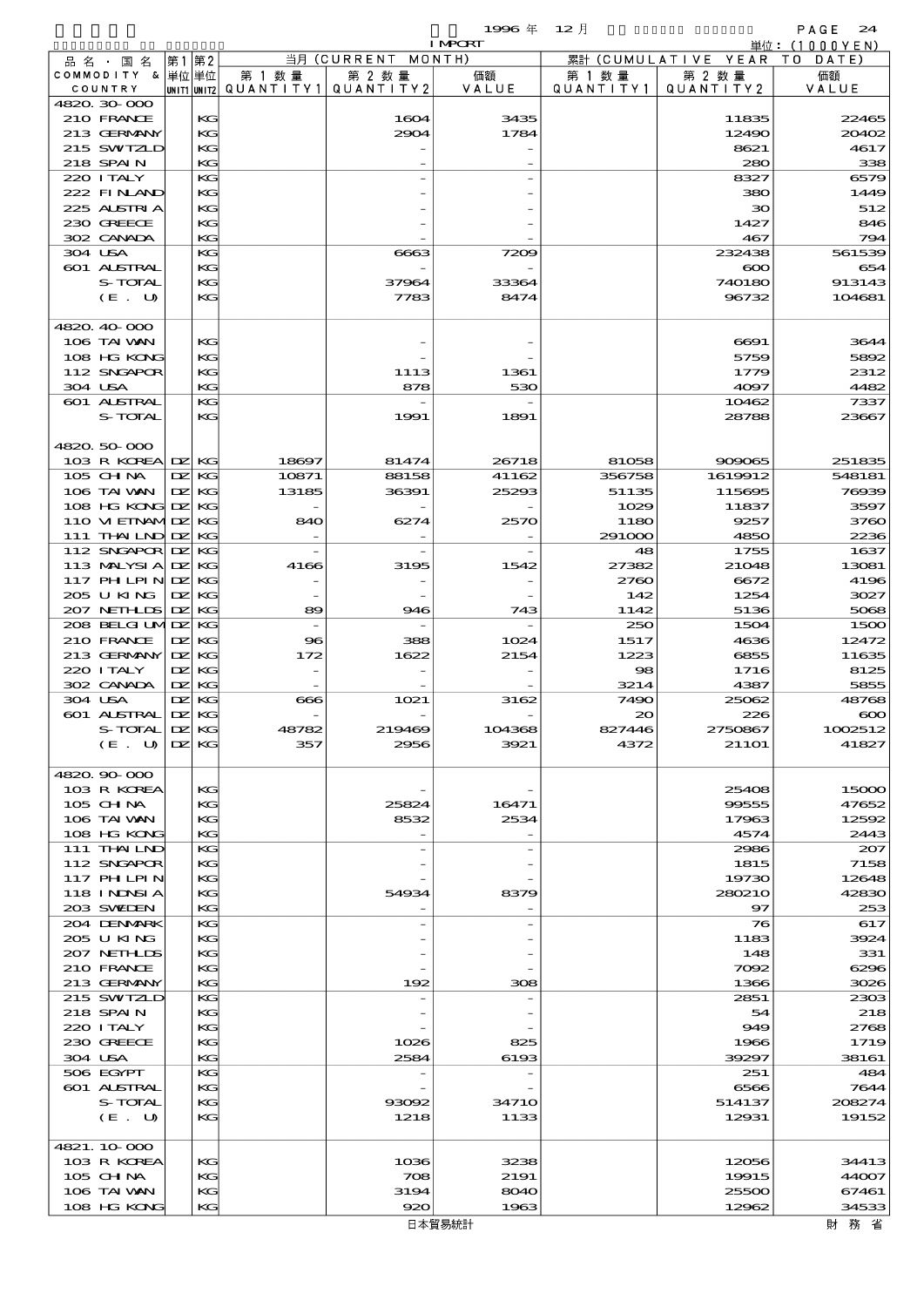|                           |          |                                       |                          | 1996年                    | - 12 月    |                              | PAGE<br>25      |
|---------------------------|----------|---------------------------------------|--------------------------|--------------------------|-----------|------------------------------|-----------------|
|                           |          |                                       |                          | <b>I MPORT</b>           |           |                              | 単位:(1000YEN)    |
| 品 名 ・ 国 名                 | 第1 第2    |                                       | 当月 (CURRENT MONTH)       |                          |           | 累計 (CUMULATIVE YEAR TO DATE) |                 |
| COMMODITY & 単位単位          |          | 第 1 数量                                | 第 2 数量                   | 価額                       | 第 1 数 量   | 第 2 数量                       | 価額              |
| COUNTRY<br>4821.10.000    |          | unit1 unit2  Q∪ANT   TY1  Q∪ANT   TY2 |                          | VALUE                    | QUANTITY1 | QUANTITY 2                   | VALUE           |
| 110 VIEINAM               | KG       |                                       |                          |                          |           | 575                          | 475             |
| 111 THAILND               | KG       |                                       | 818                      | 2290                     |           | 3930                         | 9691            |
| 112 SNGAPOR               | KG       |                                       | 497                      | 1424                     |           | 3225                         | 14075           |
| 113 MALYSIA               | KG       |                                       | 6                        | 362                      |           | 2929                         | 8623            |
| 117 PHLPIN                | KG       |                                       | $\infty$                 | 908                      |           | <b>9710</b>                  | 9093            |
| 143 ISRAEL                | KG       |                                       |                          |                          |           | 342                          | 317             |
| 203 SWIJEN                | KG       |                                       | 8                        | 400                      |           | 376                          | 2790            |
| 204 DENMARK               | KG       |                                       | 3539                     | 11732                    |           | 15490                        | 54221           |
| 205 U KING<br>206 IRELAND | KG       |                                       | 125                      | 588                      |           | $\cos$                       | 27628           |
| 207 NETHLIS               | КG<br>KG |                                       |                          |                          |           | 40<br>3018                   | 359<br>9596     |
| 208 BELGI UM              | KG       |                                       | $\mathbf{o}$             | 331                      |           | $\mathbf o$                  | 331             |
| 210 FRANCE                | KG       |                                       |                          |                          |           | 2547                         | 7806            |
| 213 GERMANY               | KG       |                                       | 938                      | 2263                     |           | 6238                         | 19124           |
| 215 SWIZLD                | КG       |                                       |                          |                          |           | $\infty$                     | 1695            |
| 218 SPAIN                 | KG       |                                       |                          |                          |           | 40                           | 538             |
| 220 I TALY                | KG       |                                       | 363                      | 678                      |           | 3885                         | 11077           |
| 222 FINAND                | KG       |                                       |                          |                          |           | 16                           | 575             |
| 225 ALSTRIA               | KG       |                                       |                          |                          |           | 20                           | <b>410</b>      |
| 230 GREECE                | KG       |                                       |                          |                          |           | 104                          | 985             |
| 238 UKRAINE               | KG       |                                       |                          |                          |           | $\infty$                     | 626             |
| 302 CANADA<br>304 USA     | KG<br>KG |                                       | 558<br>24580             | 5447<br>53684            |           | 12828<br>234815              | 35438<br>542996 |
| 409 CHLE                  | KG       |                                       | $\overline{\phantom{0}}$ | $\overline{\phantom{0}}$ |           | 100                          | 632             |
| 601 ALSTRAL               | KG       |                                       |                          |                          |           | 3742                         | 7196            |
| 606 NEWELD                | KG       |                                       | 117                      | 422                      |           | 6667                         | 2493            |
| S-TOTAL                   | KG       |                                       | 37427                    | 95961                    |           | 388111                       | 949204          |
| (E. U)                    | KG       |                                       | 4973                     | 15992                    |           | 38677                        | 135440          |
|                           |          |                                       |                          |                          |           |                              |                 |
| 4821.90000                |          |                                       |                          |                          |           |                              |                 |
| 103 R KOREA               | KG       |                                       | 164                      | 318                      |           | 164                          | 318             |
| 105 CH NA                 | KG       |                                       |                          |                          |           | 6655                         | 9010            |
| 106 TAI VAN               | KG       |                                       | 11700                    | 3604                     |           | 103631                       | 32072           |
| 112 SNGAPOR               | KG       |                                       | 9                        | 566                      |           | 249                          | 919             |
| 113 MALYSIA               | КG       |                                       |                          |                          |           | 227                          | 1946            |
| <b>117 PHLPIN</b>         | KG       |                                       |                          |                          |           | 10                           | 251             |
| 204 DENMARK<br>205 U KING | KG<br>KG |                                       | 47                       | 435                      |           | 132<br>2415                  | 589<br>3213     |
| 207 NETHLIS               | KG       |                                       |                          |                          |           | 4950                         | $\cos 5$        |
| 210 FRANCE                | KG       |                                       |                          |                          |           | 317                          | 434             |
| 213 GERMANY               | KG       |                                       | 98                       | 1097                     |           | 1253                         | 5712            |
| 304 USA                   | KG       |                                       | 5808                     | 7055                     |           | 61259                        | 65113           |
| S-TOTAL                   | KG       |                                       | 17826                    | 13075                    |           | 181262                       | 125662          |
| (E. U)                    | KG       |                                       | 145                      | 1532                     |           | 9067                         | 16033           |
|                           |          |                                       |                          |                          |           |                              |                 |
| 4822.10.000               |          |                                       |                          |                          |           |                              |                 |
| 103 R KOREA               | KG       |                                       | 107882                   | 18890                    |           | 1535032                      | 255688          |
| 105 CH NA                 | KG       |                                       | 117142                   | 13836                    |           | 1792052                      | 212530          |
| 106 TAI VAN               | KG       |                                       | 43604                    | 7573                     |           | 339998                       | 61640           |
| 220 I TALY<br>222 FINAND  | KG<br>KG |                                       |                          |                          |           | 948<br>8239                  | $\infty$<br>568 |
| 304 USA                   | KG       |                                       | $\infty$                 | 1897                     |           | 12009                        | 3737            |
| S-TOTAL                   | KG       |                                       | 274637                   | 42196                    |           | 3688278                      | 534764          |
| (E. U)                    | KG       |                                       |                          | $\overline{\phantom{m}}$ |           | 9187                         | 1169            |
|                           |          |                                       |                          |                          |           |                              |                 |
| 4822.90.000               |          |                                       |                          |                          |           |                              |                 |
| 213 GERMANY               | KG       |                                       |                          |                          |           | 320                          | 250             |
| 304 USA                   | KG       |                                       | 2912                     | 748                      |           | 49462                        | 13361           |
| S-TOTAL                   | KG       |                                       | 2912                     | 748                      |           | 49782                        | 13611           |
| (E. U)                    | KG       |                                       |                          |                          |           | 320                          | 250             |
|                           |          |                                       |                          |                          |           |                              |                 |
| 4823.11-000               |          |                                       |                          |                          |           |                              |                 |
| 103 R KOREA<br>105 CH NA  | KG       |                                       |                          |                          |           | 12664                        | 4954            |
| 106 TAI VAN               | KG<br>KG |                                       | 10400<br>23527           | 2343<br>18963            |           | 54055<br>259920              | 36795<br>233926 |
| 108 HG KONG               | KG       |                                       |                          |                          |           | 1818                         | 3223            |
| 111 THAILND               | KG       |                                       |                          |                          |           | 44504                        | 15748           |
| 112 SNGAPOR               | KG       |                                       | 5900                     | 4825                     |           | 62571                        | 52008           |
| 118 I NDSI A              | KG       |                                       |                          |                          |           | <b>31O</b>                   | 246             |
| 205 U KING                | KG       |                                       | 1194                     | 2180                     |           | 15286                        | 25906           |
| 206 I RELAND              | KG       |                                       | 1464                     | 1023                     |           | 2691                         | 2154            |
| 213 GERMANY               | KG       |                                       | 6603                     | 12344                    |           | 110104                       | 180724          |
| 215 SWIZLD                | KG       |                                       |                          |                          |           | 718                          | 1456            |
| 218 SPAIN                 | KG       |                                       |                          |                          |           | 322                          | 304             |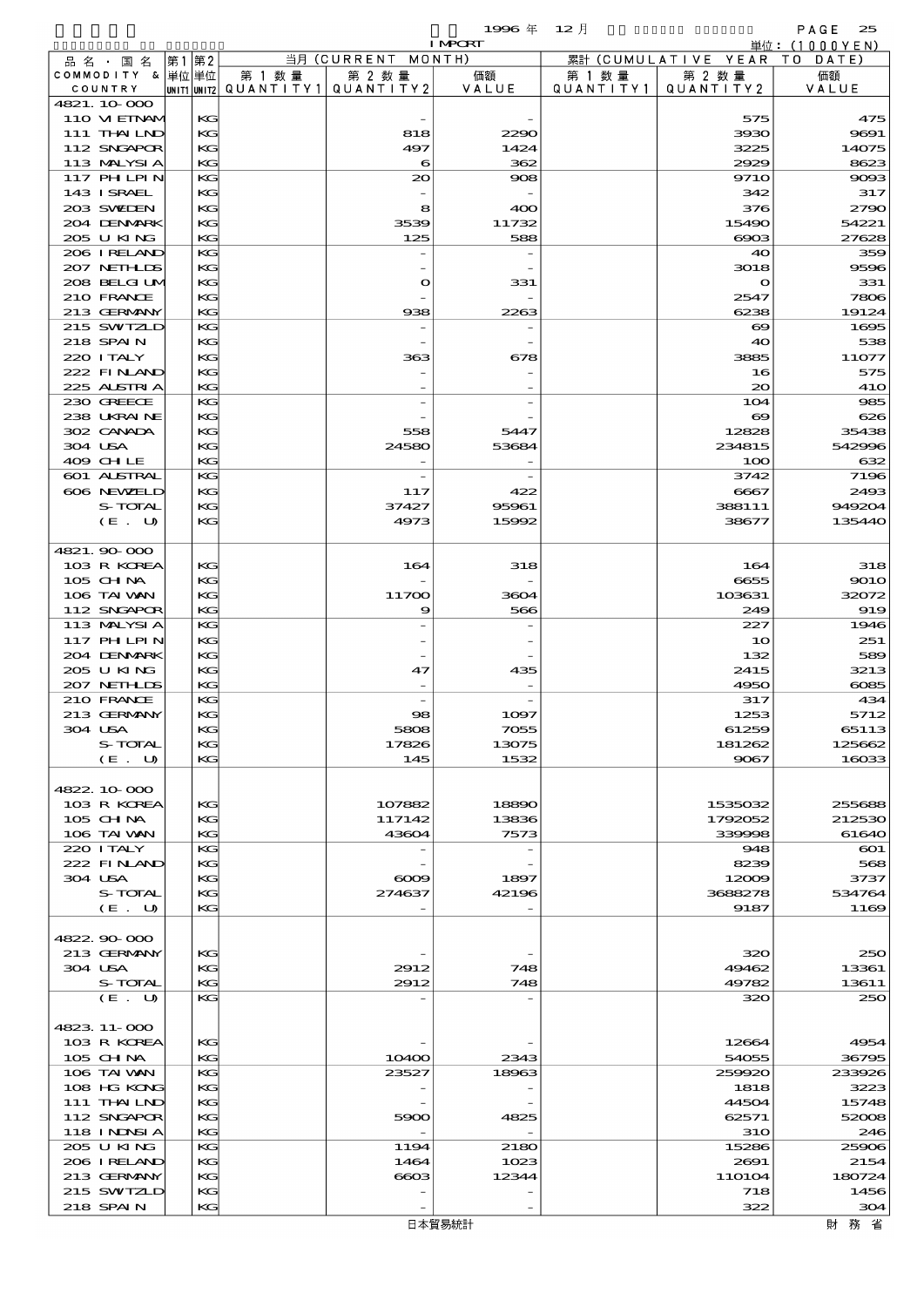$1996 \& 12 \cancel{1}$ 

|                            |          |                                       |                    | <b>I MPORT</b> |           |                              | 単位:(1000YEN)  |
|----------------------------|----------|---------------------------------------|--------------------|----------------|-----------|------------------------------|---------------|
| 品名・国名                      | 第1第2     |                                       | 当月 (CURRENT MONTH) |                |           | 累計 (CUMULATIVE YEAR TO DATE) |               |
| COMMODITY & 単位単位           |          | 第 1 数量                                | 第 2 数量             | 価額             | 第 1 数 量   | 第 2 数量                       | 価額            |
| COUNTRY                    |          | UNIT1 UNIT2  QUANT I TY1  QUANT I TY2 |                    | VALUE          | QUANTITY1 | QUANTITY2                    | VALUE         |
| 4823 11-000                |          |                                       |                    |                |           |                              |               |
| 220 I TALY<br>302 CANADA   | KG<br>KG |                                       | 2370               | 1274           |           | 1191<br>9095                 | 1054<br>464C  |
| 304 USA                    | KG       |                                       | 16170              | 21449          |           | 254551                       | 314965        |
| 410 BRAZIL                 | KG       |                                       | 240                | 778            |           | 240                          | 778           |
| S-TOTAL                    | KG       |                                       | 67868              | 65179          |           | 830040                       | 878881        |
| (E. U)                     | KG       |                                       | 9261               | 15547          |           | 129594                       | 210142        |
|                            |          |                                       |                    |                |           |                              |               |
| 4823 19 000                |          |                                       |                    |                |           |                              |               |
| 103 R KOREA                | KG       |                                       |                    |                |           | 29112                        | 6412          |
| 105 CHNA                   | KG       |                                       |                    |                |           | 39914                        | 13868         |
| 106 TAI VAN<br>108 HG KONG | KG<br>KG |                                       | 150                | 668            |           | 66739                        | 38526         |
| 111 THAILND                | KG       |                                       | 2886<br>450        | 5030<br>279    |           | 2886<br>460                  | 5030<br>490   |
| 112 SNGAPOR                | KG       |                                       |                    |                |           | 214                          | 856           |
| 113 MALYSIA                | KG       |                                       |                    |                |           | 31                           | 388           |
| 118 I NINSI A              | KG       |                                       | 32868              | 6496           |           | 318974                       | 68078         |
| 205 U KING                 | KG       |                                       | 48                 | 398            |           | 908                          | 7691          |
| 207 NETHLIS                | KG       |                                       | $\infty$           | 492            |           | 749                          | 5769          |
| 210 FRANCE                 | KG       |                                       |                    |                |           | 445                          | 2214          |
| 213 GERMANY                | KG       |                                       |                    |                |           | 714                          | 3144          |
| 218 SPAIN                  | KG       |                                       |                    |                |           | 273                          | 28C           |
| 220 I TALY<br>304 USA      | KG<br>KG |                                       | $\infty$<br>2303   | 263<br>6221    |           | 273<br>76760                 | 483<br>124108 |
| 601 ALSTRAL                | KG       |                                       | 80                 | 251            |           | 80                           | 251           |
| S-TOTAL                    | KG       |                                       | 38874              | 20098          |           | 538532                       | 277597        |
| (E. U)                     | KG       |                                       | 137                | 1153           |           | 3362                         | 19581         |
|                            |          |                                       |                    |                |           |                              |               |
| 4823 20 000                |          |                                       |                    |                |           |                              |               |
| 103 R KOREA                | KG       |                                       | 1045               | 235            |           | 15637                        | 4805          |
| 105 CHNA                   | KG       |                                       |                    |                |           | 2576                         | $\cos$        |
| 106 TAI VAN                | KG       |                                       |                    |                |           | 1307                         | 2091          |
| 108 HG KONG                | KG       |                                       |                    |                |           | 385                          | 2228          |
| 202 NRWAY<br>203 SWIEN     | KG<br>KG |                                       | 287                | 1386           |           | 12<br>5684                   | 208<br>12936  |
| 204 DENMARK                | KG       |                                       |                    |                |           | 32435                        | 22808         |
| 205 U KING                 | KG       |                                       | 23100              | 13539          |           | 176793                       | 95454         |
| 207 NETHLIS                | KG       |                                       |                    |                |           | 30                           | 549           |
| 208 BELGI UM               | KG       |                                       |                    |                |           | 8                            | 202           |
| 210 FRANCE                 | KG       |                                       |                    |                |           | 83131                        | 55985         |
| 213 GERMANY                | KG       |                                       | 125859             | 63259          |           | 822110                       | 399785        |
| 215 SWIZLD                 | KG       |                                       | 5040               | 2847           |           | 17080                        | 9159          |
| 220 I TALY<br>222 FINAND   | KG<br>KG |                                       | 685                | 2339           |           | 915                          | 3023          |
| 225 ALSTRIA                | KC       |                                       | 45                 | 1591           |           | 352<br>51                    | 7804<br>312   |
| 304 USA                    | KG       |                                       | 40011              | 29950          |           | 662506                       | 459424        |
| 601 ALSTRAL                | KG       |                                       | 6656               | 11477          |           | 96699                        | 154351        |
| S-TOTAL                    | KG       |                                       | 202728             | 126623         |           | 1917711                      | 123719C       |
| (E. U)                     | KC       |                                       | 149976             | 82114          |           | 1121509                      | 598858        |
|                            |          |                                       |                    |                |           |                              |               |
| 4823 40 000                |          |                                       |                    |                |           |                              |               |
| 106 TAI VAN                | KG       |                                       |                    |                |           | 400                          | 343           |
| 112 SNGAPOR                | KG       |                                       |                    |                |           | 85                           | 231           |
| 202 NORVAY<br>204 DENMARK  | KC<br>KG |                                       |                    |                |           | 8775<br>22                   | 20189<br>452  |
| 205 U KING                 | KG       |                                       |                    |                |           | 380                          | 138C          |
| 206 IRELAND                | KG       |                                       |                    |                |           | 320                          | $\infty$      |
| 210 FRANCE                 | KG       |                                       |                    |                |           | $\bf{800}$                   | 37C           |
| 213 GERMANY                | KG       |                                       | 228                | 315            |           | 11021                        | 14653         |
| 215 SWIZLD                 | KG       |                                       |                    |                |           | 1446                         | 5811          |
| 220 I TALY                 | KG       |                                       |                    |                |           | 35                           | 334           |
| 222 FINAND                 | KG       |                                       |                    |                |           | 1817                         | 1755          |
| 225 ALSTRIA<br>304 USA     | KG<br>KC |                                       |                    |                |           | 160<br>41768                 | 435<br>139841 |
| S-TOTAL                    | KG       |                                       | 3661<br>3889       | 10630<br>10945 |           | 67029                        | 186402        |
| (E. U)                     | KG       |                                       | 228                | 315            |           | 14555                        | 19987         |
|                            |          |                                       |                    |                |           |                              |               |
| 4823 51 000                |          |                                       |                    |                |           |                              |               |
| 103 R KOREA                | KG       |                                       | 2051               | 2015           |           | 8318                         | 7803          |
| 105 CH NA                  | KG       |                                       |                    |                |           | 7258                         | 5290          |
| 106 TAI VAN                | KG       |                                       | $\bf{60}$          | 948            |           | 1147                         | 1942          |
| 108 HG KONG                | KG       |                                       |                    |                |           | 2430                         | 2238          |
| 111 THAILND<br>112 SNGAPOR | KG<br>KC |                                       | 4                  | 20B            |           | 83<br>2085                   | 431<br>6049   |
|                            |          |                                       |                    |                |           |                              |               |

113 MALYSIA KG -  $\begin{vmatrix} 1 & 3 & 3 & 9 \end{vmatrix}$  916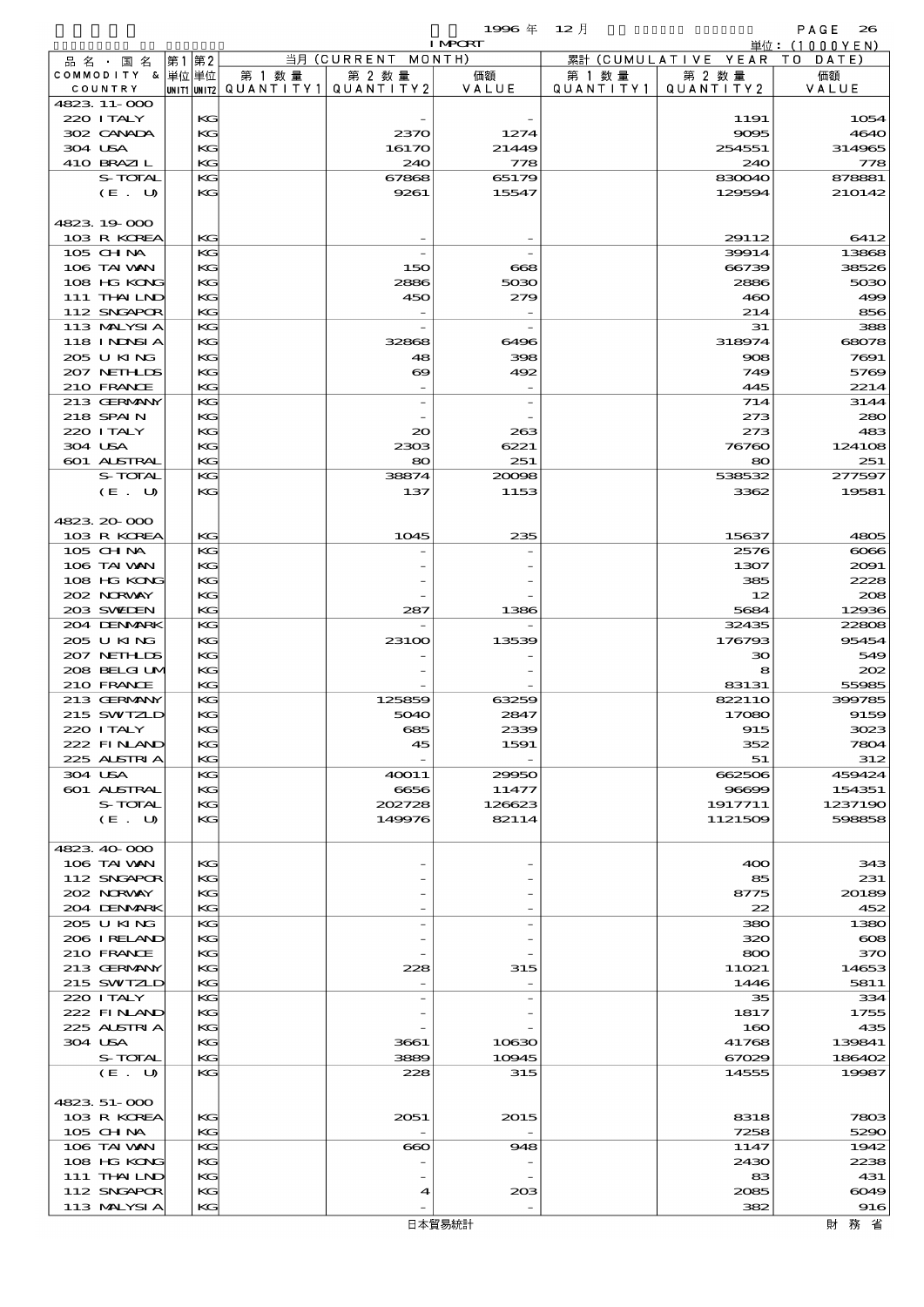|                             |          |                                      |                     | 1996 $#$       | $12$ 月               |                      | PAGE<br>27       |
|-----------------------------|----------|--------------------------------------|---------------------|----------------|----------------------|----------------------|------------------|
|                             |          |                                      |                     | <b>I MPORT</b> |                      |                      | 単位: (1000YEN)    |
| 品 名 ・ 国 名                   | 第1 第2    |                                      | 当月 (CURRENT         | MONTH)         |                      | 累計 (CUMULATIVE YEAR) | TO DATE)         |
| COMMODITY & 単位単位<br>COUNTRY |          | 第 1 数 量<br> unit1 unit2  Q∪ANT   TY1 | 第 2 数量<br>QUANTITY2 | 価額<br>VALUE    | 第 1 数 量<br>QUANTITY1 | 第 2 数量<br>QUANTITY2  | 価額<br>VALUE      |
| 4823 51-000                 |          |                                      |                     |                |                      |                      |                  |
| <b>118 INNSIA</b>           | KG       |                                      | 70306               | 10700          |                      | 726336               | 103883           |
| 204 DENMARK                 | KG       |                                      |                     |                |                      | 4264                 | 14618            |
| 205 U KING                  | KG       |                                      |                     |                |                      | 6630                 | 6912             |
| 207 NETHLIS                 | KG       |                                      |                     |                |                      | 1222                 | 583              |
| 210 FRANCE<br>213 GERMANY   | KG<br>KG |                                      | 20                  | 2732           |                      | 2311<br>8780         | 15821<br>4924    |
| 220 I TALY                  | KG       |                                      |                     |                |                      | 1254                 | 3639             |
| 302 CANADA                  | KG       |                                      |                     |                |                      | 13224                | 6822             |
| 304 USA                     | KG       |                                      | 5829                | 7963           |                      | 86562                | 100910           |
| 601 ALSTRAL                 | KG       |                                      |                     |                |                      | 1832                 | 1619             |
| S-TOTAL                     | KG       |                                      | 78870               | 24561          |                      | 874118               | 284400           |
| (E. U)                      | KG       |                                      | 20                  | 2732           |                      | 24461                | 46497            |
|                             |          |                                      |                     |                |                      |                      |                  |
| 4823 59 000                 |          |                                      |                     |                |                      |                      |                  |
| 103 R KOREA<br>105 CHNA     | KG<br>KG |                                      | 1092<br>1529        | 1638<br>1826   |                      | 260239<br>293758     | 48969<br>126063  |
| 106 TAI WAN                 | KG       |                                      | 6785                | 11591          |                      | 236288               | 140622           |
| 108 HG KONG                 | KG       |                                      |                     |                |                      | 798                  | 1903             |
| 111 THAILND                 | KG       |                                      | 2362                | 2155           |                      | 44214                | 15718            |
| 112 SNGAPOR                 | KG       |                                      | 372                 | 355            |                      | 3438                 | 10547            |
| <b>117 PHLPIN</b>           | KG       |                                      | 504                 | 494            |                      | 10000                | 10265            |
| <b>118 INNSIA</b>           | KG       |                                      | 1971222             | 214636         |                      | 12507749             | 1433009          |
| $123$ INIA                  | KG       |                                      |                     |                |                      | 42424                | 15175            |
| 143 I SRAEL                 | KG       |                                      |                     |                |                      | 3090                 | 26073            |
| 203 SWIDEN                  | KG       |                                      |                     |                |                      | 12042                | 6647             |
| 205 U KING<br>207 NETHLIS   | KG<br>KG |                                      | 22242<br>19454      | 6971<br>9342   |                      | 74946<br>46226       | 32390<br>24842   |
| 208 BELGI UM                | KG       |                                      |                     |                |                      | 2805                 | 980              |
| 210 FRANCE                  | KG       |                                      | 3693                | 820            |                      | 44732                | 21697            |
| 213 GERMANY                 | KG       |                                      | 11565               | 2601           |                      | 121946               | 30908            |
| 215 SWIZLD                  | KG       |                                      |                     |                |                      | 1974                 | 4482             |
| 217 PORTUGL                 | KG       |                                      | 1330                | 201            |                      | 1330                 | 201              |
| 220 I TALY                  | KG       |                                      |                     |                |                      | 638                  | 1505             |
| 222 FINAND                  | KG       |                                      | 35509               | 7420           |                      | 323387               | 55885            |
| 225 ALSTRIA                 | KG       |                                      | 37050               | 9011           |                      | 626877               | 139104           |
| 302 CANADA<br>304 USA       | KG<br>KG |                                      | 591033              | 128904         |                      | 787<br>7061474       | 13075<br>1406571 |
| 410 BRAZIL                  | KG       |                                      | 592536              | 65296          |                      | 3258947              | 368403           |
| 601 ALSTRAL                 | КG       |                                      | 1179                | 2235           |                      | 9425                 | <b>7910</b>      |
| S-TOTAL                     | KG       |                                      | 3299457             | 465496         |                      | 24989534             | 3942944          |
| (E.<br>് ധ                  | KG       |                                      | 130843              | 36366          |                      | 1254929              | 314159           |
|                             |          |                                      |                     |                |                      |                      |                  |
| 4823.60-000                 |          |                                      |                     |                |                      |                      |                  |
| 103 R KOREA                 | KG       |                                      | 841O1               | 27885          |                      | 888552               | 336034           |
| 105 CH NA                   | KG       |                                      | 12060               | 4215           |                      | 45173                | 16557            |
| 106 TAI VAN<br>108 HG KONG  | KG<br>KG |                                      | 1255<br>13216       | 912<br>7802    |                      | 18457<br>292201      | 10419<br>151847  |
| 112 SNGAPOR                 | KG       |                                      |                     |                |                      | 211                  | 263              |
| <b>118 INNSIA</b>           | КG       |                                      | 225                 | 215            |                      | 2793                 | 1797             |
| 203 SWILEN                  | KG       |                                      | 1336                | 896            |                      | 2647                 | 2667             |
| 205 U KING                  | KG       |                                      |                     |                |                      | 25943                | 20422            |
| 206 IRELAND                 | KG       |                                      |                     |                |                      | 4644                 | 1508             |
| 207 NETHLIS                 | KG       |                                      |                     |                |                      | 450                  | 490              |
| 210 FRANCE                  | KG       |                                      |                     |                |                      | 3056                 | 7570             |
| 213 GERMANY                 | KG       |                                      | 2375                | 4635           |                      | 2993                 | 5886             |
| 215 SWIZLD<br>220 I TALY    | KG<br>КG |                                      | 27<br>1312          | 211<br>5117    |                      | 27<br>7276           | 211<br>17334     |
| 302 CANADA                  | KG       |                                      |                     |                |                      | 395                  | 239              |
| 304 USA                     | KG       |                                      | 116164              | 52168          |                      | 1083497              | 459949           |
| 327 F WIND                  | KG       |                                      |                     |                |                      | 6006                 | 2807             |
| 410 BRAZIL                  | KG       |                                      |                     |                |                      | 124                  | 464              |
| 601 ALSTRAL                 | KG       |                                      | 263                 | 516            |                      | 10599                | 5674             |
| S-TOTAL                     | KG       |                                      | 232334              | 104572         |                      | 2395644              | 1042138          |
| (E. U)                      | KG       |                                      | 5023                | 10648          |                      | 47009                | 55877            |
|                             |          |                                      |                     |                |                      |                      |                  |
| 4823.70.000<br>103 R KOREA  | KG       |                                      |                     |                |                      | 3466                 | 9578             |
| 105 CH NA                   | KG       |                                      | 508                 | 523            |                      | 35079                | 18248            |
| 106 TAI WAN                 | KG       |                                      |                     |                |                      | 1057                 | 944              |
| 108 HG KONG                 | KG       |                                      |                     |                |                      | 3000                 | 1345             |
| 111 THAILND                 | KG       |                                      |                     |                |                      | 333                  | 872              |
| 113 MALYSIA                 | KG       |                                      |                     |                |                      | 925                  | 506              |
| 117 PHLPIN                  | KG       |                                      | 3600                | 1851           |                      | 5267                 | 4785             |

123 INDIA KG -  $\begin{array}{|c|c|c|c|c|c|c|c|c|}\n\hline\n & & & & & 276 & 224\n\end{array}$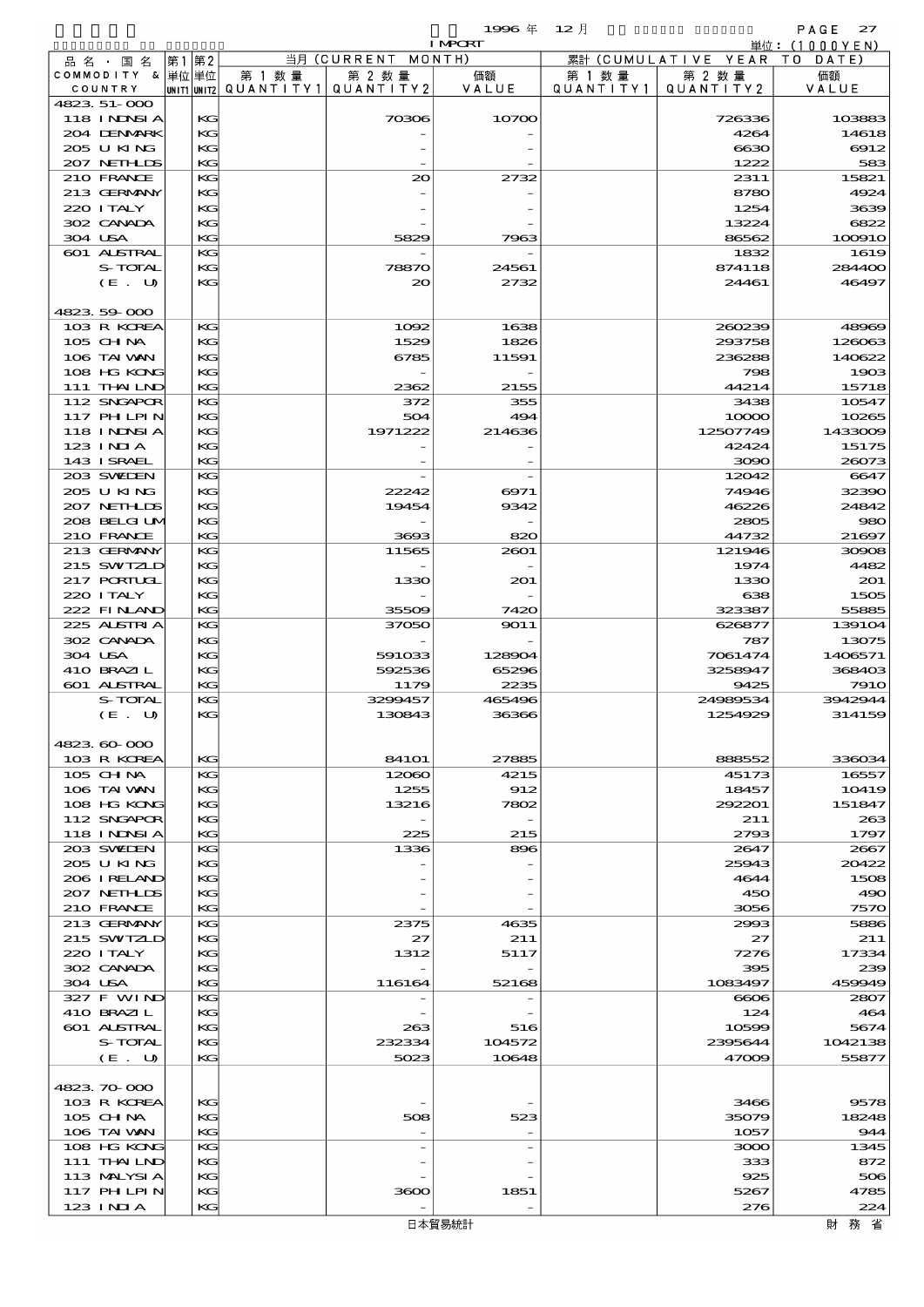|                                  |          |                          |                          | 1996年          | - 12 月    |                      | PAGE<br>28                |
|----------------------------------|----------|--------------------------|--------------------------|----------------|-----------|----------------------|---------------------------|
| 品 名 ・ 国 名                        | 第1第2     |                          | 当月 (CURRENT MONTH)       | <b>I MPORT</b> |           | 累計 (CUMULATIVE YEAR) | 単位: (1000YEN)<br>TO DATE) |
| COMMODITY & 単位単位                 |          | 第 1 数量                   | 第 2 数量                   | 価額             | 第 1 数 量   | 第 2 数量               | 価額                        |
| COUNTRY                          |          | unit1 unit2  Q∪ANT   TY1 | QUANTITY 2               | VALUE          | QUANTITY1 | QUANTITY2            | VALUE                     |
| 4823 70 000<br>125 SRILANK       | KG       |                          |                          |                |           | 305                  | 879                       |
| 203 SWIEN                        | KG       |                          |                          |                |           | 11587                | 7798                      |
| 207 NETH IDS                     | KG       |                          |                          |                |           | 15899                | 4994                      |
| 210 FRANCE                       | KG       |                          |                          |                |           | 1018                 | 2426                      |
| 213 GERMANY<br>220 I TALY        | KG<br>KG |                          |                          |                |           | 5968                 | 4458<br>686               |
| 223 POLAND                       | KG       |                          |                          |                |           | 143<br>819           | 761                       |
| 302 CANADA                       | KG       |                          |                          |                |           | 864                  | 971                       |
| 304 USA                          | KG       |                          | 10657                    | 12503          |           | 79567                | 58544                     |
| <b>601 ALSTRAL</b>               | KG       |                          |                          |                |           | 14659                | 4474                      |
| S-TOTAL<br>(E. U)                | KG<br>KG |                          | 14765                    | 14877          |           | 180232<br>34615      | 122493<br>20362           |
|                                  |          |                          |                          |                |           |                      |                           |
| 4823 90 100                      |          |                          |                          |                |           |                      |                           |
| 106 TAI WAN                      | KG       |                          | 12                       | 404            |           | 12                   | 404                       |
| 213 GERMANY                      | KG       |                          |                          |                |           | 263                  | 797                       |
| 304 USA<br>S-TOTAL               | KG<br>KG |                          | 12                       | 404            |           | 6<br>281             | 464<br>1665               |
| (E. U)                           | KG       |                          |                          |                |           | 263                  | 797                       |
|                                  |          |                          |                          |                |           |                      |                           |
| 4823.90-200                      |          |                          |                          |                |           |                      |                           |
| 103 R KOREA<br>$105$ CHNA        | KG       |                          | 33152                    | 9917<br>115852 |           | 353955               | 114670                    |
| 106 TAI VAN                      | KG<br>KG |                          | 99495<br>16231           | 17856          |           | 1314465<br>450424    | 1987889<br>302450         |
| 108 HG KONG                      | KG       |                          | 923                      | 1560           |           | 66258                | 69546                     |
| 110 VIEINAM                      | KG       |                          | 4356                     | 26190          |           | 89752                | 502155                    |
| 111 THAILND                      | KG       |                          | 4095                     | 5130           |           | 231428               | 186343                    |
| 112 SNGAPOR                      | KG       |                          | 641                      | 1395           |           | 3613                 | $\Theta$ $\Theta$ $1$     |
| 113 MALYSIA<br>117 PHLPIN        | KG<br>KG |                          | 359<br>6050              | 741<br>10036   |           | 190411<br>137263     | 42856<br>166525           |
| 118 INNSI A                      | KG       |                          | 4620                     | 13919          |           | 62647                | 74843                     |
| 123 INIA                         | KG       |                          |                          |                |           | 1771                 | 1645                      |
| 127 BANCLA                       | KG       |                          |                          |                |           | 165                  | $\infty$                  |
| 131 NEPAL<br>202 NRWAY           | KG       |                          | 371                      | 441            |           | 451                  | 786                       |
| 203 SWIEN                        | KG<br>KG |                          | 3090                     | 3653           |           | 557<br>212606        | 564<br>62733              |
| 204 DENMARK                      | KG       |                          | 850                      | 2704           |           | 4831                 | 14384                     |
| 205 U KING                       | KG       |                          | 1508                     | 7834           |           | 65690                | 93142                     |
| 206 IRELAND                      | KG       |                          |                          |                |           | 9779                 | 5093                      |
| 207 NETHLIS<br>208 BELGI UN      | KG<br>KG |                          | 55051<br>1284            | 21293<br>1484  |           | 1270486<br>67037     | 475332<br>17521           |
| 210 FRANCE                       | KG       |                          | 3034                     | 10679          |           | 151365               | 133393                    |
| 211 MUNACO                       | KG       |                          |                          |                |           | 246                  | 824                       |
| 213 GERMANY                      | KG       |                          | 1782                     | 7149           |           | 500880               | 412920                    |
| 215 SWIZLD                       | KG       |                          |                          |                |           | 23238                | 33908                     |
| 218 SPAIN<br>220 I TALY          | KG<br>KG |                          | 11O<br>9931              | 2470<br>12357  |           | 1462<br>125369       | 4303<br>167237            |
| 222 FINAND                       | KG       |                          |                          |                |           | 50246                | 29473                     |
| 225 ALSTRIA                      | KG       |                          |                          |                |           | 3184                 | 1378                      |
| 230 GREECE                       | KG       |                          |                          |                |           | 6606                 | 5699                      |
| 234 TURKEY                       | KG       |                          |                          |                |           | 16000                | 6048                      |
| 302 CANADA<br>304 USA            | KG<br>KG |                          | 4396<br>191566           | 1812<br>79890  |           | 119253<br>2113591    | 25002<br>1017593          |
| 305 MEXICO                       | KG       |                          | $\overline{a}$           |                |           | 468                  | 656                       |
| 410 BRAZIL                       | KG       |                          |                          |                |           | 208                  | 385                       |
| 506 EGYPT                        | KG       |                          |                          |                |           | 16                   | 431                       |
| <b>601 ALSTRAL</b><br>606 NEWELD | KG<br>KG |                          | 44                       | 242            |           | 18539<br>280         | 14090<br>1149             |
| S-TOTAL                          | KG       |                          | 442939                   | 354604         |           | 7664540              | 5980625                   |
| (E. U)                           | KG       |                          | 76640                    | 69623          |           | 2469541              | 1422608                   |
|                                  |          |                          |                          |                |           |                      |                           |
| 4901.10-000                      |          |                          |                          |                |           |                      |                           |
| 103 R KOREA<br>105 CH NA         | KG<br>KG |                          | 516                      | 1335           |           | 1190<br>4039         | 2131<br>4216              |
| 106 TAI VAN                      | KG       |                          | 418                      | 635            |           | 2402                 | 4546                      |
| 108 HG KONG                      | KG       |                          | 2015                     | 7468           |           | 7720                 | 23814                     |
| 111 THAILND                      | KG       |                          |                          |                |           | 1337                 | 1692                      |
| 112 SNGAPOR                      | KG       |                          | 793                      | 1080           |           | 12603                | 17191                     |
| 113 MALYSIA<br>143 ISRAEL        | KG<br>KG |                          | $\overline{\phantom{a}}$ |                |           | 1416<br>$\infty$     | <b>3610</b><br>263        |
| 204 DENMARK                      | KG       |                          |                          |                |           | 440                  | 554                       |
| 205 U KING                       | KG       |                          |                          |                |           | 8326                 | 15371                     |
| 207 NETHLIS                      | KG       |                          |                          |                |           | 730                  | 294                       |
| 208 BELGI UM                     | KG       |                          |                          |                |           | 344                  | 615                       |
|                                  |          |                          |                          | 日本貿易統計         |           |                      | 財務省                       |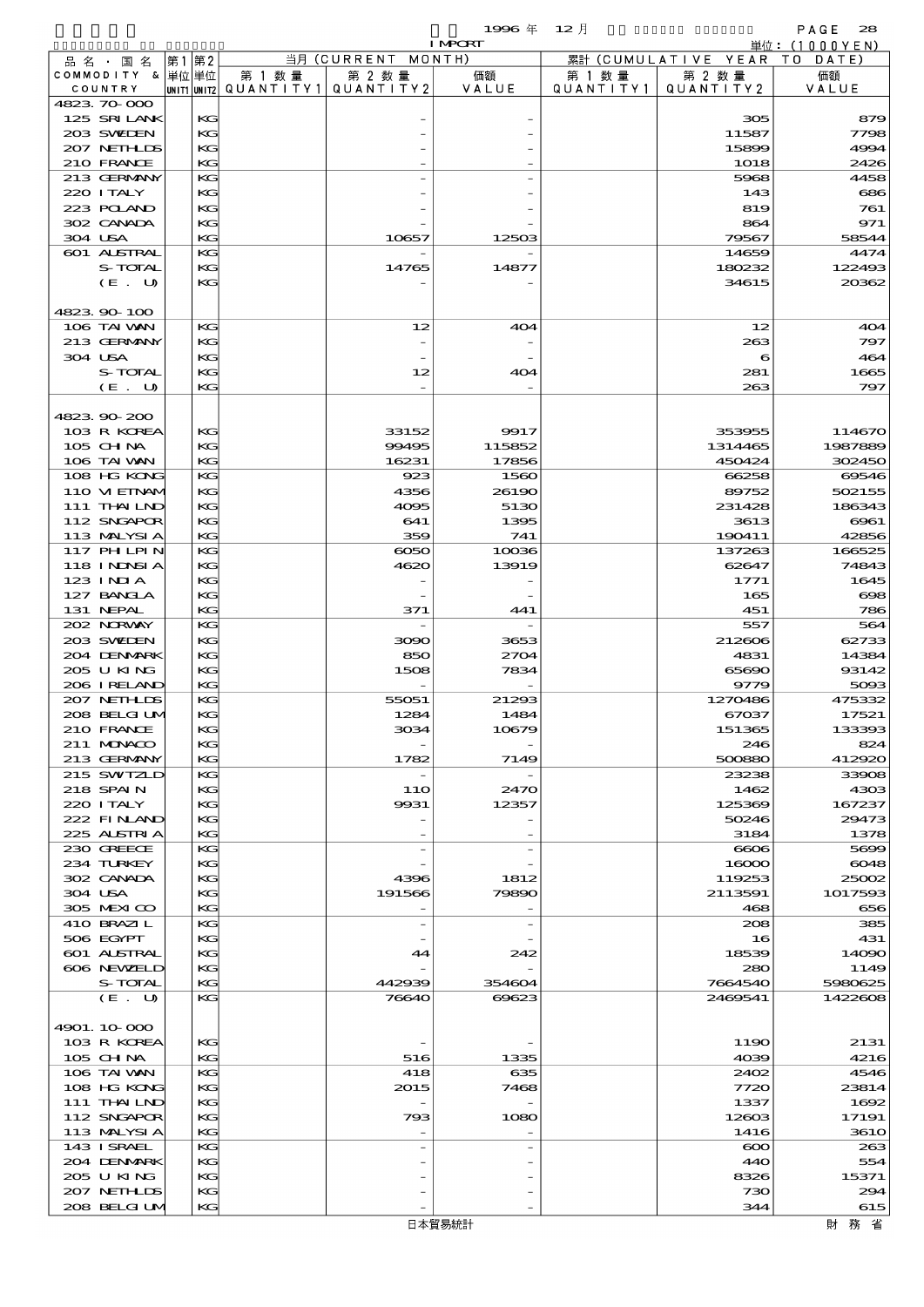$1996 \& 12 \&$ 

|                                 |       |                |                                       |                    | <b>I MPCRT</b>  |                      |                        | 単位: (1000YEN)     |
|---------------------------------|-------|----------------|---------------------------------------|--------------------|-----------------|----------------------|------------------------|-------------------|
| 品 名 ・ 国 名                       | 第1 第2 |                |                                       | 当月 (CURRENT MONTH) |                 |                      | 累計 (CUMULATIVE YEAR TO | DATE              |
| COMMODITY & 単位単位                |       |                | 第 1 数量                                | 第 2 数量             | 価額              | 第 1 数 量              | 第 2 数量                 | 価額                |
| COUNTRY<br>4901.10-000          |       |                | unit1 unit2  Q∪ANT   TY1  Q∪ANT   TY2 |                    | VALUE           | QUANTITY1            | QUANTITY 2             | VALUE             |
| 210 FRANCE                      |       | KG             |                                       |                    |                 |                      | 18542                  | 8550              |
| 213 GERMANY                     |       | KG             |                                       |                    |                 |                      | 29236                  | 14546             |
| 215 SWIZLD                      |       | KG             |                                       |                    |                 |                      | 32                     | 290               |
| 220 I TALY                      |       | KG             |                                       |                    |                 |                      | 1691O                  | 12288             |
| 222 FINAND                      |       | KG             |                                       |                    |                 |                      | 170                    | 406               |
| 225 ALSTRIA                     |       | KG             |                                       |                    |                 |                      | 431                    | 413               |
| 302 CANADA                      |       | KG             |                                       |                    |                 |                      | 962                    | 1419              |
| 304 USA<br>601 ALSTRAL          |       | KG<br>KG       |                                       | 1064               | 2580            |                      | 6476<br>9119           | 23106<br>8275     |
| S-TOTAL                         |       | KG             |                                       | 4806               | 13098           |                      | 123025                 | 143590            |
| (E. U)                          |       | KG             |                                       |                    |                 |                      | 75129                  | 53037             |
|                                 |       |                |                                       |                    |                 |                      |                        |                   |
| 4901.91-000                     |       |                |                                       |                    |                 |                      |                        |                   |
| 103 R KOREA NO KG               |       |                | 117                                   | 141                | 702             | 16118                | 13737                  | 25609             |
| 104 N KOREA NO KG               |       |                |                                       |                    |                 | 500                  | 1250                   | 257               |
| 105 CH NA<br>106 TAI VAN        |       | NO KG<br>NO KG | 513                                   | 852                | 865             | 36513<br>12513       | 14837<br>4452          | 19388<br>9615     |
| 108 HG KONG NO KG               |       |                | 20000                                 | 7000               | 2882            | 122542               | 83598                  | 119276            |
| 110 VI EINAMINO KG              |       |                |                                       |                    |                 | ЗО                   | 58                     | 204               |
| 111 THAILND NO KG               |       |                |                                       |                    |                 | 200                  | 136                    | 217               |
| 112 SNGAPOR NO KG               |       |                |                                       |                    |                 | 18556                | 17938                  | 14601             |
| 118 INDSIA                      |       | NO KG          |                                       |                    |                 | 1076                 | 548                    | 1394              |
| 143 I SRAEL                     |       | NO KG          |                                       |                    |                 | 6                    | 230                    | 715               |
| 204 DENMARK NO KG               |       |                |                                       |                    |                 | 37                   | 575                    | 2789              |
| 205 U KING<br>207 NEIHLIS NO KG |       | NO KG          | 12303                                 | 12844              | 18974           | 171904<br>15         | 123964<br>67           | 178478<br>802     |
| 210 FRANCE                      |       | NO KG          | 11                                    | 50                 | 550             | $\blacktriangleleft$ | 49                     | 2087              |
| 213 GERMANY                     |       | NO KG          |                                       |                    |                 | 11                   | 122                    | 4283              |
| 215 SWIZLD NO KG                |       |                |                                       |                    |                 | 133                  | 281                    | 2024              |
| 217 PORTUGL                     |       | NO KG          | 18                                    | 129                | 668             | 378                  | 313                    | 2474              |
| 218 SPAIN                       |       | NO KG          | 2170                                  | 584                | 2563            | 2186                 | 648                    | 2772              |
| 220 I TALY                      |       | NO KG          |                                       |                    |                 | 14162                | 20209                  | 16423             |
| 224 RUSSI AN NO KG              |       |                |                                       |                    |                 | 86                   | $\infty$               | 206               |
| 225 ALSTRIA                     |       | NO KG          |                                       |                    |                 | 100                  | 194                    | 1701              |
| 302 CANADA<br>304 USA           |       | NO KG<br>NO KG | 11582                                 | 15359              | 33640           | 500<br>57983         | 171<br>84501           | 361<br>335377     |
| 401 COLMBIA                     |       | NO KG          |                                       |                    |                 | 50                   | 45                     | 271               |
| 410 BRAZIL                      |       | NO KG          |                                       |                    |                 | 300                  | $_{\rm ss}$            | 245               |
| 601 ALSTRAL                     |       | NO KG          |                                       |                    |                 | 56                   | 125                    | 494               |
| <b>S-TOTAL</b>                  |       | NO KG          | 46714                                 | 36959              | 60844           | 455959               | 368211                 | 742063            |
| (E. U)                          |       | NO KG          | 14502                                 | 13607              | 22755           | 188797               | 146141                 | 211809            |
|                                 |       |                |                                       |                    |                 |                      |                        |                   |
| 4901.99-000                     |       | KG             |                                       |                    |                 |                      |                        |                   |
| 103 R KOREA<br>104 N KOREA      |       | KG             |                                       | 9331               | 12460           |                      | 191015<br>26002        | 203774<br>26740   |
| 105 CHNA                        |       | KG             |                                       | 30209              | 46910           |                      | 403127                 | 516940            |
| 106 TAI VAN                     |       | KG             |                                       | 33149              | 19519           |                      | 271875                 | 243812            |
| 108 HG KONG                     |       | KG             |                                       | 152239             | 287330          |                      | 1163559                | 1875103           |
| 110 VIEINAM                     |       | KG             |                                       | 250                | 346             |                      | 326                    | <b>810</b>        |
| 111 THAILND                     |       | KG             |                                       |                    |                 |                      | 15863                  | 18337             |
| 112 SNGAPOR                     |       | KG             |                                       | 253200             | 164514          |                      | 3384657                | 2140555           |
| 113 MALYSIA<br>117 PHLPIN       |       | KG<br>KG       |                                       | 3879<br>100        | 2902<br>826     |                      | 97091<br>13900         | 90062<br>183954   |
| <b>118 INDSIA</b>               |       | KG             |                                       | 1563               | 2396            |                      | 4945                   | 11592             |
| 120 CAMBOD                      |       | KG             |                                       |                    |                 |                      | $\infty$               | 318               |
| 122 MYANMAR                     |       | KG             |                                       |                    |                 |                      | $\infty$               | 335               |
| 123 INIA                        |       | KG             |                                       | 464                | 1021            |                      | 13947                  | 23972             |
| 124 PAKISTN                     |       | KG             |                                       |                    |                 |                      | 236                    | 790               |
| 127 BANCLA                      |       | KG             |                                       |                    |                 |                      | 235                    | 494               |
| 137 SU ARAB                     |       | КG             |                                       |                    |                 |                      | 7146<br>328            | 271               |
| 140 QATAR<br>143 ISRAEL         |       | KG<br>КG       |                                       | 192                | 1539            |                      | 192                    | 340<br>1539       |
| 147 U ARB E                     |       | KG             |                                       |                    |                 |                      | 178                    | 513               |
| 152 UZBEKIS                     |       | KG             |                                       | 415                | 1622            |                      | 415                    | 1622              |
| 202 N.RVAY                      |       | KG             |                                       | 80                 | 256             |                      | 1652                   | 3288              |
| 203 SWIDEN                      |       | KG             |                                       |                    |                 |                      | 1729                   | 5920              |
| 204 DENMARK                     |       | КG             |                                       | 765                | 3372            |                      | 9417                   | 39521             |
| 205 U KING                      |       | KG             |                                       | 119107             | 577102          |                      | 1628495                | 6293790           |
| 206 I RELAND<br>207 NETHLIS     |       | KG<br>КG       |                                       | 7022<br>19434      | 10313<br>159191 |                      | 63876<br>196947        | 199629<br>1510215 |
| 208 BELGI UM                    |       | KG             |                                       | 470                | 21382           |                      | 18289                  | 55983             |
| 210 FRANCE                      |       | КG             |                                       | 10656              | 58441           |                      | 187663                 | 885949            |
| 211 MUNACO                      |       | KG             |                                       |                    |                 |                      | 59                     | 449               |
| 213 GERMANY                     |       | KG             |                                       | 76745              | 246700          |                      | 437748                 | 2440781           |

財務省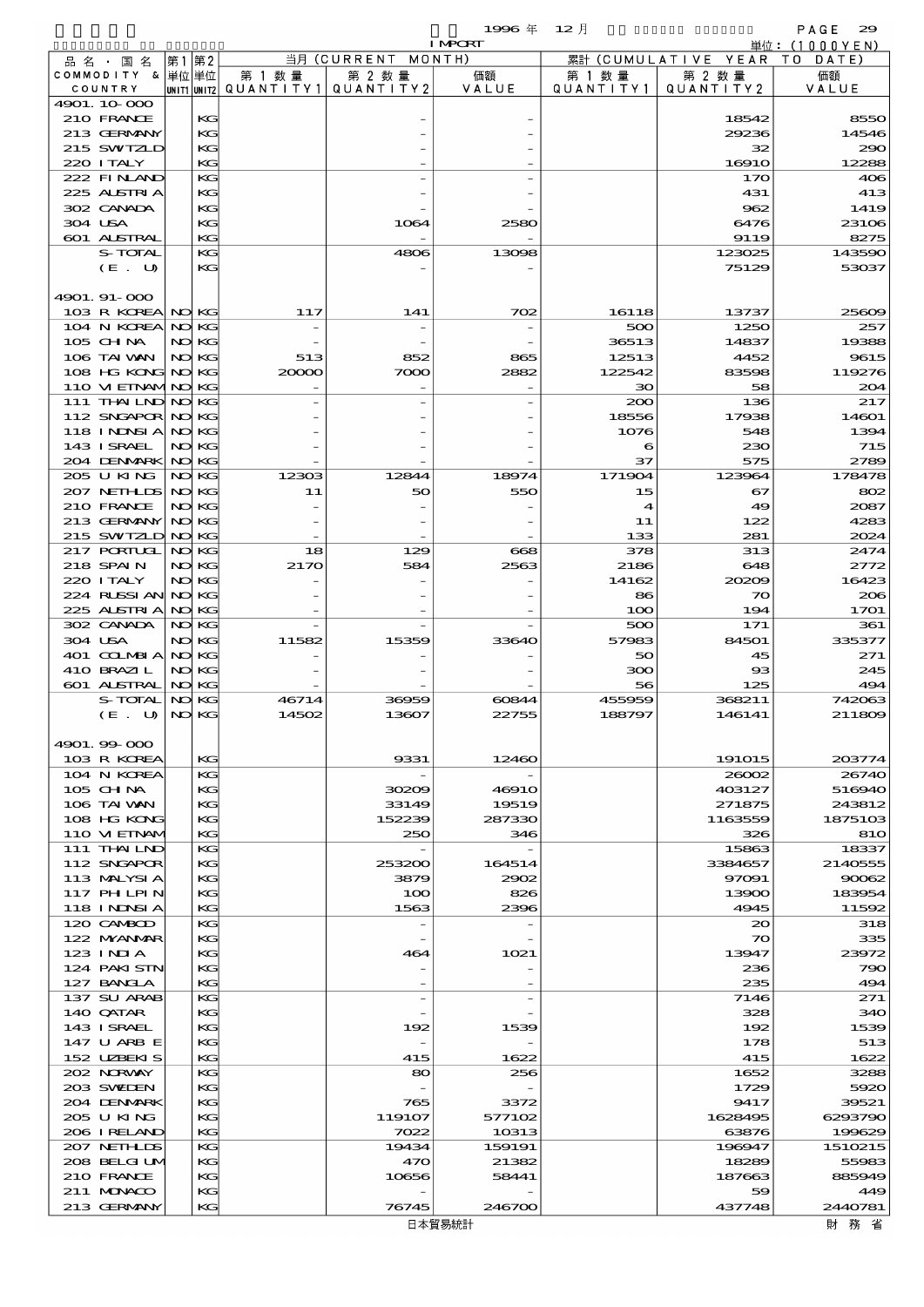$1996 \nsubseteq 12 \nexists$ 

|                                  |       |                |                                                  |                    | <b>I MPCRT</b>     |                      |                              | 単位: (1000YEN)        |
|----------------------------------|-------|----------------|--------------------------------------------------|--------------------|--------------------|----------------------|------------------------------|----------------------|
| 品 名 ・ 国 名                        | 第1    | 第2             |                                                  | 当月 (CURRENT MONTH) |                    |                      | 累計 (CUMULATIVE YEAR TO DATE) |                      |
| COMMODITY & 単位単位                 |       |                | 第 1 数量<br> unit1 unit2  Q∪ANT   TY1  Q∪ANT   TY2 | 第 2 数量             | 価額<br>VALUE        | 第 1 数 量<br>QUANTITY1 | 第 2 数量<br>QUANTITY 2         | 価額<br>VALUE          |
| COUNTRY<br>4901.99 000           |       |                |                                                  |                    |                    |                      |                              |                      |
| 215 SWIZLD                       |       | KG             |                                                  | $\cos 1$           | 341 1 O            |                      | 112573                       | 592446               |
| 217 PORTUGL                      |       | KG             |                                                  |                    |                    |                      | 3366                         | 2712                 |
| 218 SPAIN                        |       | KG             |                                                  | 7495               | 9137               |                      | 61363                        | 99976                |
| 220 I TALY                       |       | KG             |                                                  | 22364              | 43903              |                      | 387324                       | 499487               |
| 222 FINAND<br>223 POLAND         |       | KG<br>$K$ $G$  |                                                  | 200                | 808                |                      | 266<br>810                   | 2361<br>2703         |
| 224 RUSSIAN                      |       | KG             |                                                  | 3742               | 7693               |                      | 30370                        | 55741                |
| 225 ALSTRIA                      |       | $K$ $G$        |                                                  | 2474               | 10794              |                      | 10095                        | 36098                |
| 230 GREECE                       |       | $K$ $G$        |                                                  | 62                 | 434                |                      | 124                          | 859                  |
| 231 ROMANIA                      |       | KG             |                                                  |                    |                    |                      | 1574                         | 111O                 |
| 234 TURKEY                       |       | KG             |                                                  |                    |                    |                      | 230                          | 201                  |
| 245 CZECH                        |       | KG             |                                                  |                    |                    |                      | 135                          | 1076                 |
| 246 SLOVAK<br>302 CANADA         |       | $K$ $G$<br>KG  |                                                  | 1222               | 4780               |                      | 2800<br>71897                | 2650<br>106353       |
| 304 USA                          |       | KG             |                                                  | 202825             | 764432             |                      | 3256654                      | 9813181              |
| 305 MEXICO                       |       | $K$ $G$        |                                                  |                    |                    |                      | 258                          | 1037                 |
| 314 BERMIDA                      |       | KG             |                                                  |                    |                    |                      | 98                           | 900                  |
| 327 F WIND                       |       | $K$ $G$        |                                                  |                    |                    |                      | 276                          | 878                  |
| 401 COLMBIA                      |       | KG             |                                                  |                    |                    |                      | 3700                         | 5457                 |
| 407 PERU<br>410 BRAZIL           |       | KG<br>$K$ $G$  |                                                  |                    |                    |                      | 2450                         | 2016                 |
| 413 ARGENT                       |       | KG             |                                                  | 400<br>2007        | 1502<br>4638       |                      | 11698<br>46478               | 24441<br>16807       |
| 506 EGYPT                        |       | $K$ $G$        |                                                  |                    |                    |                      | 1272                         | 2045                 |
| 541 KENYA                        |       | $K$ $G$        |                                                  |                    |                    |                      | 45                           | 206                  |
| 601 ALSTRAL                      |       | KG             |                                                  | 140189             | 41773              |                      | 1481368                      | 457452               |
| 606 NEWELD                       |       | KG             |                                                  |                    |                    |                      | 1697                         | 6919                 |
| 620 GLAM                         |       | KG             |                                                  |                    |                    |                      | 974                          | 409                  |
| S-TOTAL<br>(E. U)                |       | $K$ $G$<br>KG  |                                                  | 1108281<br>266594  | 2542146<br>1140769 |                      | 13630897<br>3006702          | 28512919<br>12073281 |
|                                  |       |                |                                                  |                    |                    |                      |                              |                      |
| 4902.10.000                      |       |                |                                                  |                    |                    |                      |                              |                      |
| 108 HG KONG NO KG                |       |                | 62248                                            | 5824               | 8394               | 830806               | <b>78910</b>                 | 112040               |
| 205 U KING                       | NO KG |                |                                                  |                    |                    | 1574                 | 765                          | 752                  |
| 210 FRANCE                       |       | NO KG          |                                                  |                    |                    | 6125                 | 687                          | 1987                 |
| 304 USA<br>S-TOTAL               |       | NO KG<br>NO KG | 62248                                            | 5824               | 8394               | 18553<br>857058      | 2100<br>82462                | 2477<br>117256       |
| (E. U)                           |       | NO KG          |                                                  |                    |                    | 7699                 | 1452                         | 2739                 |
|                                  |       |                |                                                  |                    |                    |                      |                              |                      |
| 4902 90 010                      |       |                |                                                  |                    |                    |                      |                              |                      |
| 103 R KOREA NO KG                |       |                |                                                  |                    |                    | 10000                | 743                          | 272                  |
| 105 CH NA                        |       | NO KG          |                                                  |                    |                    | 24391                | 9756                         | 243                  |
| 108 HG KONG<br>111 THAILND NO KG |       | NO KG          |                                                  |                    |                    | 15481<br>5000        | 2462<br>192                  | 2692<br>316          |
| 112 SNGAPOR NO KG                |       |                |                                                  |                    |                    | 12000                | 970                          | 223                  |
| 117 PH LPIN                      |       | NO KG          | 29500                                            | 1720               | 762                | 159200               | 7996                         | 3459                 |
| 205 U KING                       |       | NO KG          |                                                  |                    |                    | 2230                 | 25                           | 7126                 |
| 210 FRANCE                       |       | NO KG          | 10000                                            | 450                | 266                | 20000                | 800                          | 516                  |
| 213 GERMANY                      |       | NO KG          |                                                  |                    |                    | 160                  | 165                          | 1474                 |
| 304 USA<br>410 BRAZIL            |       | NO KG<br>NO KG | 7123                                             | 2902               | 2870               | 12419<br>56959       | 3285<br>29259                | 4008<br>21734        |
| S-TOTAL                          |       | NO KG          | 46623                                            | 5072               | 3898               | 317840               | 55653                        | 42063                |
| (E. U)                           |       | NO KG          | 10000                                            | 450                | 266                | 22390                | 990                          | 9116                 |
|                                  |       |                |                                                  |                    |                    |                      |                              |                      |
| 4902.90-090                      |       |                |                                                  |                    |                    |                      |                              |                      |
| 103 R KOREA NO KG                |       |                | 91871                                            | 15814              | 7023               | 1445493              | 221944                       | 101304               |
| $105$ CHNA<br>106 TAI VAN        |       | NO KG<br>NO KG | 18713<br>1340                                    | 3825<br>273        | 12025<br>671       | 507580<br>53851      | 114063<br>13989              | 131350<br>14253      |
| 108 HG KONG NO KG                |       |                | 32989                                            | 4765               | 7968               | 723796               | 104029                       | 216410               |
| 111 THAILND NO KG                |       |                | 61552                                            | 10959              | 10751              | 400322               | 78261                        | 64989                |
| 112 SNGAPOR NO KG                |       |                | 399377                                           | 73344              | 69213              | 3767868              | 782191                       | 662681               |
| 113 MALYSIA                      |       | NO KG          |                                                  |                    |                    | 6680                 | 1508                         | 1545                 |
| 117 PH LPIN                      |       | NO KG          | 11000                                            | 500                | 277                | 13450                | 740                          | 544                  |
| 123 INIA                         |       | NO KG          | 12                                               | 40                 | 297                | 16631                | 1124                         | 3005                 |
| 127 BANCLA<br>147 U ARB E NOKG   | NO KG |                | 1000                                             | 50                 | 300                | 3000<br>735          | 150<br>147                   | 900<br>321           |
| 157 GEORGIA                      | NO KG |                |                                                  |                    |                    | 157                  | $\infty$                     | <b>1510</b>          |
| 202 NRWAY                        | NO    | KG             |                                                  |                    |                    | 3950                 | 640                          | <b>401</b>           |
| 203 SWIDEN                       |       | NO KG          |                                                  |                    |                    | 7802                 | 295                          | 956                  |
| 204 DENMARK NO KG                |       |                | 2500                                             | ങ്ങ                | 573                | 32971                | 24367                        | 119901               |
| 205 U KING                       |       | NO KG          | 109420                                           | 46617              | 156364             | 2112086              | 918232                       | 5524078              |
| 206 I RELAND NO KG               |       |                |                                                  |                    |                    | 17829                | 4969                         | 102554               |
| 207 NETHLIS<br>208 BELGI UMNO KG |       | NO KG          | 70293                                            | 18462              | 64434              | 1063853<br>7669      | 310575<br>1316               | 2257212<br>2725      |
| 210 FRANCE                       | NO KG |                | 35857                                            | 14114              | 24513              | 596243               | 196970                       | 393298               |
|                                  |       |                |                                                  |                    |                    |                      |                              |                      |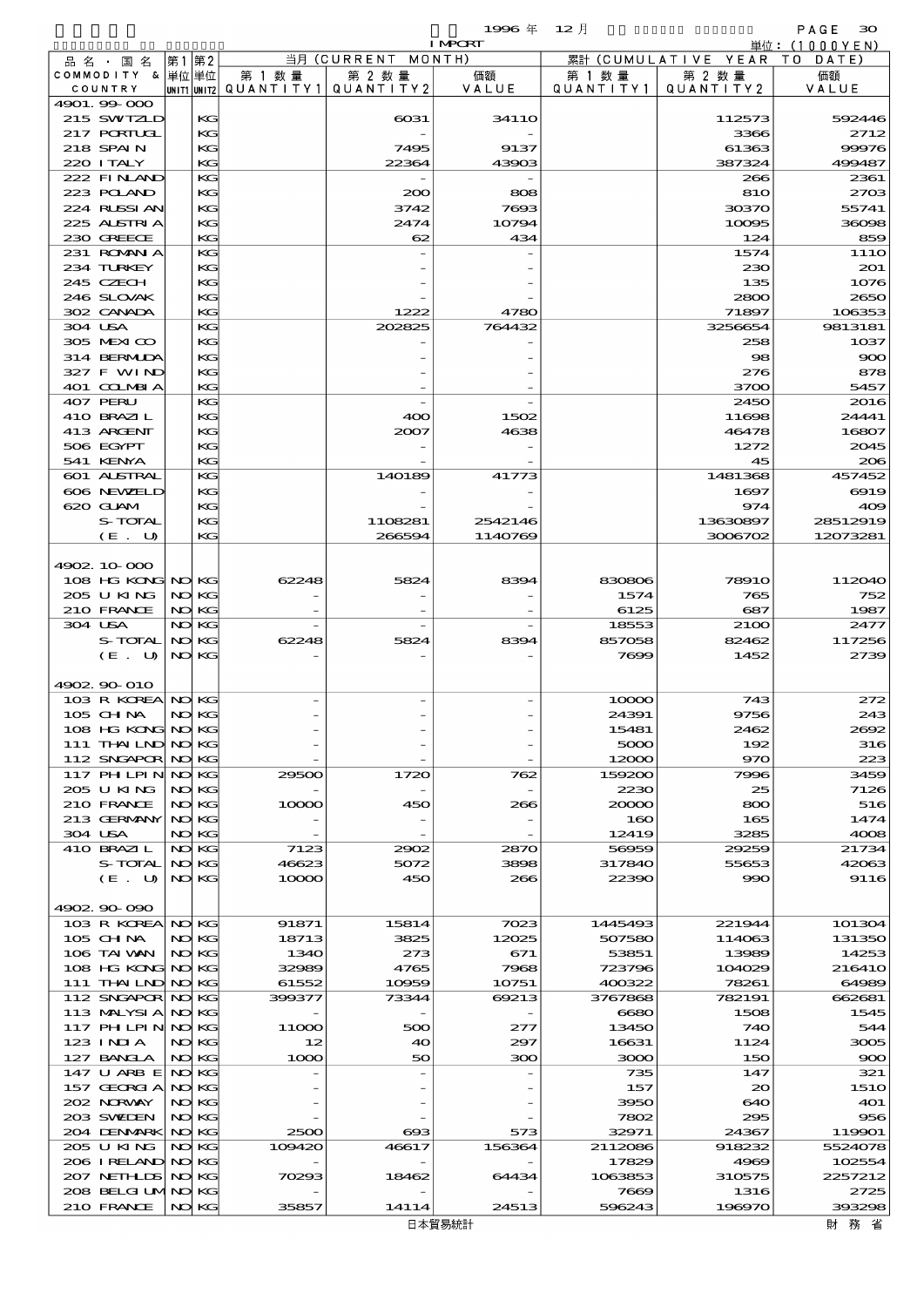|                                    |                |                          |                          | 1996 $#$         | $12$ 月              |                                 | PAGE<br>31           |
|------------------------------------|----------------|--------------------------|--------------------------|------------------|---------------------|---------------------------------|----------------------|
|                                    |                |                          |                          | <b>I MPORT</b>   |                     |                                 | 単位: $(1000YEN)$      |
| 品名・国名<br>COMMODITY & 単位単位          | 第1第2           | 第 1 数量                   | 当月(CURRENT<br>第 2 数量     | MONTH)<br>価額     | 第 1 数 量             | 累計 (CUMULATIVE YEAR)<br>第 2 数量  | T O<br>DATE)<br>価額   |
| COUNTRY                            |                | UNIT1 UNIT2 QUANT I TY 1 | QUANTITY2                | VALUE            | QUANTITY1           | QUANTITY 2                      | VALUE                |
| 4902 90 090                        |                |                          |                          |                  |                     |                                 |                      |
| 213 GERMANY                        | NO KG          | 27860                    | 9065                     | 101689           | 493699              | 217605                          | 1455832              |
| 215 SWIZLD<br>217 PORTUGL          | NO KG          | 12740                    | 4583                     | 65871            | 117703              | 55013                           | 658033               |
| 218 SPAIN                          | NO KG<br>NO KG | 810                      | 470                      | 1134             | 5006<br>74462       | 260<br>15926                    | 230<br>26122         |
| 220 I TALY                         | NO KG          | 41829                    | 15756                    | 37303            | 306739              | 179824                          | 287197               |
| 222 FINAND                         | NO KG          |                          |                          |                  | 2450                | 450                             | 235                  |
| 224 RUSSI AN                       | NO KG          |                          |                          |                  | 128                 | 18                              | 2934                 |
| 225 ALSTRIA                        | NO KG          | 7292                     | 1823                     | 61214            | 28014               | 4590                            | 124098               |
| 227 HNGARY<br>302 CANADA           | NO KG          | 4000                     | 2900                     | 1782             | 4000                | 2900<br>4843                    | 1782<br>13223        |
| 304 USA                            | NO KG<br>NO KG | 583291                   | 129115                   | 261796           | 16883<br>9824283    | 2270105                         | 7046474              |
| 407 PERU                           | NO KG          |                          |                          |                  | 2647                | <b>11O4</b>                     | 1013                 |
| 410 BRAZIL                         | NO KG          | 129595                   | 22820                    | 50038            | 1190805             | 230332                          | 439055               |
| 551 S AFRCA                        | NO KG          |                          |                          |                  | 5000                | 992                             | 634                  |
| 601 ALSTRAL                        | NO KG          | 4100                     | 850                      | 1308             | 117705              | 26874                           | 19364                |
| 620 GLAM                           | NO KG          |                          |                          |                  | 56220               | 29573                           | 8829                 |
| S-TOTAL<br>$(E_U U)$               | NO KG<br>NO KG | 1647441<br>295861        | 376838<br>107000         | 936544<br>447224 | 23027710<br>4748823 | 5815939<br>1875379              | 19684992<br>10294438 |
|                                    |                |                          |                          |                  |                     |                                 |                      |
| 4903 00 000                        |                |                          |                          |                  |                     |                                 |                      |
| 103 R KOREA                        | NO KG          |                          |                          |                  | 4500                | 1748                            | 767                  |
| 105 CH NA                          | NO KG          | 178243                   | 92128                    | 42972            | 2438593             | 634469                          | 515965               |
| 106 TAI WAN                        | NO KG          | 58077                    | 4876                     | 13774            | 787188              | 160978                          | 214233               |
| $108$ HG KONG<br>111 THAILND NO KG | NO KG          | 51380<br>21600           | 3172<br>1867             | 3828<br>1592     | 1006313<br>265262   | 245200<br>72785                 | 254250<br>67559      |
| 112 SNGAPOR NO KG                  |                | 212605                   | 37630                    | 31188            | 1798592             | 346981                          | 349182               |
| <b>118 INNSIA</b>                  | NO KG          |                          |                          |                  | 5154                | 3540                            | 3790                 |
| 204 DENMARK                        | NO KG          |                          |                          |                  | 40                  | 42                              | 239                  |
| 205 U KING                         | NO KG          | 39438                    | 3847                     | 11518            | 885275              | 119240                          | 145726               |
| 207 NETHLIS NO KG                  |                |                          |                          |                  | 53123               | 18017                           | 24759                |
| 208 BELGI UMNO KG<br>210 FRANCE    |                | 5119                     | 1601                     | 1685             | 427296              | 125627                          | 175539               |
| 213 GERMANY                        | NO KG<br>NO KG | 1114                     | 737                      | 1265             | 400<br>138022       | 100<br>26300                    | 511<br>36481         |
| 215 SWIZLD NO KG                   |                | 5050                     | 2129                     | 3678             | 23829               | 9117                            | 20786                |
| 218 SPAIN                          | NO KG          |                          |                          |                  | 30537               | 11258                           | 13521                |
| 220 I TALY                         | NO KG          |                          |                          |                  | 410785              | 73991                           | 56724                |
| 222 FINAND NO KG                   |                |                          |                          |                  | 15393               | 7980                            | 7307                 |
| 242 SLOVEN                         | NO KG          |                          |                          |                  | 169703              | 43641                           | 55647                |
| 304 USA<br>305 MEXICO              | NO KG<br>NO KG | 41134                    | 10240                    | 29448            | 1033086<br>480      | 305763<br>$\boldsymbol{\infty}$ | 864130<br>262        |
| 401 COLMBIA                        | NO KG          | ЭОС                      |                          | $\infty$         | 136077              | 25218                           | 36932                |
| 406 ECUADOR NO KG                  |                |                          |                          |                  | 119463              | 48871                           | 58252                |
| 410 BRAZIL                         | NO KG          |                          |                          |                  | 3100                | 1016                            | 2719                 |
| 601 ALSTRAL                        | NO KG          |                          |                          |                  | 17656               | 9709                            | 8641                 |
| 606 NEWELD NO KG                   |                |                          |                          |                  | 1925                | 170                             | 594                  |
| S-TOTAL NO KG<br>(E. U   NOKG)     |                | 614060<br>45671          | 158447<br>6185           | 141326<br>14468  | 9771792<br>1960871  | 2291821<br>382555               | 2914516<br>460807    |
|                                    |                |                          |                          |                  |                     |                                 |                      |
| 4904.00.000                        |                |                          |                          |                  |                     |                                 |                      |
| 103 R KOREA                        | КG             |                          |                          |                  |                     | 1795                            | 661                  |
| 105 CHNA                           | KG             |                          | 31340                    | 12151            |                     | 49472                           | 17660                |
| 112 SNGAPOR                        | KG             |                          |                          |                  |                     | 118                             | 762                  |
| 204 DENMARK<br>205 U KING          | KG<br>KG       |                          | 5399                     | 20506            |                     | 38<br>40455                     | 335<br>140548        |
| 207 NETHLIDS                       | КG             |                          |                          |                  |                     | 3039                            | 13921                |
| 210 FRANCE                         | KG             |                          | 1949                     | 10445            |                     | 23391                           | 168934               |
| 213 GERMANY                        | KG             |                          | 4338                     | 13797            |                     | 84882                           | 264811               |
| 215 SWIZLD                         | KG             |                          |                          |                  |                     | 732                             | 2366                 |
| 218 SPAIN                          | KG<br>KG       |                          |                          |                  |                     | $\infty$                        | 352                  |
| 220 I TALY<br>223 POLAND           | KG             |                          | 1122                     | 2845             |                     | 7076<br>1243                    | 21332<br>5046        |
| 225 ALSTRIA                        | KС             |                          | 188                      | 869              |                     | 3537                            | 18915                |
| 227 H.NGARY                        | KG             |                          | 168                      | 391              |                     | 3221                            | 8816                 |
| 239 BELARUS                        | KС             |                          | $\overline{\phantom{0}}$ | $-$              |                     | 102                             | 354                  |
| 302 CANADA                         | КG             |                          |                          |                  |                     | 28                              | 211                  |
| 304 USA                            | KG             |                          | 11541                    | 24800            |                     | 119315                          | 272092               |
| 410 BRAZIL<br>413 ARGENT           | КG<br>KG       |                          | 21                       | 247              |                     | 21<br>45                        | 247<br>471           |
| S-TOTAL                            | KG             |                          | 56066                    | 86051            |                     | 338570                          | 937834               |
| (E. U)                             | КG             |                          | 12996                    | 48462            |                     | 162478                          | 629148               |
|                                    |                |                          |                          |                  |                     |                                 |                      |
| 4905, 10 000                       |                |                          |                          |                  |                     |                                 |                      |
| 103 R KOREA                        | KG             |                          | 2290                     | 2906             |                     | 14826                           | 19386                |
| 105 CHNA                           | KG             |                          |                          |                  |                     | <b>1210</b>                     | 1323                 |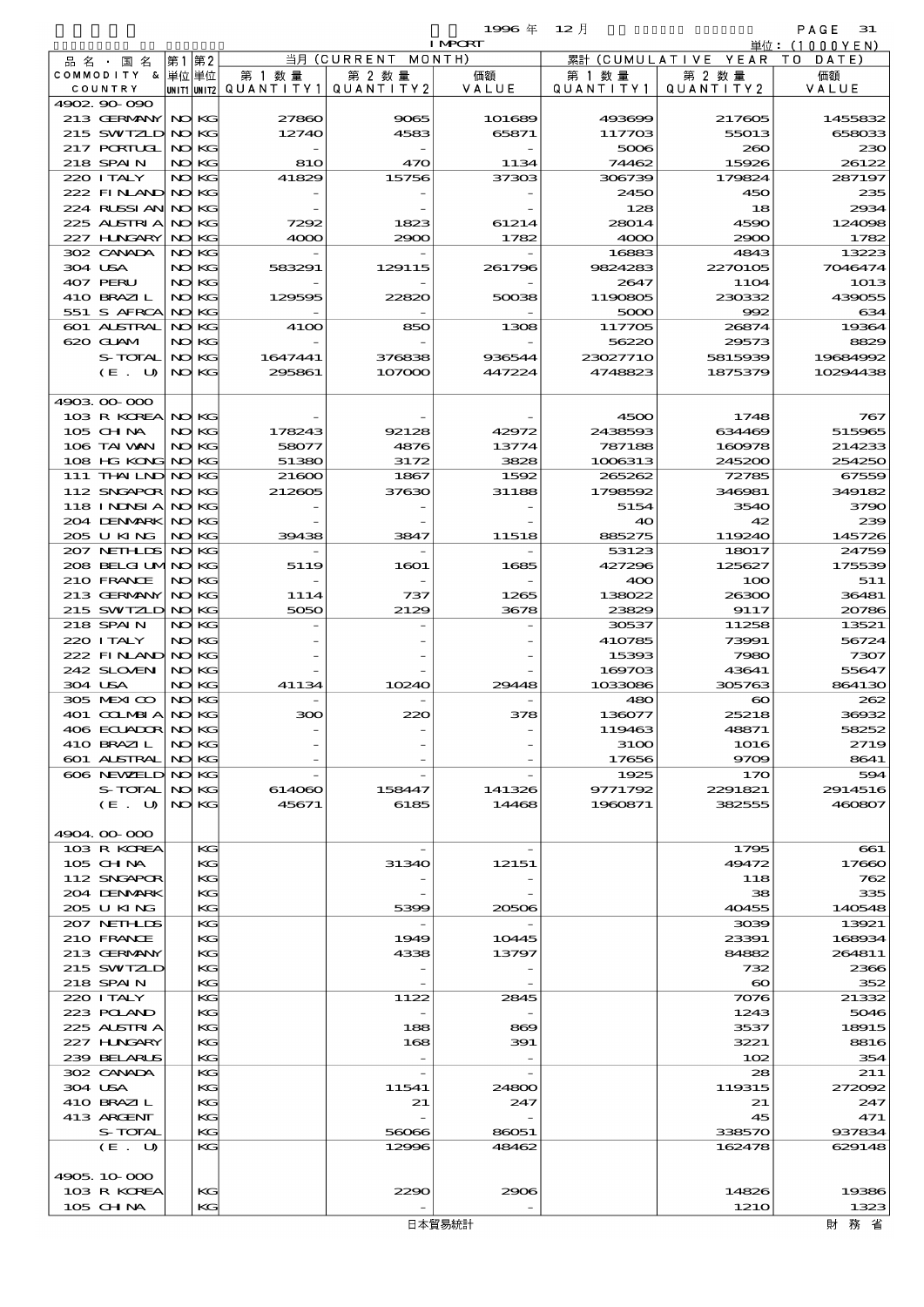$\begin{array}{lll} \textbf{1996} & \textbf{6} & \textbf{72} & \textbf{8} \\ \textbf{12} & \textbf{12} & \textbf{13} & \textbf{12} & \textbf{13} \\ \textbf{13} & \textbf{14} & \textbf{15} & \textbf{12} & \textbf{13} \\ \textbf{15} & \textbf{12} & \textbf{13} & \textbf{13} & \textbf{14} & \textbf{15} \\ \textbf{16} & \textbf{18} & \textbf{18} & \textbf{19} & \textbf{18} & \textbf{18} \\ \textbf$ 

|                             |    |              |                                            |                                | <b>I MPCRT</b> |                      |                        | 単位: (1000 Y E N) |
|-----------------------------|----|--------------|--------------------------------------------|--------------------------------|----------------|----------------------|------------------------|------------------|
| 品 名 ・ 国 名                   | 第1 | 第2           |                                            | 当月 (CURRENT                    | MONTH)         |                      | 累計 (CUMULATIVE YEAR    | T O<br>DATE)     |
| COMMODITY & 単位単位<br>COUNTRY |    |              | 第 1 数 量<br>UNIT1 UNIT2 QUANTITY1 QUANTITY2 | 第 2 数量                         | 価額<br>VALUE    | 第 1 数 量<br>QUANTITY1 | 第 2 数量<br>QUANTITY 2   | 価額<br>VALUE      |
| 4905, 10 000                |    |              |                                            |                                |                |                      |                        |                  |
| 106 TAI VAN                 |    | KG           |                                            | 11403                          | 16957          |                      | 62310                  | 82455            |
| 108 HG KONG                 |    | KG           |                                            |                                |                |                      | 52                     | 1816             |
| 204 DENMARK                 |    | KG           |                                            | 168                            | 534            |                      | 4868                   | 14377            |
| 205 U KING<br>215 SWIZLD    |    | KG<br>KG     |                                            |                                |                |                      | <b>1O1</b><br>$\infty$ | 1534<br>861      |
| 218 SPAIN                   |    | KG           |                                            |                                |                |                      | 2269                   | 1327             |
| 220 I TALY                  |    | KG           |                                            | 2530                           | 3327           |                      | 10039                  | 15438            |
| 302 CANADA                  |    | KG           |                                            |                                |                |                      | 404                    | 922              |
| 304 USA                     |    | KG           |                                            | 127                            | 618            |                      | 14043                  | 28941            |
| S-TOTAL                     |    | KG           |                                            | 16518                          | 24342          |                      | 110142                 | 168380           |
| (E. U)                      |    | KG           |                                            | 2698                           | 3861           |                      | 17277                  | 32676            |
| 4905.91-000                 |    |              |                                            |                                |                |                      |                        |                  |
| 103 R KOREA                 |    | KG           |                                            |                                |                |                      | 838                    | 1658             |
| 105 CH NA                   |    | KG           |                                            |                                |                |                      | 7224                   | 12403            |
| 112 SNGAPOR                 |    | KG           |                                            | 500                            | 1134           |                      | 2107                   | 4435             |
| 204 DENMARK<br>205 U KING   |    | KG<br>KG     |                                            | 115                            | 248            |                      | 167<br>3388            | 271<br>16191     |
| 208 BELGI UM                |    | KG           |                                            |                                |                |                      | 290                    | 2782             |
| 213 GERMANY                 |    | KG           |                                            |                                |                |                      | 884                    | 1830             |
| 215 SWIZLD                  |    | KG           |                                            |                                |                |                      | 20                     | 306              |
| 220 I TALY                  |    | KG           |                                            |                                |                |                      | 19                     | 321              |
| 302 CANADA                  |    | KG           |                                            |                                |                |                      | 254                    | 402              |
| 304 USA<br>601 ALSTRAL      |    | KG<br>KG     |                                            | 882<br>165                     | 3440<br>467    |                      | 32234<br>724           | 60751<br>5002    |
| S-TOTAL                     |    | KG           |                                            | 1662                           | 5289           |                      | 48149                  | 106352           |
| (E. U)                      |    | KG           |                                            | 115                            | 248            |                      | 4748                   | 21395            |
|                             |    |              |                                            |                                |                |                      |                        |                  |
| 4905.99-000                 |    |              |                                            |                                |                |                      |                        |                  |
| 103 R KOREA                 |    | KG           |                                            |                                |                |                      | 1225                   | 18344            |
| 105 CH NA<br>106 TAI VAN    |    | KG<br>KG     |                                            |                                |                |                      | 96<br>1025             | 343<br>2549      |
| 108 HG KONG                 |    | KG           |                                            |                                |                |                      | 1350                   | 1779             |
| 112 SNGAPOR                 |    | KG           |                                            | 170                            | 3087           |                      | 1813                   | 14099            |
| 118 INNSI A                 |    | KG           |                                            |                                |                |                      | 748                    | 998              |
| 205 U KING                  |    | KG           |                                            | 1490                           | 23599          |                      | 17007                  | 191057           |
| 207 NETH IDS                |    | KG           |                                            |                                |                |                      | 652                    | 1872             |
| 208 BELGI UM<br>210 FRANCE  |    | KG<br>KG     |                                            | 73                             | 243            |                      | 4<br>2149              | 365<br>551O      |
| 213 GERMANY                 |    | KG           |                                            | $\overline{\phantom{0}}$       |                |                      | 982                    | 8081             |
| 215 SWIZLD                  |    | KG           |                                            | 4                              | 328            |                      | 339                    | 1734             |
| 218 SPAIN                   |    | $\mathbf{K}$ |                                            |                                |                |                      | 702                    | 362              |
| 220 I TALY                  |    | KG           |                                            |                                |                |                      | 28                     | 698              |
| 224 RUSSI AN<br>225 ALSTRIA |    | KG<br>KG     |                                            |                                |                |                      | 190<br>72              | 855<br>358       |
| 227 HNGARY                  |    | KG           |                                            |                                |                |                      | 52                     | 300              |
| 302 CANADA                  |    | KG           |                                            |                                |                |                      | 260                    | 641              |
| 304 USA                     |    | KG           |                                            | $10$ 37                        | 1022           |                      | 39482                  | 31077            |
| 601 ALSTRAL                 |    | KG           |                                            | 109                            | 1804           |                      | 726                    | 13402            |
| 606 NEWELD                  |    | KG           |                                            | $\overline{\phantom{a}}$       |                |                      | 326                    | 2290             |
| <b>S-TOTAL</b><br>(E. U)    |    | KG<br>KG     |                                            | 2883<br>1563                   | 30083<br>23842 |                      | 69228<br>21596         | 296723<br>208303 |
|                             |    |              |                                            |                                |                |                      |                        |                  |
| 4906.00.000                 |    |              |                                            |                                |                |                      |                        |                  |
| 103 R KOREA                 |    | KG           |                                            | 351                            | 20539          |                      | 7721                   | 295472           |
| $105$ CHNA                  |    | KG           |                                            |                                |                |                      | 5                      | 300              |
| 106 TAI VAN<br>108 HG KONG  |    | KG<br>KG     |                                            | з                              | 1265           |                      | 48<br>192              | 43522<br>1644    |
| 203 SWIDEN                  |    | KG           |                                            |                                |                |                      | 15                     | 669              |
| 204 DENMARK                 |    | KG           |                                            | $\overline{\phantom{0}}$       |                |                      | 1                      | 372              |
| 205 U KING                  |    | KG           |                                            | 5                              | 209            |                      | 89                     | 21372            |
| 207 NETHLIS                 |    | KG           |                                            | 1                              | 227            |                      | 21                     | 117O             |
| 210 FRANCE<br>213 GERMANY   |    | KG<br>KG     |                                            | 88                             | 731            |                      | 223<br>921             | 4906<br>8030     |
| 215 SWIZLD                  |    | KG           |                                            | $\overline{\phantom{a}}$       |                |                      | 5                      | 300              |
| 218 SPAIN                   |    | KG           |                                            |                                |                |                      | 463                    | 866              |
| 220 I TALY                  |    | KG           |                                            | 8                              | 1049           |                      | 100                    | 5415             |
| 222 FINAND                  |    | KG           |                                            |                                |                |                      | з                      | 324              |
| 224 RUSSI AN                |    | KG           |                                            |                                |                |                      | 1                      | 567              |
| 302 CANADA<br>304 USA       |    | KG<br>КG     |                                            | $\overline{\phantom{a}}$<br>10 | 1250           |                      | $\mathbf o$<br>2774    | 247<br>53944     |
| 601 ALSTRAL                 |    | KG           |                                            |                                |                |                      | 71                     | 1444             |
| S-TOTAL                     |    | KG           |                                            | 466                            | 25270          |                      | 12653                  | 440564           |
| (E. U)                      |    | KG           |                                            | 102                            | 2216           |                      | 1836                   | 43124            |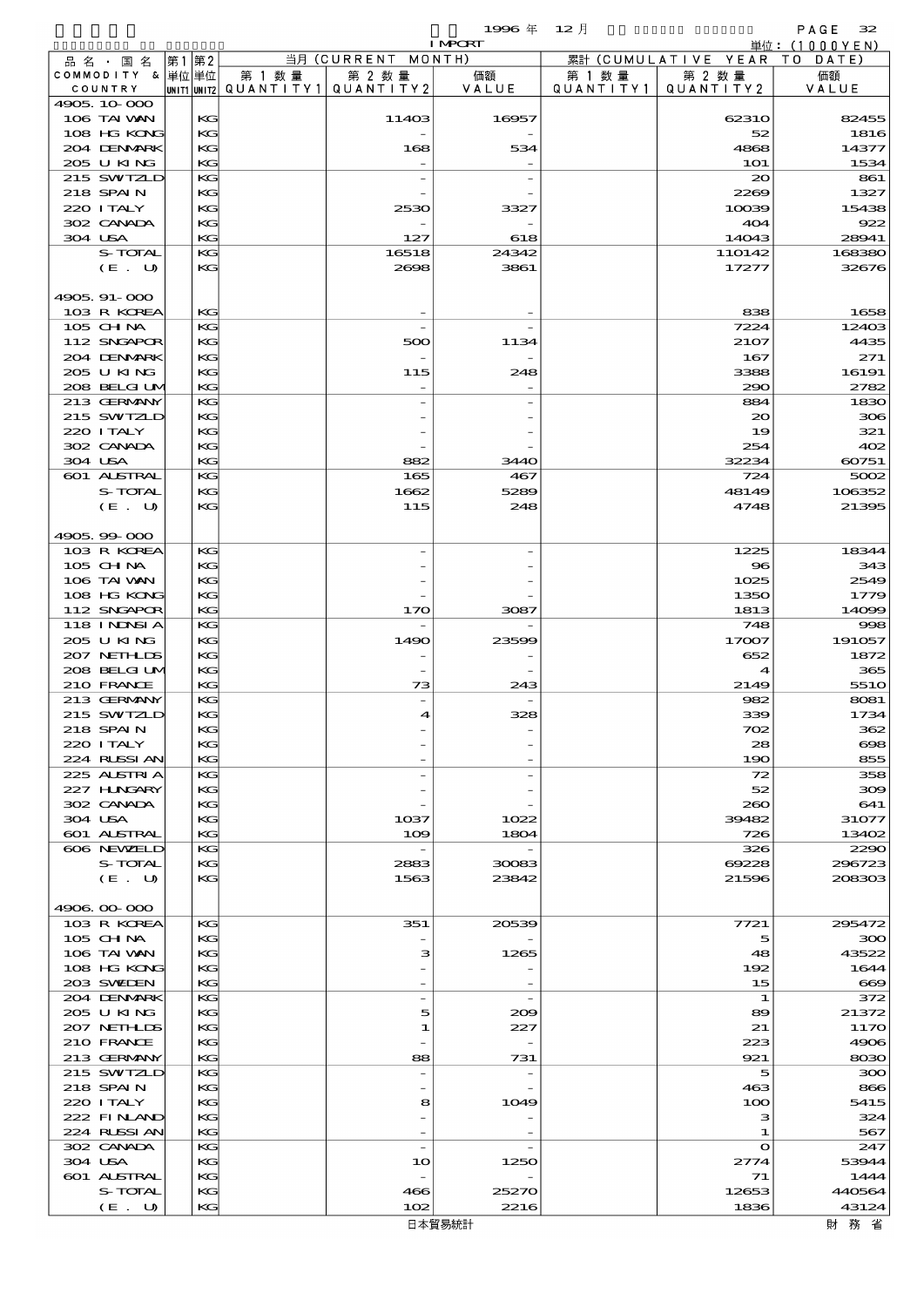$1996 \ncong 12 \nparallel$  PAGE 33

|                              |          |        |                                                  | <b>I MPORT</b> |                      |                              | 単位: (1000YEN)    |
|------------------------------|----------|--------|--------------------------------------------------|----------------|----------------------|------------------------------|------------------|
| 品名・国名                        | 第1 第2    |        | 当月 (CURRENT MONTH)                               |                |                      | 累計 (CUMULATIVE YEAR TO DATE) |                  |
| COMMODITY & 単位 単位<br>COUNTRY |          | 第 1 数量 | 第 2 数量<br> UNIT1 UNIT2  QUANT   TY1  QUANT   TY2 | 価額<br>VALUE    | 第 1 数 量<br>QUANTITY1 | 第 2 数量<br>QUANTITY 2         | 価額<br>VALUE      |
| 4907.00-000                  |          |        |                                                  |                |                      |                              |                  |
| 106 TAI VAN                  | КG       |        |                                                  |                |                      | 18                           | 1114             |
| 108 HG KONG                  | KG       |        | $\mathbf o$                                      | 2846           |                      | 6                            | 23697            |
| 111 THAILND                  | KG       |        |                                                  |                |                      | $\bullet$                    | 473              |
| 113 MALYSIA<br>153 KAZAKI S  | KG<br>KG |        |                                                  |                |                      | $\mathbf o$<br>5             | 2390<br>485      |
| 154 KYRGYZ                   | KG       |        |                                                  |                |                      | 1                            | 328              |
| 205 U KING                   | KG       |        |                                                  |                |                      | 1                            | 2227             |
| 218 SPAIN                    | KG       |        |                                                  |                |                      | з                            | 291              |
| 220 I TALY                   | KG       |        |                                                  |                |                      | 5                            | 4787             |
| 224 RUSSI AN                 | KG       |        |                                                  |                |                      | 121                          | 937              |
| 238 UKRAINE<br>244 MACHION   | KG<br>KG |        | 4                                                | 477            |                      | 4<br>1                       | 477<br>484       |
| 246 SLOVAK                   | KG       |        |                                                  |                |                      | з                            | 481              |
| 302 CANADA                   | KG       |        |                                                  |                |                      | 19                           | 35527            |
| 304 USA                      | KG       |        | $\mathbf{1}$                                     | 238            |                      | 23                           | 196750           |
| 316 JAMAICA                  | KG       |        |                                                  |                |                      | $\mathbf o$                  | 223              |
| 409 CHLE<br>S-TOTAL          | KG<br>KG |        | 5                                                | 3561           |                      | $\bullet$                    | 708<br>271379    |
| $(E_U U)$                    | KG       |        |                                                  |                |                      | 210<br>9                     | 7305             |
|                              |          |        |                                                  |                |                      |                              |                  |
| 4908 10 000                  |          |        |                                                  |                |                      |                              |                  |
| 103 R KOREA                  | KG       |        |                                                  |                |                      | 1313                         | 2551             |
| $105$ CHNA                   | KG       |        | 116                                              | $\infty$       |                      | 116                          | $\bf{669}$       |
| 108 HG KONG<br>113 MALYSIA   | KG<br>KG |        | $\overline{\phantom{a}}$                         |                |                      | 1530<br>22                   | 3970<br>477      |
| 205 U KING                   | KG       |        | 370                                              | 1877           |                      | 1051                         | 6696             |
| 210 FRANCE                   | KG       |        |                                                  |                |                      | 2569                         | 19121            |
| 213 GERMANY                  | KG       |        | 172                                              | 2783           |                      | 3019                         | 34171            |
| 220 I TALY                   | KG       |        |                                                  |                |                      | 580                          | 7954             |
| 304 USA<br>S-TOTAL           | KG<br>KG |        | $\bullet$<br>658                                 | 226<br>5555    |                      | 2558<br>12758                | 23836<br>99445   |
| (E. U)                       | KG       |        | 542                                              | 4660           |                      | 7219                         | 67942            |
|                              |          |        |                                                  |                |                      |                              |                  |
| 4908 90 000                  |          |        |                                                  |                |                      |                              |                  |
| 103 R KOREA                  | KG       |        | 912                                              | 755            |                      | 5347                         | 9266             |
| 105 CH NA                    | KG       |        |                                                  |                |                      | 4808                         | 16224            |
| 106 TAI VAN<br>108 HG KONG   | KG<br>KG |        | $\boldsymbol{\infty}$                            | 1484           |                      | 10158<br>207                 | 21517<br>2359    |
| 111 THAILND                  | KG       |        |                                                  |                |                      | $_{\infty}$                  | 245              |
| 113 MALYSIA                  | KG       |        |                                                  |                |                      | 92                           | 1147             |
| 117 PH LPIN                  | KG       |        |                                                  |                |                      | $\mathbf o$                  | 404              |
| 203 SWIJEN                   | KG       |        |                                                  |                |                      | 244                          | 289              |
| 204 DENMARK<br>205 U KING    | KG<br>KG |        | 7299                                             | 15019          |                      | 1726<br>6961O                | 3038<br>157299   |
| 207 NETHLIS                  | KG       |        |                                                  |                |                      | 29                           | 239              |
| 208 BELGI UM                 | KG       |        |                                                  |                |                      | 3483                         | 11229            |
| 200 LUNABRG                  | KG       |        |                                                  |                |                      | 87                           | 733              |
| 210 FRANCE                   | KG       |        | 1874                                             | 9264           |                      | 26551                        | 93177            |
| 213 GERMANY<br>215 SWIZLD    | KG       |        | 1877                                             | 5709           |                      | 49731                        | 127077           |
| 220 I TALY                   | KG<br>KG |        | 4481                                             | 18902          |                      | 11O<br>43186                 | 360<br>146628    |
| 222 FINAND                   | KG       |        |                                                  |                |                      | 15                           | 796              |
| 225 ALSTRIA                  | KG       |        |                                                  |                |                      | 42                           | 867              |
| 245 CZECH                    | KG       |        |                                                  |                |                      | 1402                         | 2573             |
| 304 USA                      | KG       |        | 1323                                             | 10097          |                      | 17884                        | 130613           |
| S-TOTAL<br>(E. U)            | KG<br>KG |        | 17826<br>15531                                   | 61230<br>48894 |                      | 234732<br>194704             | 726080<br>541372 |
|                              |          |        |                                                  |                |                      |                              |                  |
| 4909.00-000                  |          |        |                                                  |                |                      |                              |                  |
| 103 R KOREA                  | KG       |        | 430                                              | 1924           |                      | 47059                        | 110904           |
| 105 CHNA                     | KG       |        | 42676                                            | 108618         |                      | 424574                       | 515408           |
| 106 TAI VAN                  | KG<br>KG |        | 1908<br>147                                      | 4721           |                      | 14543                        | 22700            |
| 108 HG KONG<br>111 THAILND   | KG       |        |                                                  | 461            |                      | 141755<br>575                | 124891<br>3142   |
| 112 SNGAPOR                  | KG       |        | $\overline{\phantom{a}}$                         |                |                      | 1994                         | 4580             |
| 113 MALYSIA                  | KG       |        | 84                                               | 1493           |                      | 4128                         | 10200            |
| 117 PHLPIN                   | KG       |        |                                                  |                |                      | 2605                         | 7494             |
| 118 I NINSI A                | KG       |        | 30                                               | 242            |                      | 30                           | 242              |
| 127 BANCLA<br>131 NEPAL      | KG<br>KG |        | $\overline{\phantom{a}}$                         |                |                      | 150<br>185                   | 757<br>407       |
| 143 ISRAEL                   | KG       |        | 35                                               | 322            |                      | 548                          | 371O             |
| 203 SWIDEN                   | KG       |        | 65                                               | 321            |                      | 1174                         | 3515             |
| 204 DENMARK                  | KG       |        | 74                                               | 240            |                      | 1091                         | 4830             |
| 205 U KING                   | KG       |        | 2330                                             | 12174          |                      | 43984                        | 203162           |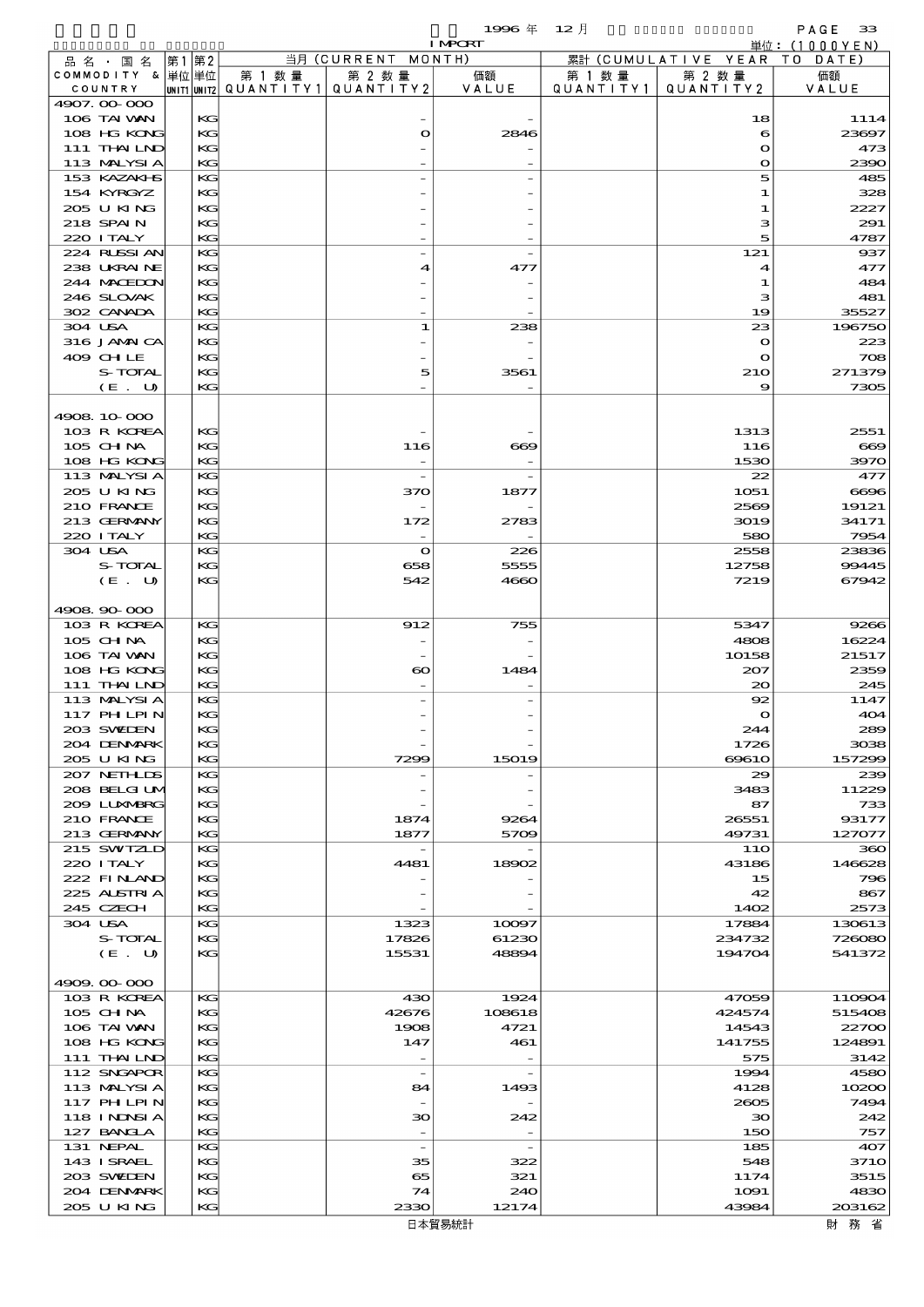|                             |    |          |                          |                    | 1996年          | $12$ 月    |                              | PAGE<br>34                     |
|-----------------------------|----|----------|--------------------------|--------------------|----------------|-----------|------------------------------|--------------------------------|
|                             |    |          |                          | 当月 (CURRENT MONTH) | <b>I MPORT</b> |           | 累計 (CUMULATIVE YEAR          | 単位: $(1000YEN)$<br>T O<br>DATE |
| 品名・国名<br>COMMODITY & 単位単位   | 第1 | 第2       | 第 1 数 量                  | 第 2 数量             | 価額             | 第 1 数 量   | 第 2 数量                       | 価額                             |
| COUNTRY                     |    |          | unit1 unit2  Q∪ANT   TY1 | QUANTITY2          | VALUE          | QUANTITY1 | QUANTITY 2                   | VALUE                          |
| 4909.00-000<br>206 IRELAND  |    | KG       |                          |                    |                |           | 453                          | 1295                           |
| 207 NETHLIS                 |    | KG       |                          | 856                | 4278           |           | 18125                        | 90109                          |
| 208 BELGIUM                 |    | KG       |                          | 85                 | 528            |           | 445                          | 1219                           |
| 210 FRANCE<br>213 GERMANY   |    | KG<br>KG |                          | 1351<br>167        | 7924<br>1445   |           | 20673<br>17995               | 108892<br>39525                |
| 215 SWIZLD                  |    | KG       |                          | 128                | 733            |           | 4739                         | 23398                          |
| 218 SPAIN                   |    | KG       |                          | 42                 | 685            |           | 1552                         | 6557                           |
| 220 I TALY                  |    | KG       |                          | 542                | 2046           |           | 12617                        | 40978                          |
| 222 FINLAND<br>224 RUSSIAN  |    | KG<br>KG |                          |                    |                |           | 214<br>$\boldsymbol{\infty}$ | 719<br>363                     |
| 225 ALSTRIA                 |    | KG       |                          |                    |                |           | 140                          | 385                            |
| 230 GREECE                  |    | KG       |                          |                    |                |           | 40                           | 361                            |
| 234 TURKEY<br>302 CANADA    |    | KG<br>КC |                          | 271                | 2056           |           | 192<br>1541                  | 504<br>12816                   |
| 304 USA                     |    | KG       |                          | 8405               | 28941          |           | 89926                        | 372774                         |
| 410 BRAZIL                  |    | KG       |                          |                    |                |           | 51                           | 541                            |
| 549 ZNBABVE                 |    | KG       |                          |                    |                |           | 74                           | 416                            |
| 601 ALSTRAL<br>S-TOTAL      |    | KG<br>KG |                          | 441<br>60067       | 836<br>179988  |           | 3420<br>856652               | 9195<br>1725989                |
| (E. U)                      |    | KG       |                          | 5512               | 29641          |           | 118503                       | 501547                         |
|                             |    |          |                          |                    |                |           |                              |                                |
| 4910 00 010                 |    |          |                          |                    |                |           |                              | 93800                          |
| 103 R KOREA<br>104 N KOREA  |    | KG<br>KG |                          | 30240<br>559       | 13530<br>335   |           | 176564<br>559                | 335                            |
| 105 CH NA                   |    | KG       |                          | 5462               | 6623           |           | 655651                       | 172408                         |
| 106 TAI WAN                 |    | КC       |                          | 6458               | 5922           |           | 65192                        | 52623                          |
| 108 HG KONG<br>111 THAILND  |    | KG<br>KG |                          | 8499<br>1085       | 11149<br>568   |           | 867596<br>7024               | 305259<br>6317                 |
| 112 SNGAPOR                 |    | KG       |                          | 900                | 884            |           | 38248                        | 29997                          |
| 113 MALYSIA                 |    | KG       |                          | 996                | 632            |           | 9980                         | 4480                           |
| 117 PHLPIN                  |    | КC       |                          |                    |                |           | 956                          | 904                            |
| 118 I NDSI A<br>123 INIA    |    | KG<br>KG |                          | 14O                | 275            |           | 25350<br>428                 | 11525<br>526                   |
| 124 PAKISTN                 |    | KG       |                          |                    |                |           | 825                          | 2065                           |
| 131 NEPAL                   |    | KG       |                          |                    |                |           | 3775                         | 8921                           |
| 133 I RAN<br>203 SWIDEN     |    | KG<br>KG |                          | 701                | 1160           |           | 648<br>12377                 | 896<br>18350                   |
| 204 DENMARK                 |    | KG       |                          | 538                | 1406           |           | 1356                         | 3316                           |
| 205 U KING                  |    | KG       |                          | 4050               | 8513           |           | 92515                        | 170093                         |
| 207 NETHLIS                 |    | KG       |                          | 14279              | 6270           |           | 38208                        | 37257                          |
| 208 BELGI UV<br>210 FRANCE  |    | KG<br>KG |                          | 2221<br>357        | 2158<br>550    |           | 10131<br>40079               | 11084<br>68144                 |
| 213 GERMANY                 |    | KG       |                          | 11967              | 19959          |           | 349049                       | 438658                         |
| 215 SWIZLD                  |    | KG       |                          | 16757              | 14686          |           | 120272                       | 96587                          |
| 218 SPAIN<br>220 I TALY     |    | KG<br>KG |                          | 64<br>3850         | 268<br>7316    |           | 350<br>25479                 | 965<br>34016                   |
| 225 ALSTRIA                 |    | KG       |                          | 1580               | 2175           |           | 3639                         | 5448                           |
| 230 GREECE                  |    | KG       |                          |                    |                |           | 40                           | 219                            |
| 234 TURKEY                  |    | KG       |                          | 400                | 443            |           | 500                          | 715                            |
| 245 CZECH<br>302 CANADA     |    | KG<br>KG |                          |                    |                |           | 232<br>5101                  | 305<br>5051                    |
| 304 USA                     |    | KG       |                          | 4298               | 10508          |           | 220718                       | 399655                         |
| 401 COLMBIA                 |    | KG       |                          |                    |                |           | 470                          | 666                            |
| 410 BRAZIL<br>549 ZMBABVE   |    | KG<br>KG |                          |                    |                |           | 604<br>30                    | 725<br>432                     |
| 551 S AFRCA                 |    | КC       |                          |                    |                |           | 520                          | 408                            |
| 556 SVXZIND                 |    | KG       |                          | 400                | 363            |           | 400                          | 363                            |
| 601 ALSTRAL                 |    | KG       |                          |                    |                |           | 5228                         | 7114                           |
| 606 NEWELD<br>S-TOTAL       |    | KG<br>KG |                          | 115801             | 115693         |           | 206<br>2780300               | $\infty$<br>1990227            |
| (E. U)                      |    | KG       |                          | 39607              | 49775          |           | 573223                       | 787550                         |
|                             |    |          |                          |                    |                |           |                              |                                |
| 4910.000.090<br>103 R KOREA |    | KG       |                          | 300                | 229            |           | 1390                         | 474                            |
| 105 CH NA                   |    | KG       |                          | 2582               | 2201           |           | 53031                        | 52688                          |
| 106 TAI VAN                 |    | KG       |                          | 926                | 858            |           | 41276                        | 45421                          |
| 108 HG KONG                 |    | KG       |                          |                    |                |           | 58060                        | 50082                          |
| 117 PHLPIN<br>123 INIA      |    | KG<br>KG |                          | 943                | 5953           |           | 723<br>1057                  | 949<br>6347                    |
| 203 SWIEN                   |    | KG       |                          | 1103               | 1821           |           | 1103                         | 1821                           |
| 205 U KING                  |    | KG       |                          |                    |                |           | 610                          | 1189                           |
| 213 GERMANY<br>302 CANADA   |    | KG<br>KG |                          | 171                | 845            |           | 2998<br>171                  | 5095<br>845                    |
| 304 USA                     |    | KG       |                          | 83                 | 419            |           | 716                          | 3103                           |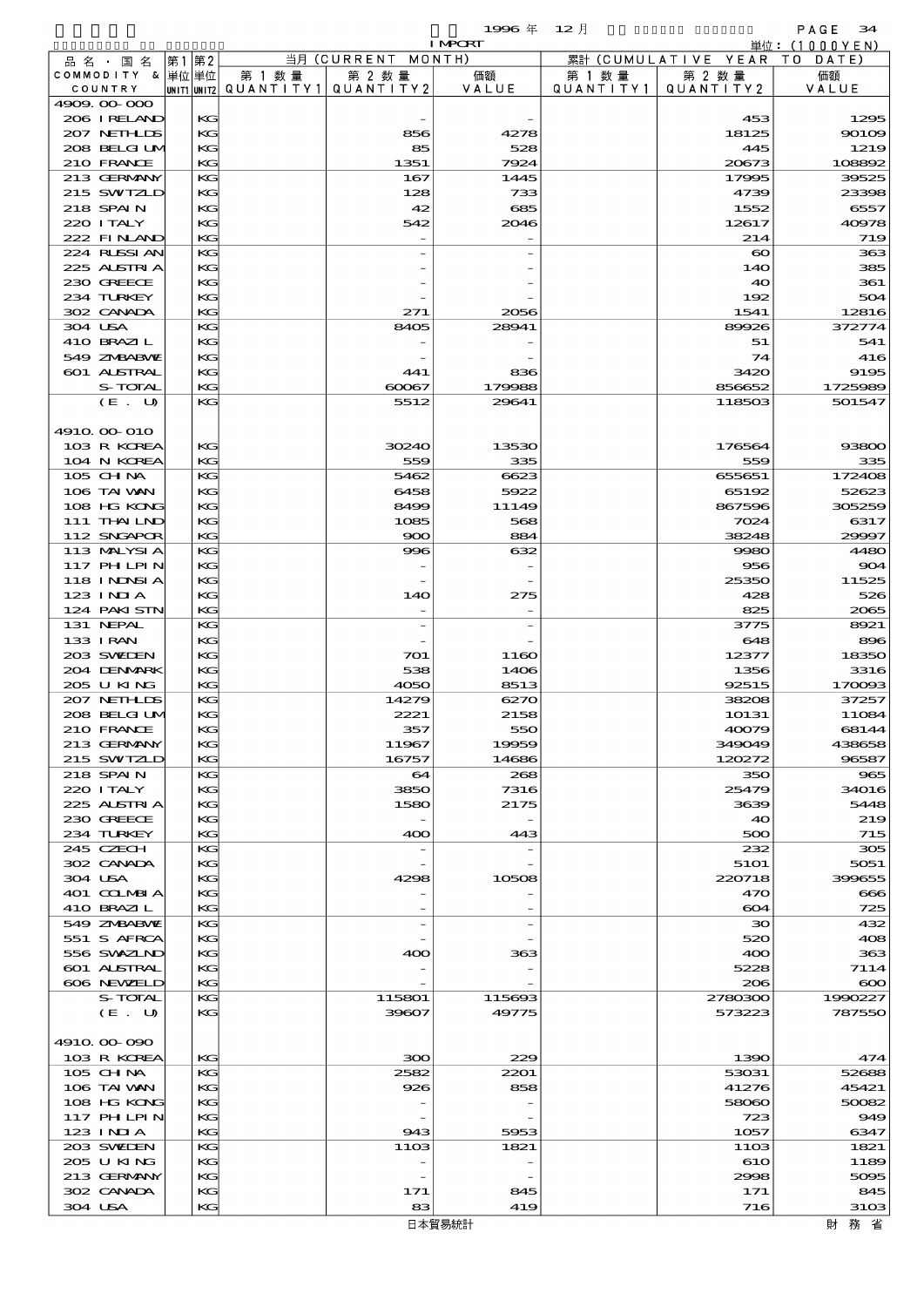$1996 \nless 12 \nless 12$ 

|                             |          |                                       |                    | <b>I MPCRT</b> |           |                              | 単位: (1000 Y E N ) |
|-----------------------------|----------|---------------------------------------|--------------------|----------------|-----------|------------------------------|-------------------|
| 品名・国名                       | 第1第2     |                                       | 当月 (CURRENT MONTH) |                |           | 累計 (CUMULATIVE YEAR TO DATE) |                   |
| COMMODITY & 単位単位            |          | 第 1 数量                                | 第 2 数量             | 価額             | 第 1 数 量   | 第 2 数量                       | 価額                |
| COUNTRY                     |          | UNIT1 UNIT2  QUANT I TY1  QUANT I TY2 |                    | VALUE          | QUANTITY1 | QUANTITY 2                   | VALUE             |
| 4910.00 090                 |          |                                       |                    |                |           |                              |                   |
| S-TOTAL                     | KG       |                                       | 6108               | 12326          |           | 161135                       | 168014            |
| (E. U)                      | KG       |                                       | 1103               | 1821           |           | 4711                         | 8105              |
|                             |          |                                       |                    |                |           |                              |                   |
| 4911.10-000                 |          |                                       |                    |                |           |                              |                   |
| 103 R KOREA                 | KG       |                                       | 32195              | 10233          |           | 274627                       | 83762             |
| 105 CH NA                   | KG       |                                       | 264403             | 55487          |           | 1463968                      | 395952            |
| 106 TAI VAN                 | KG       |                                       | 6827               | 42439          |           | 125784                       | 131467            |
| 108 HG KONG<br>110 VI EINAV | KG<br>KG |                                       | 177275             | 110813         |           | 737293<br>36600              | 398151<br>4529    |
| 111 THAILND                 | KG       |                                       |                    |                |           | 52829                        |                   |
| 112 SNGAPOR                 | КG       |                                       | 1027<br>11080      | 857            |           | 334747                       | 25230<br>210705   |
| 113 MALYSIA                 |          |                                       |                    | 11770          |           | 88349                        |                   |
| <b>117 PHLPIN</b>           | KG<br>KG |                                       | 15608              | 8913           |           | 37                           | 72414<br>253      |
| 118 I NDSI A                | KG       |                                       | 8392               | 2170           |           | 68090                        | 23043             |
| 123 INIA                    | KG       |                                       |                    |                |           | 815                          | 974               |
| 133 I RAN                   | KG       |                                       |                    |                |           | 2083                         | 749               |
| 137 SU ARAB                 | KG       |                                       |                    |                |           | 24                           | 213               |
| 143 I SRAEL                 | KG       |                                       |                    |                |           | 1497                         | 4759              |
| 147 U ARB E                 | KG       |                                       |                    |                |           | 2700                         | 340               |
| 201 I CELAND                | KG       |                                       |                    |                |           | 50                           | 227               |
| 202 NORWAY                  | КG       |                                       | 118                | 271            |           | 1719                         | 1159              |
| 203 SWIDEN                  | KG       |                                       | 5114               | 9740           |           | 51608                        | 70387             |
| 204 DENMARK                 | KG       |                                       | 2508               | 2584           |           | 29761                        | 39223             |
| 205 U KING                  | KG       |                                       | 50890              | 33021          |           | 2459985                      | 955981            |
| 206 IRELAND                 | KG       |                                       | 400                | 495            |           | 3270                         | 4435              |
| 207 NETHLIS                 | KG       |                                       | 1668               | 4422           |           | 154227                       | 115559            |
| 208 BELGI UM                | KG       |                                       | 1088               | 1474           |           | <b>23310</b>                 | 26797             |
| 210 FRANCE                  | KG       |                                       | 8895               | 30782          |           | 224515                       | 506080            |
| 213 GERMANY                 | KG       |                                       | 18035              | 26140          |           | 1558539                      | 673980            |
| 215 SWIZLD                  | KG       |                                       | 8333               | 11351          |           | 94691                        | 156587            |
| 217 PORTUGL                 | KG       |                                       | 178                | 672            |           | 463                          | 1543              |
| 218 SPAIN                   | KG       |                                       | 6600               | 3205           |           | 98470                        | 53744             |
| 220 I TALY                  | KG       |                                       | 14213              | 26197          |           | 412694                       | 436998            |
| 221 MALTA                   | KG       |                                       |                    |                |           | 246                          | 313               |
| 222 FINAND                  | KG       |                                       |                    |                |           | 2490                         | 2857              |
| 223 POLAND                  | KG       |                                       |                    |                |           | 533                          | 604               |
| 224 RUSSI AN                | KG       |                                       |                    |                |           | 103                          | 2461              |
| 225 ALSTRIA                 | KG       |                                       | <b>1105</b>        | 2380           |           | 23454                        | 32325             |
| 227 H.NGARY                 | KG       |                                       |                    |                |           | 1043                         | 477               |
| 230 GREECE                  | KG       |                                       |                    |                |           | 565                          | 256               |
| 234 TURKEY                  | KG       |                                       |                    |                |           | 25                           | 546               |
| 238 UKRAINE                 | KG       |                                       |                    |                |           | 10044                        | 955               |
| 242 SLOVENI                 | KG       |                                       |                    |                |           | 661                          | 273               |
| 245 CZECH                   | KG       |                                       |                    |                |           | 120                          | 242               |
| 302 CANADA                  | KG       |                                       | 28460              | 32601          |           | 123949                       | 200985            |
| 304 USA                     | KG       |                                       | 125068             | 107888         |           | 1948636                      | 1712289           |
| 305 MEXICO                  | KG       |                                       |                    |                |           | 121                          | 1473              |
| 306 GUATNAL                 | KG       |                                       | 2800               | 413            |           | 2800                         | 413               |
| 312 PANAMA                  | KG       |                                       |                    |                |           | 30                           | 954               |
| 401 COLMBIA                 | KG       |                                       |                    |                |           | 524                          | 227               |
| 409 CHLE                    | KG       |                                       |                    |                |           | 375                          | 247               |
| 410 BRAZIL                  | KG       |                                       |                    |                |           | 1684                         | 1445              |
| 551 S AFRCA                 | КG       |                                       |                    |                |           | 1050                         | 111O              |
| 601 ALSTRAL                 | KG       |                                       | 3158               | 5536           |           | 43070                        | 50433             |
| 606 NEWELD                  | KG       |                                       | 205                | 509            |           | 4627                         | 7087              |
| 620 GLAM                    | KG       |                                       |                    |                |           | 5439                         | 1236              |
| S-TOTAL                     | KG       |                                       | 795643             | 542363         |           | 10474334                     | 6414449           |
| (E. U)                      | KG       |                                       | 110694             | 141112         |           | 5043351                      | 2920165           |
|                             |          |                                       |                    |                |           |                              |                   |
| 4911.91-010                 |          |                                       |                    |                |           |                              |                   |
| 103 R KOREA                 | KG       |                                       |                    |                |           | <b>1910</b>                  | 1396              |
| 105 CH NA                   | KG       |                                       |                    |                |           | 55044                        | 51203             |
| 106 TAI VAN                 | KG       |                                       | 901                | 9944           |           | 6004                         | 48772             |
| 108 HG KONG                 | KG       |                                       | 2221               | 5252           |           | 75872                        | 70288             |
| 112 SNGAPOR                 | KG       |                                       |                    |                |           | 23500                        | 17136             |
| 113 MALYSIA                 | KG       |                                       |                    |                |           | $\infty$                     | 432               |
| 202 NORWAY                  | KG       |                                       |                    |                |           | 27                           | 406               |
| 203 SWIDEN                  | KG       |                                       |                    |                |           | 91                           | 1238              |
| 204 DENMARK                 | KG       |                                       |                    |                |           | 50                           | 2751              |
| 205 U KING                  | КG       |                                       | 234                | 658            |           | 26286                        | 65635             |
| 207 NETHLIS                 | KG       |                                       | 165                | 639            |           | 4774                         | 11034             |
| 208 BELGI UM<br>210 FRANCE  | KG<br>KG |                                       | 49                 | 2262           |           | 254<br>20039                 | 681<br>65144      |
| 213 GERMANY                 | KG       |                                       |                    |                |           | 71428                        | 54594             |
|                             |          |                                       |                    |                |           |                              |                   |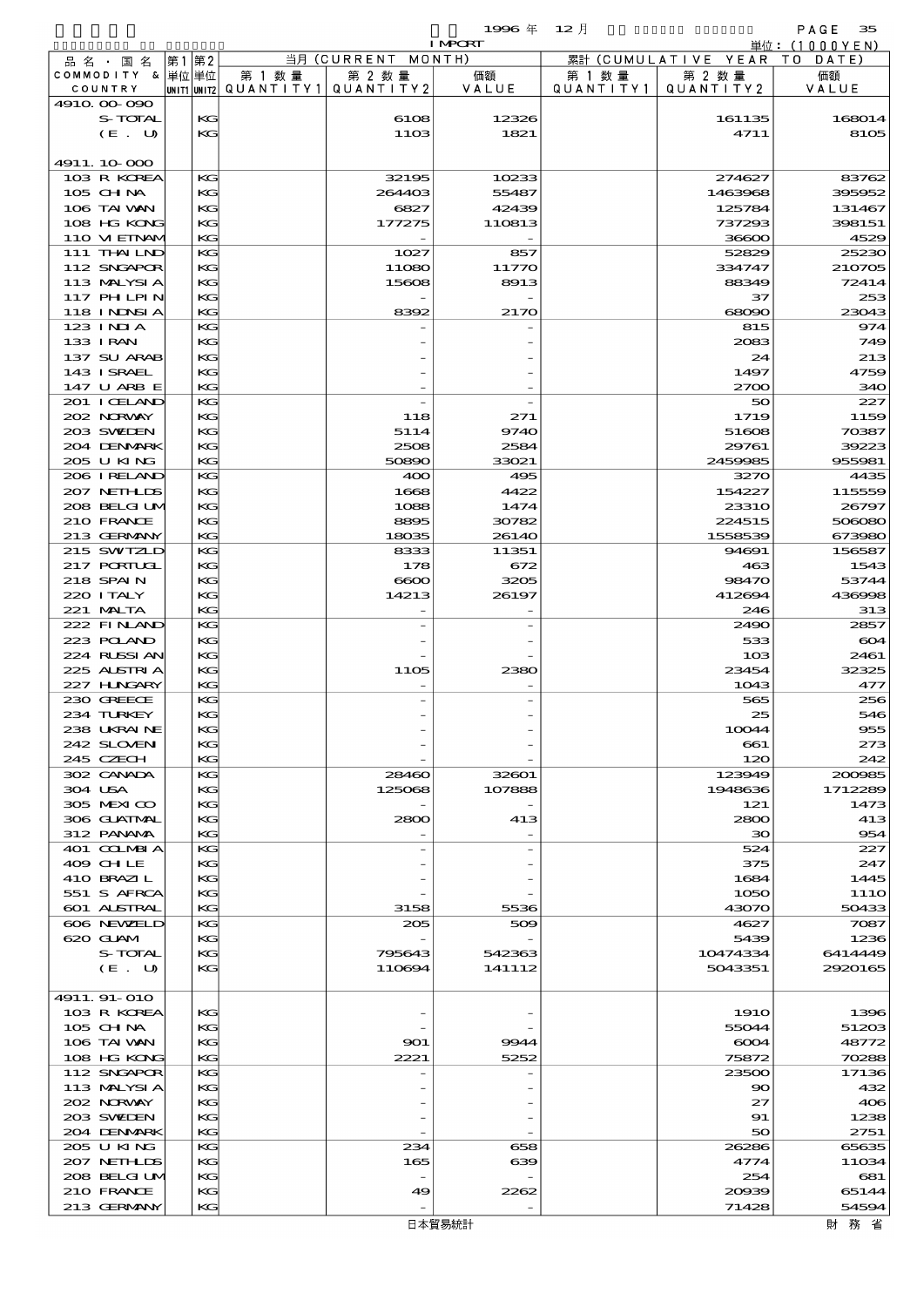|                             |       |          |                                                  |                    | 1996年          | - 12 月               |                        | PAGE<br>36       |
|-----------------------------|-------|----------|--------------------------------------------------|--------------------|----------------|----------------------|------------------------|------------------|
|                             |       |          |                                                  |                    | <b>I MPORT</b> |                      |                        | 単位:(1000YEN)     |
| 品名・国名                       | 第1 第2 |          |                                                  | 当月 (CURRENT MONTH) |                |                      | 累計 (CUMULATIVE YEAR TO | DATE)            |
| COMMODITY & 単位単位<br>COUNTRY |       |          | 第 1 数量<br> unit1 unit2  Q∪ANT   TY1  Q∪ANT   TY2 | 第 2 数量             | 価額<br>VALUE    | 第 1 数 量<br>QUANTITY1 | 第 2 数量<br>QUANTITY2    | 価額               |
| 4911.91-010                 |       |          |                                                  |                    |                |                      |                        | VALUE            |
| 215 SWIZLD                  |       | KG       |                                                  | 100                | 461            |                      | 634                    | 1430             |
| 218 SPAIN                   |       | KG       |                                                  |                    |                |                      | 515                    | 1300             |
| 220 I TALY                  |       | KG       |                                                  | 1099               | 1708           |                      | 8994                   | 38199            |
| 225 ALSTRIA                 |       | KG       |                                                  |                    |                |                      | 754                    | 2426             |
| 227 HNGARY                  |       | KG       |                                                  |                    |                |                      | 40                     | 342              |
| 238 UKRAINE                 |       | KG       |                                                  |                    |                |                      | 117                    | <b>1O1O</b>      |
| 302 CANADA                  |       | KG       |                                                  | 277                | 4580           |                      | 861                    | 12536            |
| 304 USA                     |       | KG       |                                                  | 3629               | 50740          |                      | 121296                 | 693377           |
| 601 ALSTRAL                 |       | KG       |                                                  | зо                 | $\infty$       |                      | 382                    | 5607             |
| S-TOTAL                     |       | KG       |                                                  | 8705               | 76851          |                      | 419862                 | 1146937          |
| (E. U)                      |       | KG       |                                                  | 1547               | 5267           |                      | 134085                 | 243002           |
|                             |       |          |                                                  |                    |                |                      |                        |                  |
| 4911.91-090                 |       |          |                                                  |                    |                |                      |                        |                  |
| 103 R KOREA                 |       | KG       |                                                  | 20265              | 64944          |                      | 174591                 | 352303           |
| 105 CHNA<br>106 TAI VAN     |       | KG       |                                                  | 2662               | 3697           |                      | 135358                 | 85861            |
|                             |       | KG       |                                                  | 1636               | 2385           |                      | 25549                  | 53773            |
| 108 HG KONG<br>110 VIEINAM  |       | KG<br>KG |                                                  | 76                 | 550            |                      | 64119<br>5790          | 54403<br>12147   |
| 111 THAILND                 |       | KG       |                                                  |                    |                |                      | 2239                   | 3345             |
| 112 SNGAPOR                 |       | KG       |                                                  |                    |                |                      | 12355                  | 16519            |
| 113 MALYSIA                 |       | KG       |                                                  |                    |                |                      | 33                     | 1448             |
| 117 PH LPIN                 |       | KG       |                                                  | 55                 | 16740          |                      | 499                    | 28939            |
| <b>118 INDSIA</b>           |       | KG       |                                                  |                    |                |                      | 1066                   | 1806             |
| 143 I SRAEL                 |       | KG       |                                                  | 35                 | 1916           |                      | 358                    | 3946             |
| 201 I CELAND                |       | KG       |                                                  |                    |                |                      | 8                      | 612              |
| 202 NORWAY                  |       | KG       |                                                  |                    |                |                      | 25                     | 1032             |
| 203 SWIEN                   |       | KG       |                                                  |                    |                |                      | 118                    | 3171             |
| 204 DENMARK                 |       | KG       |                                                  | 650                | 755            |                      | 2071                   | 7994             |
| 205 U KING                  |       | KG       |                                                  | 8464               | 26205          |                      | 143767                 | 412689           |
| 206 I RELAND                |       | KG       |                                                  |                    |                |                      | 75                     | 200              |
| 207 NETHLIS                 |       | KG       |                                                  | 5056               | 17643          |                      | 32455                  | 103627           |
| 208 BELGI UM                |       | KG       |                                                  | 5252               | 36767          |                      | 20497                  | 158743           |
| 210 FRANCE                  |       | KG       |                                                  | 1396               | 33483          |                      | 21876                  | 469436           |
| 213 GERMANY                 |       | KG       |                                                  | 556                | 1384           |                      | 29427                  | 77550            |
| 215 SWIZLD                  |       | KG       |                                                  | 149                | $\tau\tau$ 4   |                      | 3644                   | 25509            |
| 218 SPAIN                   |       | KG       |                                                  |                    |                |                      | 5172                   | 14794            |
| 220 I TALY<br>222 FINAND    |       | KG       |                                                  | 10901              | 15664          |                      | 240548                 | 308018           |
| 224 RUSSI AN                |       | KG<br>KG |                                                  |                    |                |                      | 47<br>67               | $\infty$<br>3981 |
| 225 ALSTRIA                 |       | KG       |                                                  | 68                 | 506            |                      | 728                    | 7056             |
| 234 TURKEY                  |       | KG       |                                                  |                    |                |                      | 450                    | 390              |
| 242 SLOVEN                  |       | KG       |                                                  |                    |                |                      | 15                     | 727              |
| 245 CZECH                   |       | KG       |                                                  |                    |                |                      | 27                     | 771              |
| 302 CANADA                  |       | KG       |                                                  | 672                | 3218           |                      | 4330                   | 50443            |
| 304 USA                     |       | KG       |                                                  | 20175              | 185682         |                      | 563075                 | 3072412          |
| 410 BRAZIL                  |       | KG       |                                                  |                    |                |                      | 73                     | 494              |
| 506 EGYPT                   |       | KG       |                                                  |                    |                |                      | 344                    | 1164             |
| 601 ALSTRAL                 |       | KG       |                                                  |                    |                |                      | 8062                   | 28616            |
| 606 NEWELD                  |       | KG       |                                                  |                    |                |                      | 33                     | 216              |
| 620 GLAM                    |       | KG       |                                                  |                    |                |                      | 71                     | 565              |
| S-TOTAL                     |       | KG       |                                                  | 78068              | 412313         |                      | 1498962                | 5365402          |
| (E. U)                      |       | KG       |                                                  | 32343              | 132407         |                      | 496781                 | 1563980          |
|                             |       |          |                                                  |                    |                |                      |                        |                  |
| 4911.99-000                 |       |          |                                                  |                    |                |                      |                        |                  |
| 103 R KOREA                 |       | KG       |                                                  | 9171               | 16859          |                      | 105613                 | 328957           |
| $105$ CHNA                  |       | KG       |                                                  | 1341               | 9476           |                      | 98889                  | 251993           |
| 106 TAI VAN<br>108 HG KONG  |       | KG<br>KG |                                                  | 11450<br>5322      | 30761<br>4181  |                      | 142867<br>122536       | 304692<br>165861 |
| 111 THAILND                 |       | KG       |                                                  | 1490               | 1276           |                      | 9740                   | 16992            |
| 112 SNGAPOR                 |       | KG       |                                                  | 40200              | 156484         |                      | 2272002                | 4738549          |
| 113 MALYSIA                 |       | KG       |                                                  | 8033               | 8250           |                      | 44803                  | 42175            |
| 117 PH LPIN                 |       | KG       |                                                  | $\mathbf o$        | 15798          |                      | 4530                   | 189495           |
| 118 I NINSI A               |       | KG       |                                                  | 15                 | 731            |                      | 5272                   | 8189             |
| 123 INIA                    |       | KG       |                                                  | $\overline{a}$     |                |                      | 360                    | 369              |
| 133 I RAN                   |       | KG       |                                                  | 895                | 498            |                      | 895                    | 498              |
| 140 QATAR                   |       | KG       |                                                  |                    |                |                      | 416                    | 534              |
| 143 ISRAEL                  |       | KG       |                                                  |                    |                |                      | 11673                  | 13643            |
| 147 U ARB E                 |       | KG       |                                                  | 1028               | 1886           |                      | 1135                   | 2138             |
| 201 I CELAND                |       | KG       |                                                  |                    |                |                      | 5                      | 5418             |
| 202 NORWAY                  |       | KG       |                                                  | 134                | 3932           |                      | 1591                   | 7243             |
| 203 SWIDEN                  |       | KG       |                                                  | 1650               | 13353          |                      | 10691                  | 52825            |
| 204 DENMARK                 |       | KG       |                                                  | 3640               | 7017           |                      | 10190                  | 23637            |
| 205 U KING                  |       | KG       |                                                  | 7155               | 19690          |                      | 256196                 | 616337           |
| 206 IRELAND                 |       | KG       |                                                  | 38962              | 946830         |                      | 176072                 | 2358895          |